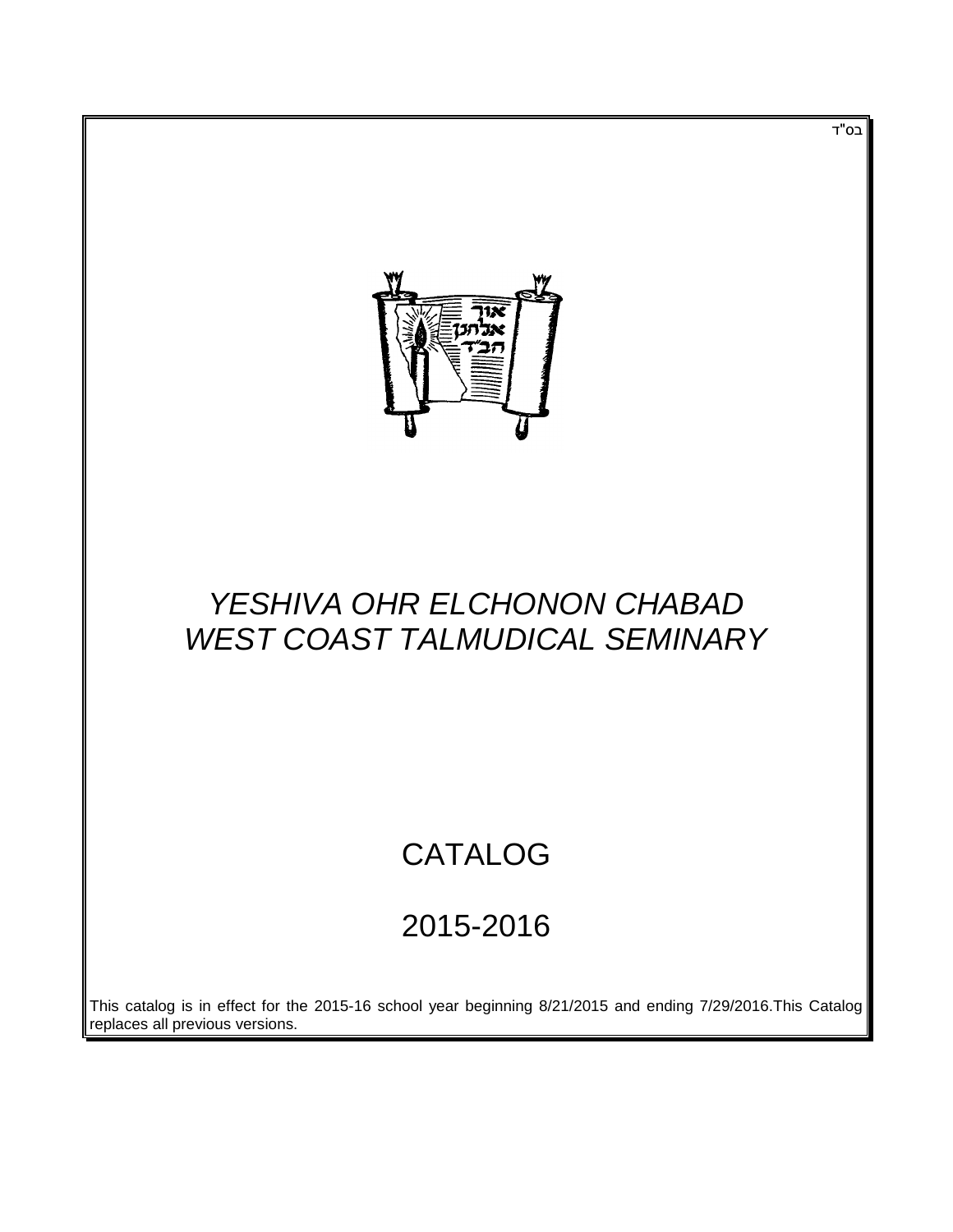

**The Educational Program described in this catalog is consistent with the program adopted by an official resolution of the Board.**

|--|

 $\sim$ 

Date: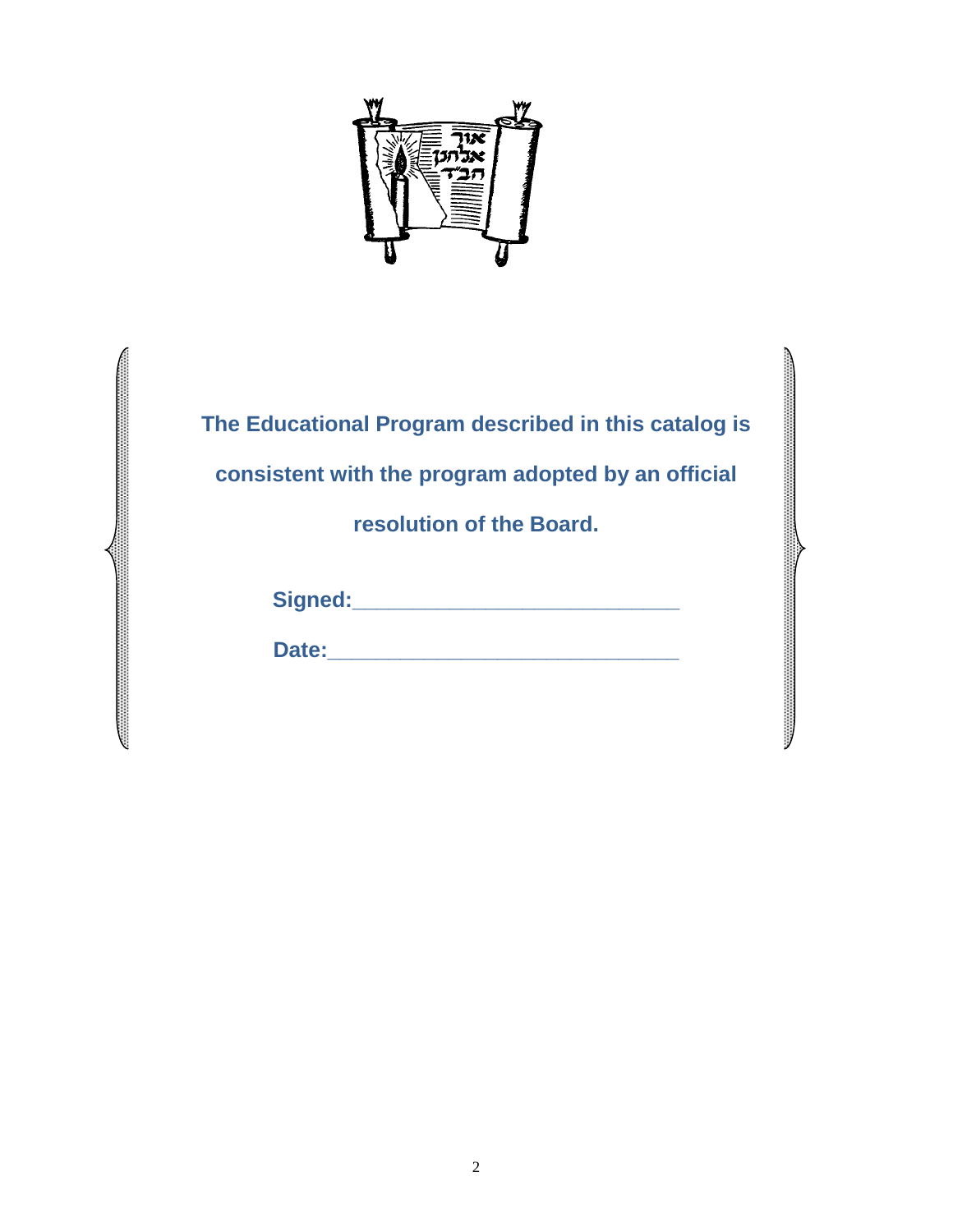# **Table of Contents**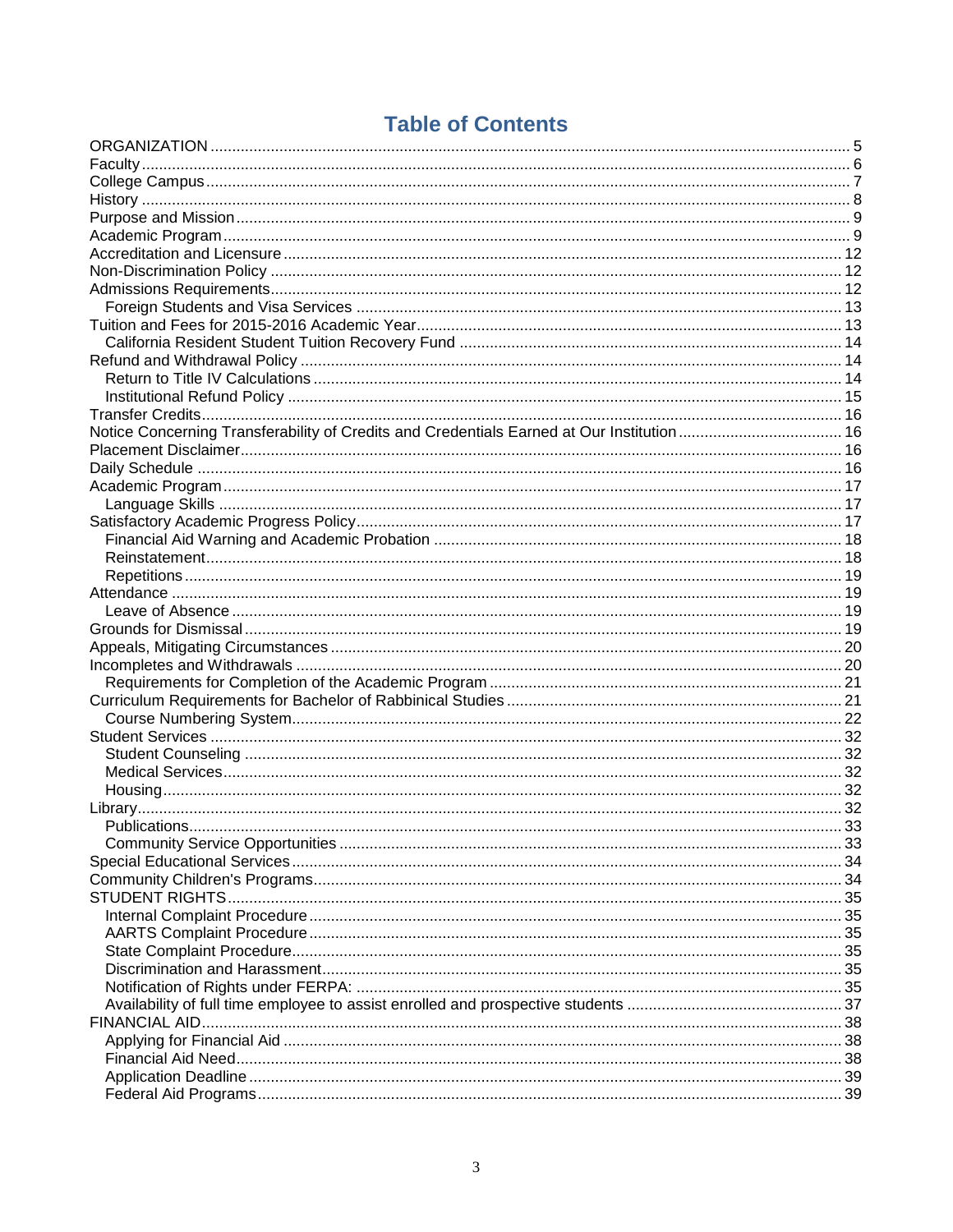# Revised: November 2015 This edition of the catalog covers the 2015-2016 academic year and replaces all previous editions.<br>All rights reserved.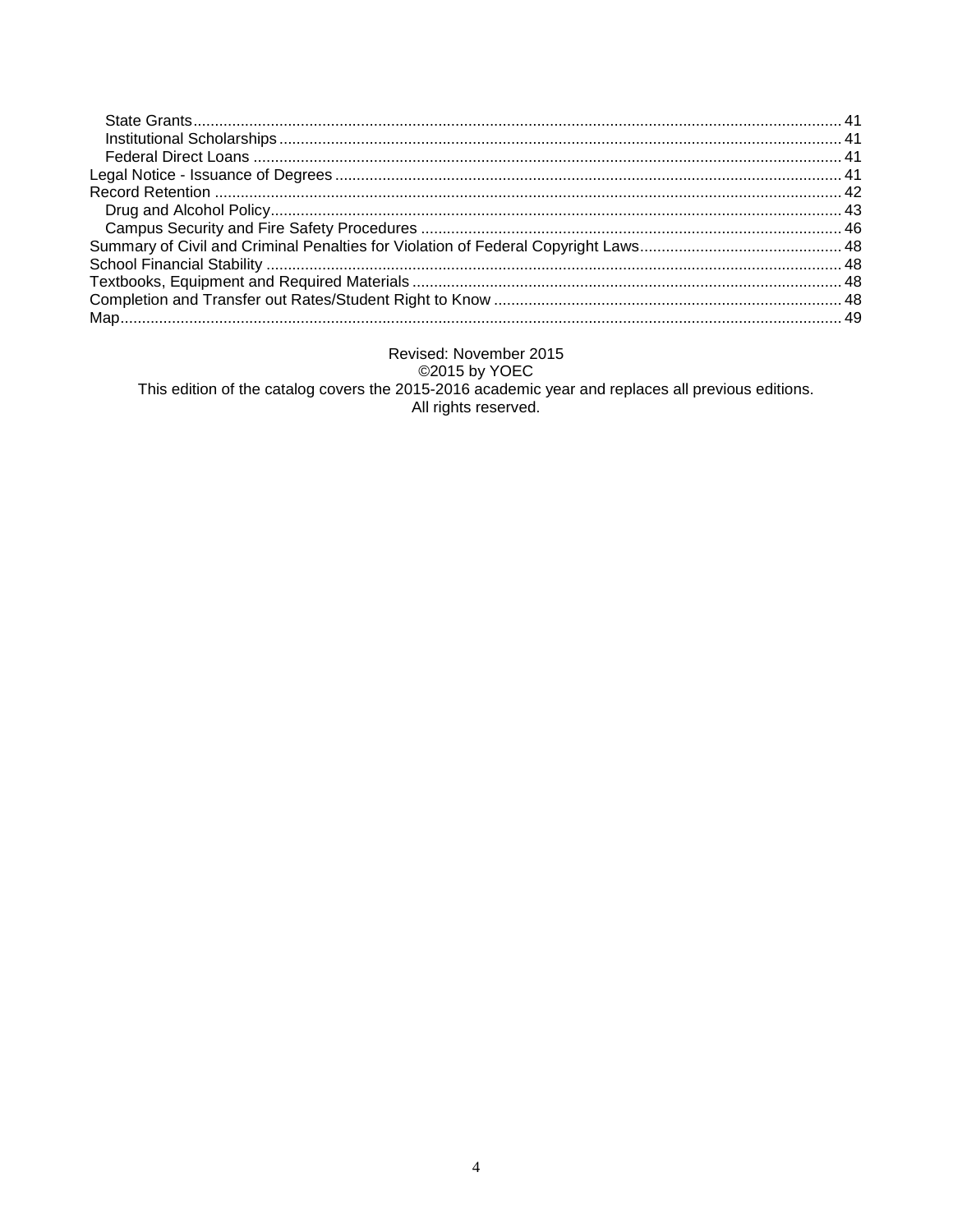# *ORGANIZATION*

#### *BOARD OF TRUSTEES*

<span id="page-4-0"></span>Rabbi Simcha Wasserman, zatzal/Founder Rabbi Ezra B. Schochet, President Martin Weiss, Chairman of the Board Yosef Schneerson/Treasurer Hendy Tauber/Secretary

#### *BOARD OF DIRECTORS*

Rabbi Ezra B. Schochet Dr. Ze'ev Rav-Noy Rabbi Yosef Schneerson Frank Revere Efraim Lezak Levi Raichik Rabbi Aryeh Schottenstein Steve Zipp

#### *EDUCATION COMMITTEE*

Rabbi Chaim Zev Citron Rabbi Boruch Shlomo Cunin Rabbi Shimon Raichik Rabbi Ezra. B. Schochet Rabbi Joseph Shusterman

#### *ADMINISTRATION*

Rabbi Chaim Citron Registrar Mrs. Haddasah Weiss Banquet Coordinator Shmuel Wagner **Dormitory Counselor** Menachem Yeftadonay Dormitory Counselor

Rabbi Ezra B. Schochet Dean/CEO/Curriculum Supervisor Rabbi Mendel Spalter **Administrator/ Chief Operating Officer** Mrs. Hendy Tauber Comptroller/Assistant Registrar/ Director of Financial Aid<br>Rabbi Moshe Z. Weisberg Consultant. Office of Financial Aid Consultant, Office of Financial Aid Mrs. Marsha Alperin Bookkeeper/Office Manager

# *BUILDERS AND DEDICATORS*

Steve Antebi Jess Beim Saul Brandman Norman Cohen Richard Cohen Allan Dalfin Naftoli Deutsch Saul Dunkleman Sidney Eisenshtat Moshe Feiner Martin Ferris Elias Ghodsian Abraham Golbert

Jack Gindi Alec Gilad Ernie Goldberger Harry Groman Nathan Grossman Aaron Grunfeld Frank Hammer Mel Jaffee Philip Kopelow Maurice Kraines Harvey Kreitenberg Ralph Labelson Allan Lazaroff

Isadore Levin Harold Leviton Chaim Aaron Levin Barnet Lieberman Stanley May Ralph Mishkin David Orzen Manny Preisler Bernie Raab Maurice Ratner R. Abraham Rubin Chaim B. Rubin Jacob Rubin

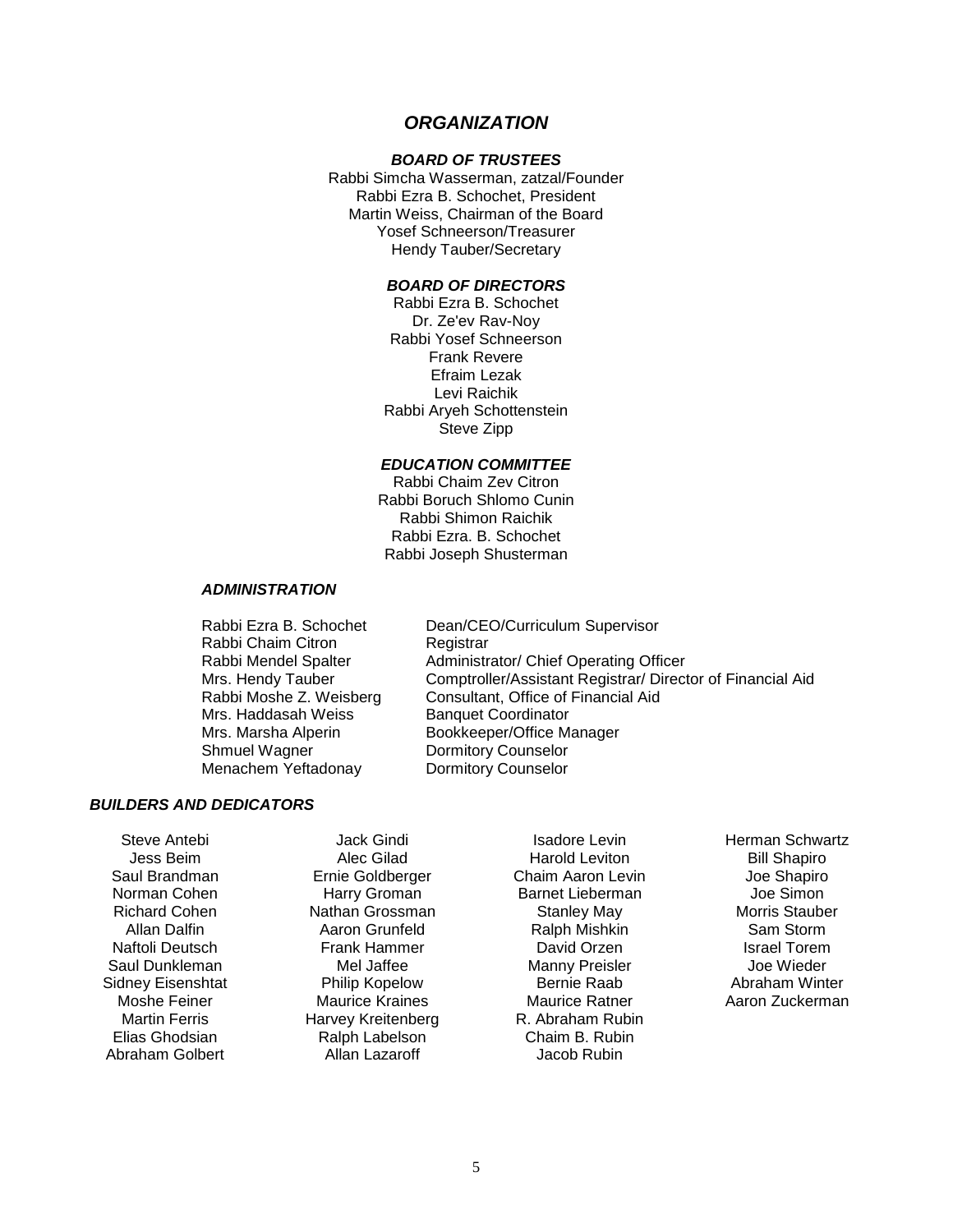# <span id="page-5-0"></span>*Faculty*

**Rabbi Ezra Binyomin Schochet,** Dean, Senior Professor of Talmud.

Studied at: Ner Israel Rabbinical College, 1959-60; Beth Medrash Govoha, 1960-63; Yeshivas Brisk, Jerusalem, 1963-66; Kollel Radomsk, B'nei Brak, 1967-72. Ordination, Rabbinical Court, Tel Aviv; Rabbinical Court, Jerusalem, 1971-72.

Rosh Yeshiva, Tomchei Tmimim, Lod, Israel, 1972-73; Head of Kollel, Ner Israel, Toronto, 1974-78.

Works published in Bitoan Chabad, Bereshet HaChinuch, Torah Ohr, Oz Nidberu, Ha'Ores Ha'Tmimim Va'Anash, Kovetz Migdal Ohr.

# **Rabbi Yosef Avtzon:** Assistant to the Dean

Studied at: Yeshiva Tomchei Tmimim Lubavtich, Lud, Israel 2001-04; Yeshiva Tomchei Tmimim Lubavitch, Migdal Haemek, Israel 2004-05; Yeshiva Tomchei Tmimim Lubavitch, Tzfas, Israel 2005-07, Central Yeshiva Tomchei Tmimim, NY 2007-08, Yeshiva Tomchei Tmimim Lubavitch Heichal Menachem, Milan, Italy 2008-10, Central Yeshiva Tomchei Tmimim Lubavtich, NY 2010-11.

Ordination: Yeshiva Tomchei Tmimim Lubavitch, Milan, Italy 2009

Rabbi Zalmen Nechemia Goldberg in 2013.

Instructor, Central Yeshiva Tomchei Tmimim Lubavitch, NY 2011-14

**Rabbi Chaim Citron**, Senior Professor of Talmud, Codes, Jewish Philosophy and Ethics.

Ordination, Central Yeshiva Tomchei Tmimim, 1971.

Instructor in Jewish Philosophy, Hadar HaTorah Rabbinical College, Brooklyn, NY, 1968-72. Educational Director and Rabbi, Chabad House Berkeley, CA. Instructor, Talmud and Jewish Philosophy at U.C. Davis, U.C. Santa Cruz, Stanford University, C.S.U. Hayward, 1972-80. Rabbi, Young Israel of Santa Monica, 1984-87; Rabbi, Congregation Ahavas Yisroel, LA. Fellow, Central Yeshiva Tomchei Tmimim, 1969-71. Published numerous scholarly articles in various journals.

# **Rabbi Ben Zion Oster**, Professor of Talmud and Codes.

Studied at: Yeshiva M'kor Chaim, 1984-86, Oholei Torah Institute, 1987-88, Yeshiva Gedolah of Lubavitch, London, 1988-90. Ordination, Central Yeshiva Tomchei Tmimim, 1993.

Instructor and Lecturer in Chassidic Philosophy, Yeshiva Gedolah of Lubavitch, London, 1989-90, Central Yeshiva Tomchei Tmimim, 1990-92, Professor of Talmudic Studies, Central Yeshiva Tomchei Tmimim, 1992- 95.

Editor, U'malah HaAretz De'ah, London, 1989.

**Rabbi Yerachmiel Stillman**, Associate Professor of Jewish Philosophy and Ethics.

Studied at: Rabbinical College of America, 1962-63; Rabbinical College of Canada, 1963-67; Fellow, Central Yeshiva Tomchei Tmimim, 1967-68. Ordination, Rabbinical College of Canada, 1967.

Rabbi in residence, Chabad House, LA, 1969, directed adult education and group discussions on Jewish Philosophy and Law. Rehabilitation and counseling of students on various college campuses. Directed Kashruth Department for the West Coast.

# **Rabbi Shimon Raichik**, Associate Professor of Talmud and Liturgy and Codes.

Studied at: Rabbinical College of Canada, 1967-71; Yeshiva Gedolah of Australia, 1971-73; Yeshivat Tomchei Tmimim Lubavitch, Brunoy, Paris, 1973-75. Fellow, Central Yeshiva Tomchei Tmimim, 1976-78, Ordination, 1978.

Editor of Ha'Oras Hatmimim, 1976-77; Mashgiach in Jewish Philosophy, Yeshiva Tomchei Tmimim, 1980-81; Rabbi, Congregation Levi Yitzchak, LA. Lectured in Jewish Philosophy and Metaphysics at the Supreme Court Building, LA.

Works published in Divrei Torah Journal, Ha'Oras HaTmimim.

# **Rabbi Joseph Shusterman**, Associate Professor of Liturgy and Codes.

Studied at: Rabbinical College of America, 1964-69; Yeshiva Gedolah of Australia, 1971-73. Fellow, Central Yeshiva Tomchei Tmimim, 1976-78, Ordination, 1978.

Lecturer in Jewish Philosophy and Jewish Law, Machon Chana Institute, Brooklyn, 1976-78. Instructor, High School Division, Yeshiva Ohr Elchonon Chabad, 1978-82. Rabbi, Congregation Chabad of North Beverly Hills;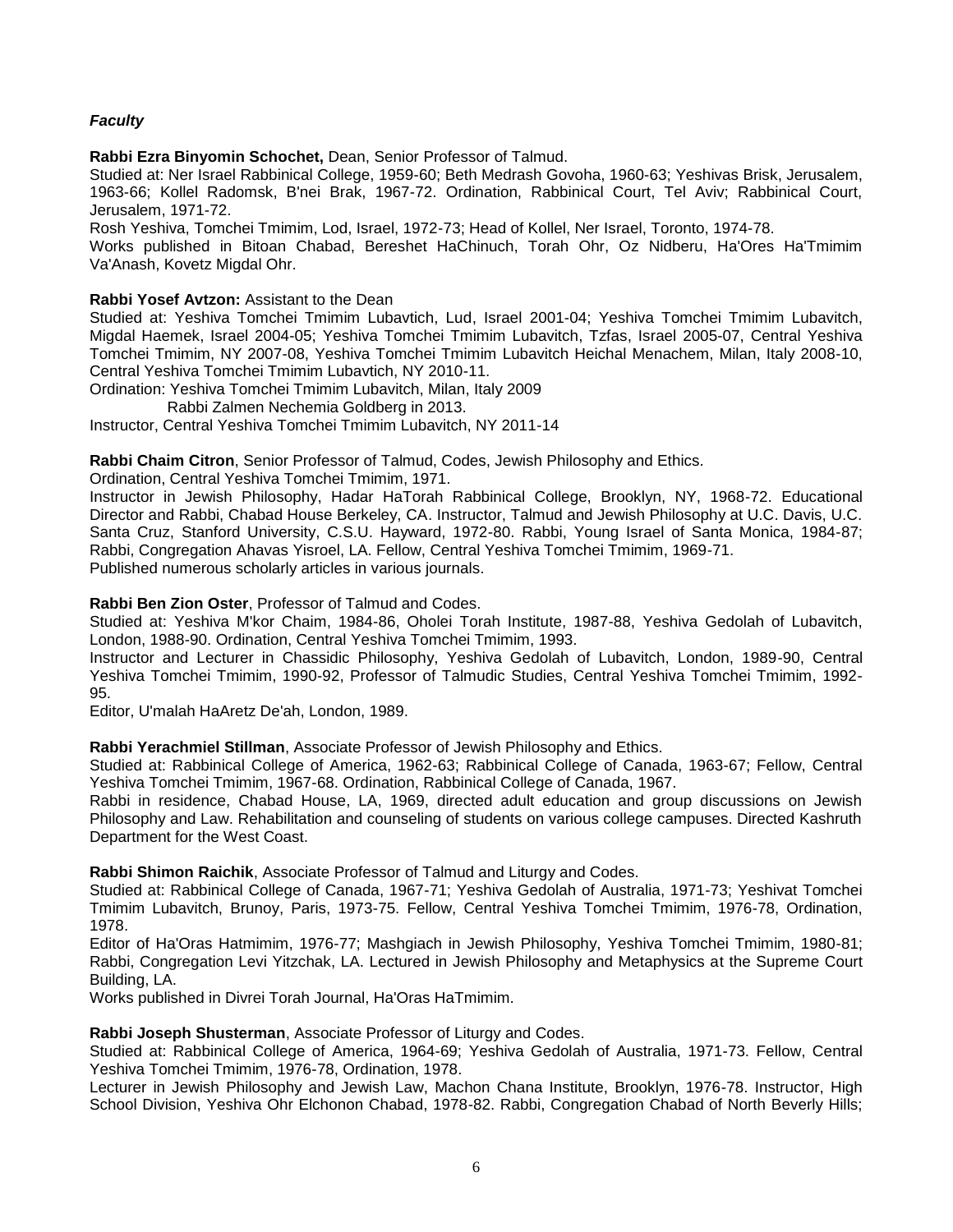adult education, counseling; Lectured in Jewish Philosophy and Metaphysics at the Supreme Court Building, LA, and in Jewish Law at Cedars Sinai Medical Center and at Century City. Works published in Divrei Torah Journal, Pilpul Ubiurim, Kovetz Migdal Ohr.

# **Rabbi Avrohom Schochet**, Associate Professor of Talmud.

Studied at: Beis Avrohom Slonim, Jerusalem, 2000-01; Yeshiva Tomchei Tmimim, Toronto, 2001-02; Yeshiva Oholei Torah Institute, 2002-04; Yeshiva Tomchei Tmimim, Chicago, 2004-05. Fellow: Manhattan Midtown Kollel, NYC, 2005-08; Kollel Yechiel Yehuda, LA 2008-10. Ordinations: Rabbi Wosner, Rav, Satmar Kehillah of Monsey, NY, 2008; Kollel Yechiel Yehuda, 2009.

# **Rabbi Mendel Schapiro,** Professor of Jewish Philosophy and Ethics.

Studied at: Oholei Torah Institute, 1990-93; Kfar Chabad Yeshiva, 1994; Yeshiva of South Africa, 1995. Ordination, Central Yeshiva Tomchei Temimim, 1996.

Instructor and Lecturer in Chassidic Philosophy, Yeshiva of South Africa 1995; Professor of Jewish Philosophy and Ethics, Oholei Torah Institute, 1997.

**Rabbi Mendel Cohen**, Professor of Jewish Philosophy and Ethics.

Studied at: Yeshiva Tomchei Tmimim Lubavitch, Migdal Haemek, Israel, 1995-97; Yeshiva Tomchei Tmimim Lubavitch, Montreal, 1997-98; Yeshiva Tomchei Tmimim Lubavitch, Buenos Aires, 1998-99; Central Yeshiva Tomchei Tmimim, 1999-2000. Ordination, Yeshivas Lubavitch, Toronto, 2002. Fellow, Central Yeshiva Tomchei Tmimim, 2002-03.

Instructor, Yeshiva Tomchei Tmimim Lubavitch, Montreal, 2000-01.

Works published in Kovetz Pilpul Hatalmidim, Kovetz HaYovel 770; Editor, Iyunei Torah.

Note: Faculty listing does not include lecturers and adjunct faculty.

# <span id="page-6-0"></span>*College Campus*

The campus of Yeshiva Ohr Elchonon Chabad/West Coast Talmudical Seminary (hereafter YOEC) is located at 7215 Waring Avenue in a quiet residential setting in Los Angeles. Within walking distance of the school are two major Hebrew day schools, and over a dozen synagogues.

The college campus is situated on a beautifully landscaped two-acre site, with ample outdoor facilities and grounds. Students are thus able to enjoy a serene atmosphere that promotes their intellectual concentration and growth while in close proximity to the many conveniences offered by the city.

Three imposing modern buildings on the campus house its classrooms, study hall, lecture halls, libraries, administrative offices, dining hall, auditorium, dormitories, ritualarium, laundry room and facilities for public worship. There is also a fully equipped basketball court, which can be illuminated for evening recreation. Although there is ample parking space on the street, the campus has parking space for 50 cars.

The buildings are centrally heated and air-conditioned, with proper lighting and safety features. The buildings also meet all City of Los Angeles building and safety codes as well as fire codes, with a complete fire sprinkler system, fire alarms, smoke detectors, emergency lighting and specially marked fire exits. Provisions for the handicapped have been made by a chair lift and proper ramps throughout the campus, so that no physically challenged student will be deprived of the opportunity to benefit from the college's programs.

Access to the college is excellent with its close proximity to major networks of transportation. Main traffic arteries and freeways converge in and around the city.

The college attracts students from all parts of California and other states and foreign countries. This diverse student group adds a cosmopolitan air and flavor to the campus atmosphere.

Prospective students, friends and other interested persons are invited to visit the campus at their convenience. Applicants for admission are invited to contact the Office of the Administrator to schedule an appointment for a guided tour of the campus.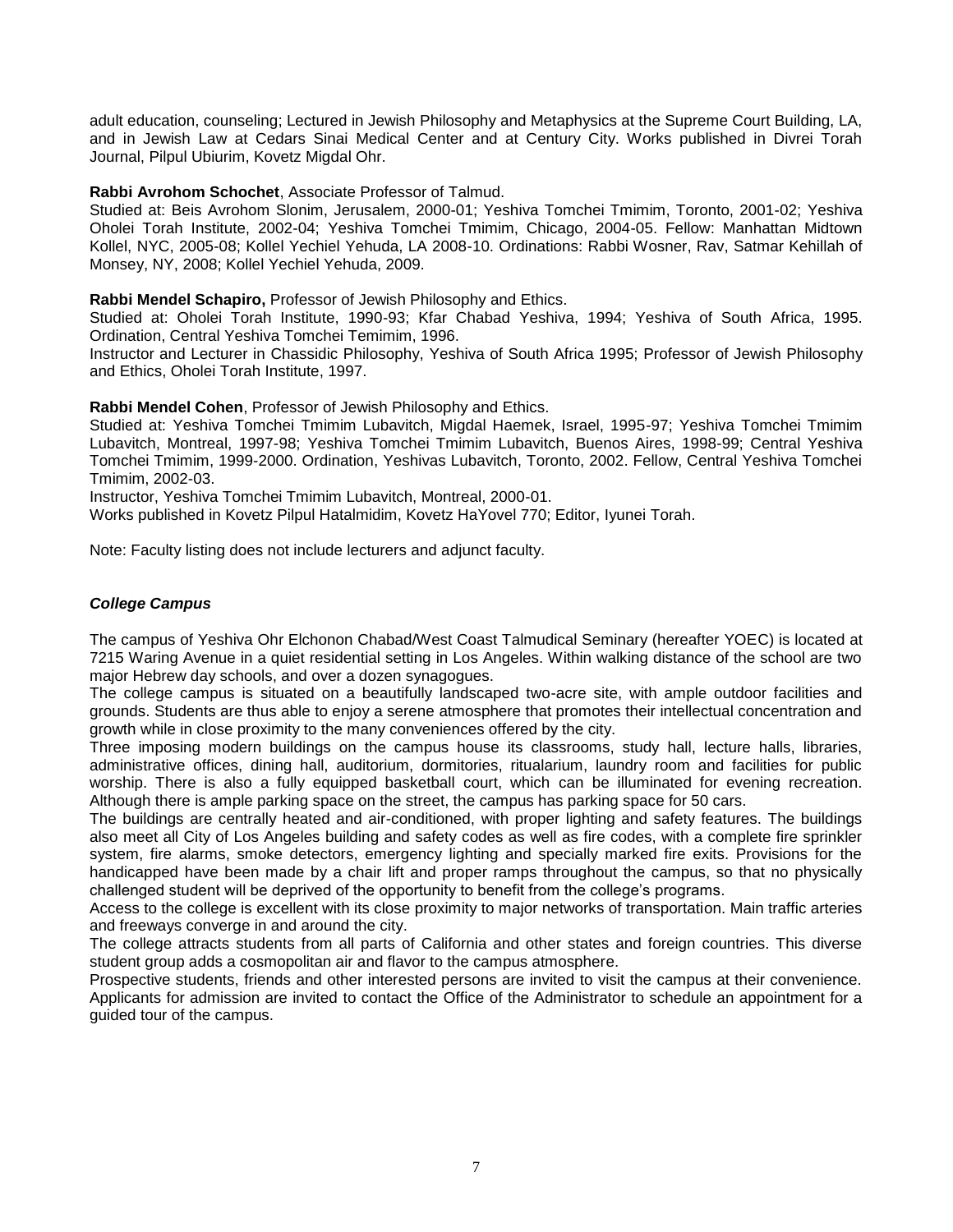# <span id="page-7-0"></span>*History*

Yeshiva Ohr Elchonon Chabad/West Coast Talmudical Seminary is an affiliate of the worldwide Chabad-Lubavitch Chassidic Movement. This pioneering institution of higher Jewish studies on the West Coast was originally founded by the renowned Talmudic scholar, Rabbi Simcha Wasserman, in 1953, as Yeshiva Ohr Elchonon.

In 1965 the Lubavitcher Rebbe appointed Rabbi Shlomo Cunin as director of Chabad Lubavitch on the West Coast to establish programs and institutions to service the needs of California Jewry. From its humble beginning in a garage office, Chabad has now become the Jewish organization with the largest network of religious and social welfare services on the West Coat. With a dynamic staff of over 75 rabbis and hundreds of teachers, psychologists, and social workers, Chabad has touched and rekindled the lives of thousands of Jewish families throughout the State of California. This network of services includes all levels of education as well as campus outreach provided by the many Chabad Houses located on college campuses throughout the State, chaplain and social services in hospitals, senior citizen projects and rehabilitation programs, to name just a few.

In 1978, when Rabbi Wasserman decided to move to Israel, the institution that he founded came under the auspices of the Chabad Lubavitch movement. Seeing the growing Jewish community on the West Coast, Chabad Lubavitch felt the time was ripe to have such an institution here in Los Angeles.

At the time of the merger, a group of ten older students were sent from the Central Lubavitch Yeshiva in Brooklyn, NY, to join the existing student body to introduce Chabad philosophy to the school.

A creative staff of young, talented educators, highly effective outreach programs, and a growing number of students began to pave the way for newer and expanded avenues of education. Before long, its facilities in West Hollywood were too small and Ohr Elchonon Chabad moved to a larger campus at 7215 Waring Avenue, and rededicated the new campus as the Esther Sarah Deutsch Campus. The institution's expansion brought in its wake additional faculty members, a full range of modern equipment in all phases of modern Jewish studies and an expanded student body.

Yeshiva Ohr Elchonon Chabad/West Coast Talmudical Seminary seeks to develop scholars thoroughly trained in all aspects of advanced Jewish scholarship. It prepares its students for positions as rabbis, teachers and communal leaders, as well as for responsible, conscientious, and intelligent lay membership of the community. Small classes, seminars, and individual consultations guide the student toward the realization of his full potential as a scholar.

The college provides opportunities for original research and intensive advanced study, and encourages the publication of the results of such research. It is concerned as well with transmitting the ethical, philosophical, and spiritual teachings and values of Judaism, particularly the unique philosophy of Chabad-Lubavitch Chassidism.

The Chassidic movement began more than 250 years ago and was founded by Rabbi Yisroel Baal Shem Tov in the Carpathian Mountain region in the Ukraine. The Baal Shem Tov taught that Torah is the property of all Jews, and underscored the important role of emotion and sincerity in the practice of Judaism.

Lubavitch Chassidism, also known as Chabad (an acronym of the Hebrew words **Ch**ochma, **B**ina and **D**aas, or wisdom, understanding and knowledge,) was conceived by Rabbi Schneur Zalman of Liadi, a disciple of the Baal Shem Tov's successor, Rabbi Dov Ber of Mezeritch, also known as the Maggid of Mezeritch. Rabbi Schneur Zalman synthesized Chassidic fervor and worship with Talmudic rationality and learning and founded the school of Chabad philosophy.

Lubavitch came to the United States in 1940, under the leadership of the previous Lubavitcher Rebbe, Rabbi Yosef Yitzchok Schneerson, who had fought against overwhelming odds for the preservation of traditional Judaism in Russia. Rabbi Schneerson became the founder of numerous Yeshivos, day schools and the worldwide education network, Merkos L'inyonei Chinuch.

Under the leadership of the Rebbe's son-in-law, Rabbi Menachem M. Schneerson, the seventh leader of the movement, Lubavitch continues to thrive. Among the many institutions of learning established since his ascendancy is Yeshiva Ohr Elchonon Chabad/West Coast Talmudical Seminary. Today, Lubavitch has become one of the most vocal influences in world Jewry.

Across the globe, a network of nurseries, Talmud Torahs, girls' schools, vocational schools, and Yeshivos cater to the educational needs of all ages and levels. Lubavitch provides social service programs, summer camps and a "Jewish Peace Corps" presence serving communities all over the world, and involving hundreds of senior students who spend their summer vacation period visiting these communities armed with educational material and religious inspiration.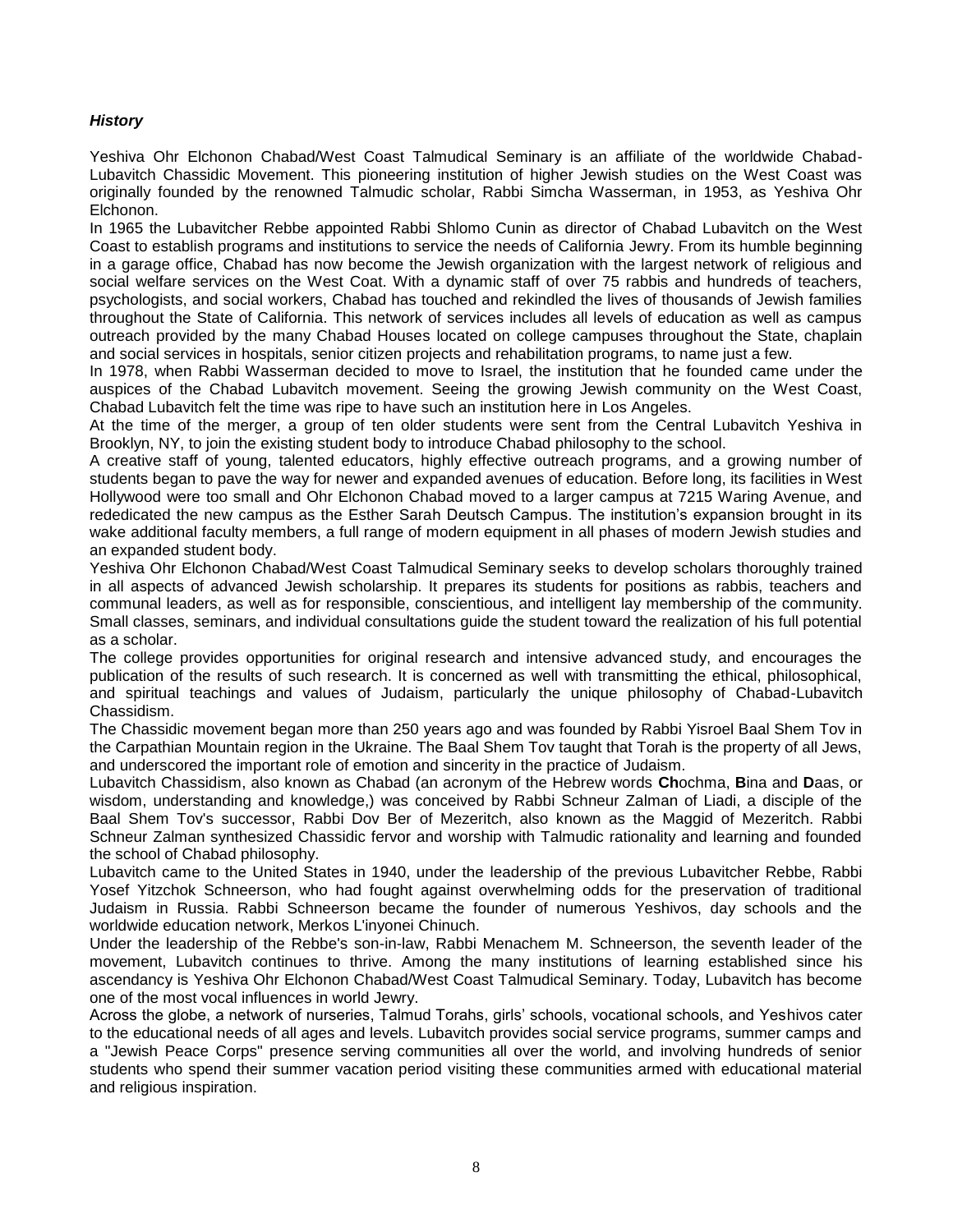In recent years, more than 20 million volumes have been published by Lubavitch. Printed in over a dozen different languages, these publications are designed to meet the reading needs of people of all levels of religious education, from those well-versed in Torah and Jewish tradition to those who need interpretation of the basic tenets of authentic Judaism.

Although the philosophical teachings of Chabad Chassidism are abstract, delving as they do into the most profound mysteries of Creation and the universe, they are also immensely practical, emphasizing the translation of intellectual knowledge into concrete action. Its writings make considerable use of examples gleaned from real life experience, rendering its lessons comprehensible even to beginners. Chabad is thus a living guide to Jews in all walks of life, to elevate the plane of their religious feeling and awareness.

Yeshiva Ohr Elchonon Chabad, as part of the Lubavitch movement, devotes a large segment of the daily academic schedule to the study of Chabad Chassidism in all of its intricacy. Courses are offered on the writings of the major contributors to the Chabad literature.

# <span id="page-8-0"></span>*Purpose and Mission*

The mission of the institution is to provide students with a program of intensive, postsecondary Talmudic Studies and rabbinical training, leading to a Bachelor of Rabbinical Studies degree.

Accordingly, the course of study offered at Yeshiva Ohr Elchonon Chabad/West Coast Talmudical Seminary is essentially comparable to the curriculum of any postsecondary Talmudic or Rabbinical college in this country. The main difference however is the important focus in our curriculum on the study of Chabad Philosophy.

# <span id="page-8-1"></span>*Academic Program*

The core of the academic program lies in the area of Talmudic studies. A preponderant portion of the curriculum consists of the analysis of selected Tractates of the Talmud which are studied for both in-depth comprehension and broad-ranging scholarship. "Form" and "substance" are the key elements of the program.

**Form** refers to the acquisition of skills needed for Talmudic research. These include the skills of textual analysis, logical reasoning, critical thinking, the ability to isolate, define and clarify the key elements of a difficult Talmudic passage, to penetrate to the crux of the issue and to crystallize and present the results of these deliberations. Also included in these skills is the ability to make comparisons and distinctions between the works of various commentators, to offer original insights into their Novellae, and to defend and justify the views of a commentator in light of the critique of his peers. These skills are the hallmark of the serious Talmudic scholar.

**Substance** refers to the exposure to and familiarity with the entire spectrum of the Oral Law. The literature is voluminous and a mastery of even limited sections is the work of a lifetime. Yet, it is the goal of every scholar to acquaint himself with as large a cross section as possible of the Talmudic literature.

To achieve both ends, two forms of study are pursued. First is the careful and deep analysis of a limited number of subject areas, and second is the study of a wide range of subjects with less analysis.

The combination of both tracks of study yields a whole, which is much greater than the sum of its parts. The insights of the scholar with encyclopedic knowledge and finely honed skills belong to a realm of their own. These skills enable the student to cope effectively with previously unexplored Tractates, to deal with totally new subjects proficiently, and to ensure a lifetime of successful study.

As the student advances in Talmudic study, he becomes familiar with the most often studied fundamental parts of the Talmud and can handle cross-referencing with some facility. At the same time, he acquires and polishes the tools for further independent study, so that he is comfortable with completely new, unexplored Tractates, and can navigate them independently.

Research into the writings of the Earlier and Later Commentaries and the Responsa literature is a natural adjunct to the study of the Talmudic text proper. The study of Talmud is by definition a highly integrated field. It incorporates numerous diverse disciplines, such as Jewish Law, Scriptures, and Philosophy and Ethics, among others.

Independent study, under the guidance and supervision of the faculty, is the primary method of establishing and maintaining the scholastic standard of the institution, although faculty lectures are important, particularly at the introductory level.

The progress of the student is further advanced by the extensive employment of the "*chavrusa*" system, under which students study in pairs. This allows them to proceed at their own pace, engage in discussion, and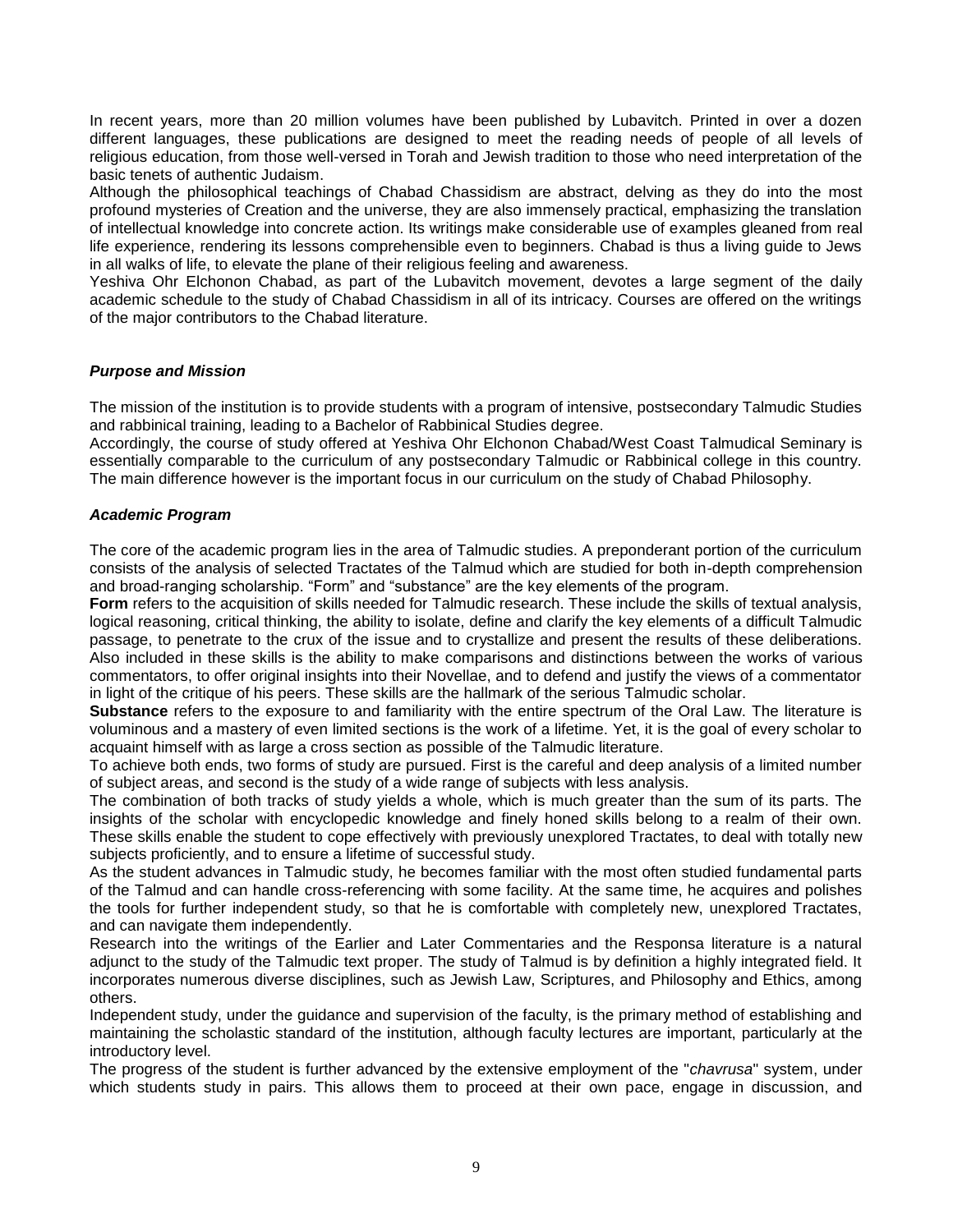together review all aspects of the subject matter under scrutiny while they expand on and clarify each other's conclusions.

Yeshiva students, as the scholarly elite of the community, are particularly well equipped and motivated to bring their superior knowledge, commitment and enthusiasm to others less privileged. In line with the traditional emphasis of the Chabad intellectual movement on one's duty to devote a portion of his time to strengthening general Jewish commitment to learning and tradition, YOEC aims to produce young scholars who are not only expert in Talmud, Jewish Law and Philosophy, but also deeply committed to foster Jewish tradition among all branches of the Jewish community.

The study of Philosophy and Ethics is conducted in a manner similar to the study of Talmud. First year courses focus on the methodology of philosophical research and introduce the student to the terminology and fundamental concepts of philosophy. Over time, the role of the instructor changes significantly. Students grow more and more facile with texts, and are eventually equipped to compose original insights and to participate effectively in seminars.

The dual goals of breadth of knowledge and depth of understanding are at the core of the program. During the lectures, there is much discussion of the meaning of the Talmudic text and assigned readings. Instructors seek to expose the student to the complete spectrum of Talmudic and Chassidic philosophic thought, as well as to develop his ability to fully comprehend the subtleties and distinctive styles and terminologies of each of the varied sources.

Within the framework of the courses on Philosophy, an unofficial hierarchy of complexity exists. Those familiar with the entire literature distinguish between the levels of sophistication and profundity required to cope with the different collections of writings. Course differentiation is therefore based primarily on the level of difficulty of the course text.

The aim of these classes is to produce the well-rounded individual capable of applying eternal philosophical principles to the changing face of the modern world.

YOEC offers an academic program geared to the needs of its students. Its undergraduate program, leading to the Bachelor of Rabbinical Studies degree, consists of a conventional Talmudic Studies research program in conjunction with intensive study of Chabad Chassidic philosophy. The educational program of Yeshiva Ohr Elchonon Chabad remains based upon over one hundred years of experience of Lubavitcher Yeshivos since their original establishment in 1887, and particularly upon their over 50 years of experience in North America. At the same time, faculty has modified its programs so as to meet the special needs of its students, and particularly the special conditions prevailing within the West Coast Torah community.

# *Outreach and Outcomes*

Central to the philosophy of Chabad Lubavitch, and particularly of its Yeshivos, is the emphasis on responsibility toward the entire Jewish community. The Rebbe Rashab, Rebbe Sholom Dov Ber Schneerson (1860-1920), the fifth leader of Chabad and founder of the original Tomchei Tmimim Yeshiva in Lubavitch (Belarus), stressed that the Yeshiva's students and graduates should serve as "Neiros Leho'ir," lamps that should illuminate their entire surroundings with the bright light of Torah and Chassidic Philosophy. Historically, the graduates of Lubavitcher Yeshivas have fulfilled this mandate.

Although the main duty of a Yeshiva student is to devote himself to full-time Torah study, not just during official study hours but also during his spare time, he is also expected to give thought and time to helping others. This responsibility applies both to helping younger and weaker students within the Yeshiva, as well as to extending himself to the broader Jewish community.

Particularly impressive are the diverse student activities in behalf of the Jewish community. Senior students at YOEC conduct regular lectures in Talmud and Chassidic philosophy to members of the local community. Many residents living nearby attend the Yeshiva's daily prayer services, and those from other neighborhoods have private study arrangements with students during the students' spare time. On Shabbos afternoons, the students have organized a highly successful network of "Mesibos Shabbos" clubs in various synagogues in the Fairfax, Pico-Robertson and Beverly Hills neighborhoods of LA, attended by elementary students of both Jewish day schools and public schools.

Generally, one of the senior students of the Yeshiva is responsible for arranging student lectures at a dozen local congregations each Shabbos. The primary objective is to inspire the congregants, both simple and learned, through an interesting Torah explanation, delivered with all the fire and enthusiasm of youth and to raise the standards of Jewish awareness, observance and Torah scholarship. At the same time, these lectures afford the students an excellent opportunity to develop skills in public speaking and broaden their sense of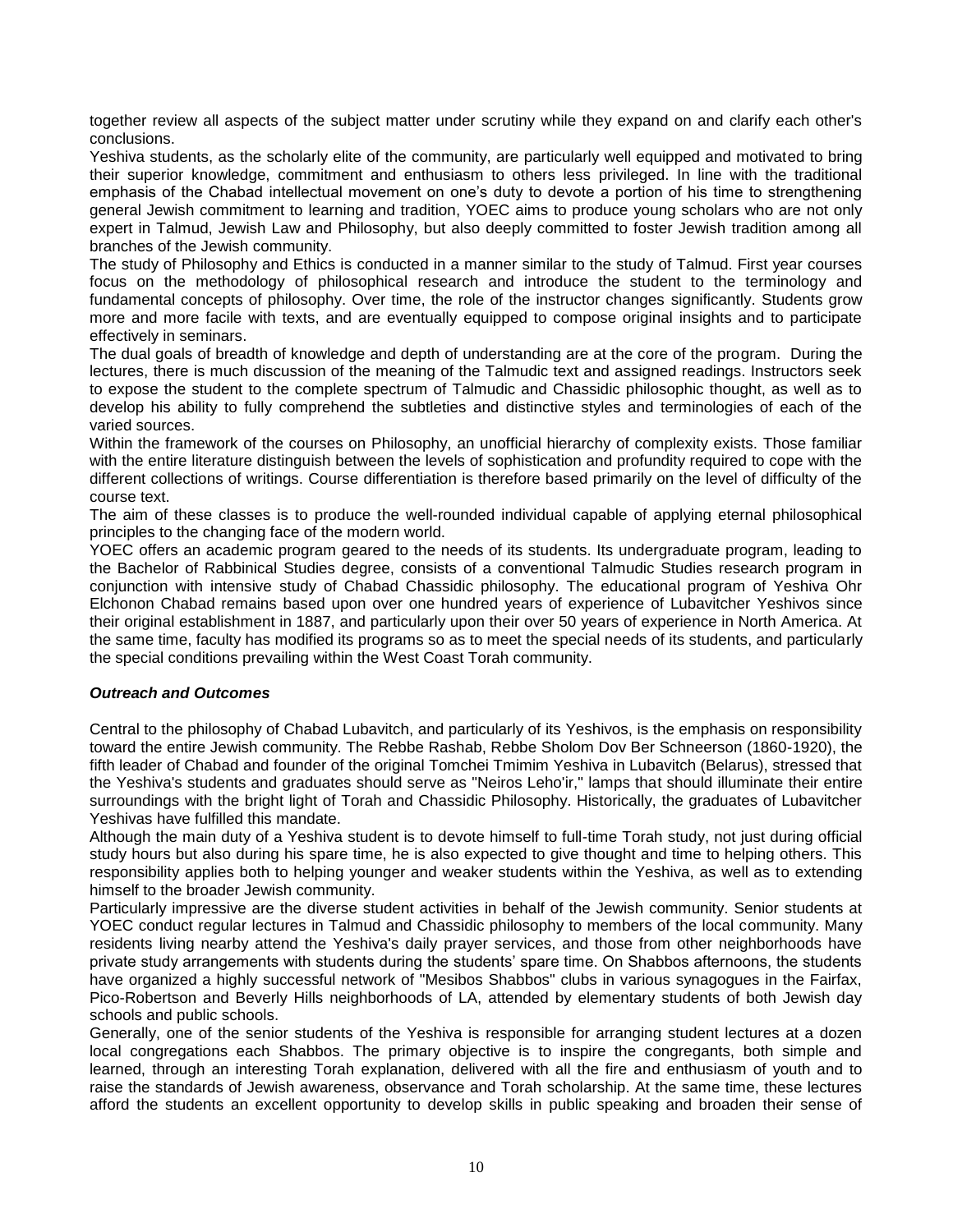communal responsibility. The congregations often express their deep appreciation for this service and comment on the excellent impression left by the student lecturers.

Before and during the principal holidays, students are given time to visit hospitals, nursing homes, army bases and prisons to remind and educate Jewish patients, members of the military and inmates about the importance and practices of the respective holiday.

It should be emphasized that these activities do not distract the students from their studies, as they usually take place outside of official study hours (except where noted), and are under the supervision and guidance of the Yeshiva faculty.

Only students who are doing well in their studies may participate in most of these extracurricular activities. If at any time we find that such participation is interfering with a student's studies, we will no longer permit him to engage in community activities. In our experience, however, these activities are usually found to complement the student's studies, as they provide him with a practical outlet for expression of his enthusiasm for his Torah studies and its accompanying way of life, at the same time also heightening his maturity and sensitivity to the needs of others.

One measure of successful learning outcomes that demonstrates achievement of our objectives is the high percentage of our graduates who go on to serve as rabbis and educators within the broad Yeshiva community throughout the United States and other countries, or in areas of Jewish social services.

In addition, a number of world-renowned Torah scholars have visited our institution over the years and tested our students' knowledge of the Talmud. They were filled with praise for the academic levels our students have achieved. These rabbinical scholars include the late Rabbi Pinchas Hirschprung, Chief Rabbi of Montreal; Rabbi Reuven Feinstein, Dean of Yeshiva Tiferes Yerushalayim, New York (one of the oldest postsecondary Yeshivas in the United States); Rabbi Israel Meir Lau, Chief Rabbi of Tel Aviv and former Chief Rabbi of Israel; and Rabbi Ovadiah Yosef OB"M, former Chief Rabbi of Israel.

Finally, our student publications containing original discourses on Talmud and Jewish Philosophy are highly regarded within the Yeshiva world. These publications have received letters of high praise from some of the greatest Torah scholars of our day, who are impressed with the caliber of students trained at YOEC.

The basic objectives of YOEC follows the traditional pattern found in postsecondary Yeshivas in America. For many years, these institutions of higher learning were found mostly on the East Coast, particularly in New York and New Jersey, with a few Yeshivas located in the Midwest and in Canada.

Since 1978, another postsecondary Yeshiva institution has been founded in (Yeshiva University of Los Angeles), as well as two graduate-level institutions in California. This demonstrates that the local Jewish community is supportive of such institutions.

What distinguishes our institution from the general model of American Yeshivas is the fact that our curriculum includes not only an intensive study of Talmud and Jewish Law, but also an important grounding in Chassidic philosophy as articulated in the classical writings of the Chabad movement. This component of the curriculum provides our students with an intellectual, emotional and analytical attachment that they can put into practice.

Another important feature of our program is that we involve our students in various outreach programs, such as interaction with local synagogues and social service programs.

The relationship between our institution and the local community is indeed very comprehensive, especially in light of the services that our students provide, as well as the periodic lectures offered by our faculty. All of our faculty members are greatly respected and admired by the community for their vast Torah knowledge and their ability to educate youth.

The barometer of community demand for these activities is clearly demonstrated in the financial support that we receive from the community. Over 50 percent of our annual budget is covered by donations from the local community.

We want to give our students the best Torah education possible with an appreciation for the Chabad value system. Our students understand that they may achieve their full potential once they realize that the Torah-true way of life and the utmost of Torah knowledge is a huge benefit rather than a constraint. We want them to go out, whether as educators, rabbis, or heads of outreach programs, or in the professional and business world, with a sense of pride of the Torah knowledge that they have acquired and the Torah way of life to which they have committed themselves. We are proud of the fact that the great majority of our students pursue careers within the Yeshiva world, the Rabbinate or in general community service.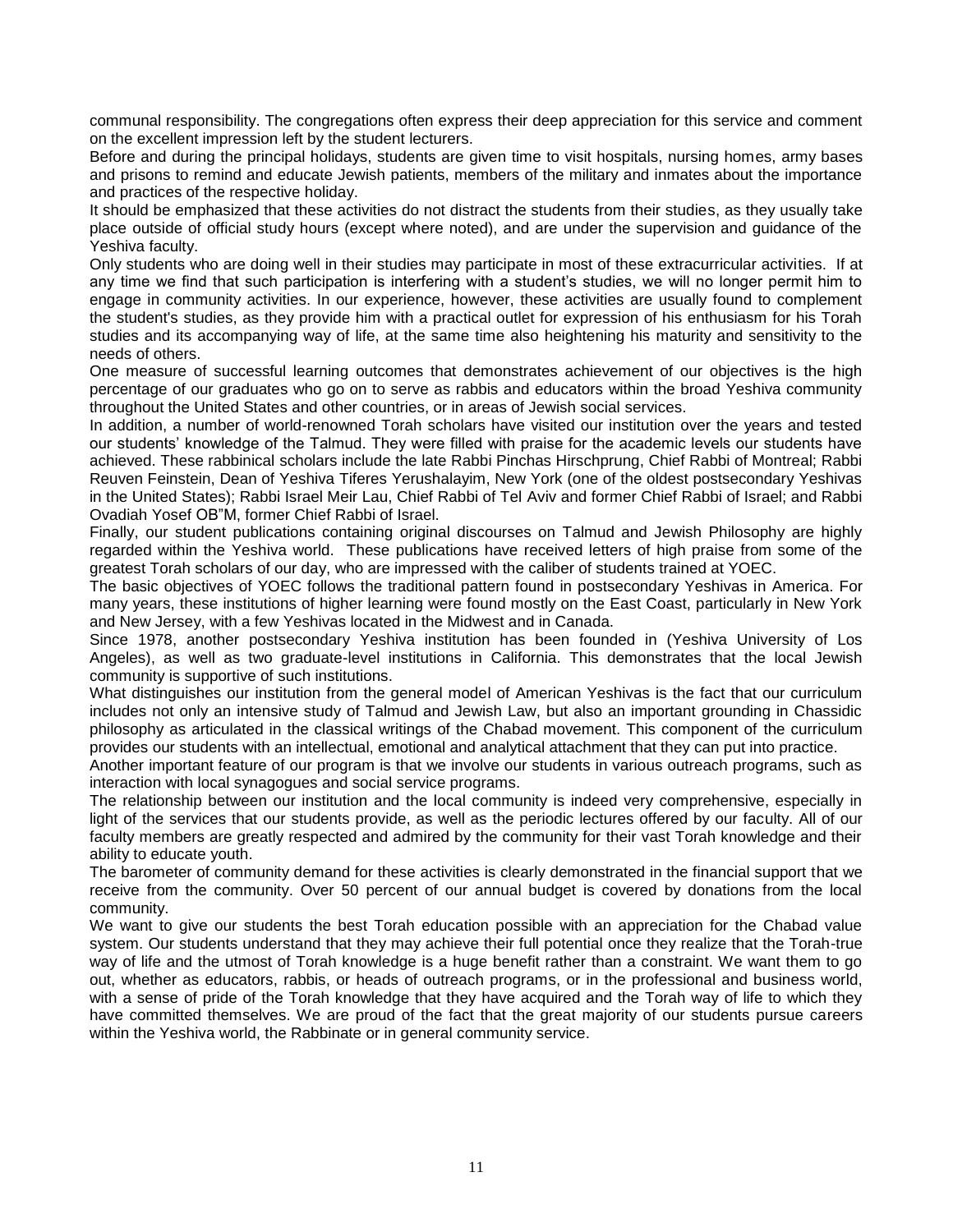# <span id="page-11-0"></span>*Accreditation and Licensure*

Yeshiva Ohr Elchonon Chabad/West Coast Talmudical Seminary is a private institution and is approved to operate by the Bureau for Private Postsecondary Education of the California Department of Consumer Affairs. This approval to operate means that the college is in compliance with State standards as set forth in the Education Code of the State of California. Any questions a student may have regarding this catalog, that have not been satisfactorily answered by the institution, may direct them to the Bureau for Private Postsecondary Education at: 2535 Capitol Oaks Drive, Suite 400, Sacramento, CA 95833, www.bppe.ca.gov, Toll-free Telephone number (888) 370-7589 or by fax (916) 263-1897.

YOEC is accredited by the Accreditation Commission of the Association of Advanced Rabbinical and Talmudic Schools (AARTS). This agency is recognized by the U.S. Department of Education, as the national accrediting agency for Talmudic schools. It is located at: 11 Broadway, Suite 405, New York, NY 10004, Tel. 212.363.1991, Fax: 212.533.5335. Licenses and accreditation documents are on file in the Office of the Administrator and can be reviewed during regular office hours.

The courses offered at YOEC are recognized for their educational excellence and quality by leading rabbinical and academic bodies in North America and abroad.

# <span id="page-11-1"></span>*Non-Discrimination Policy*

In complying with federal law, YOEC does not discriminate against or refuse admission to any male student of the Orthodox Jewish faith for reasons relating to age, race, color, national origin or physical handicap. All educational facilities of YOEC are handicapped accessible. There are also dormitory accommodations for the handicapped.

The institution is an equal opportunity employer and complies with the following laws: Title VI of the Civil Rights Act of 1964, Title IX of the Education Amendments of 1972, Section 504 of the Rehabilitation Act of 1973, the Higher Education Re-Authorization Act of 1992, the Higher Education Technical Amendments of 1993, and any other amendments and applicable laws pertaining to federal student aid programs.

# <span id="page-11-2"></span>*Admissions Requirements*

Admission to the Bachelor of Rabbinical Studies Program is granted to high school graduates who demonstrate the interest, ability, and perseverance required for successful completion of the prescribed course of studies. In addition, applicants must satisfy the following requirements:

- Competence in the entire Pentateuch and commentaries;
- Completion of at least 150 folio pages of the Talmud;
- Competence in the laws and customs in the Code of Jewish Law (Orach Chaim) and personal commitment to their observance.
- The ability to read and write classical Hebrew and a working knowledge of the Aramaic language of the Talmud

To apply for admission, please contact the college and request application information and a copy of the student catalog at:

Office of the Dean Yeshiva Ohr Elchonon Chabad 7215 Waring Avenue Los Angeles, CA 90046 Tel. 323.937.3763 FAX: 323.937.9456 www.yoec.edu

As a prospective student, you are encouraged to review this catalog prior to signing an enrollment agreement. You are also encouraged to review the School Performance Fact Sheet, which must be provided to you prior to signing an enrollment agreement. Applicants are also required to schedule with the Admissions Office a personal interview, and to present academic transcripts of postsecondary study completed at other institutions and recommendations from faculty members at the former school.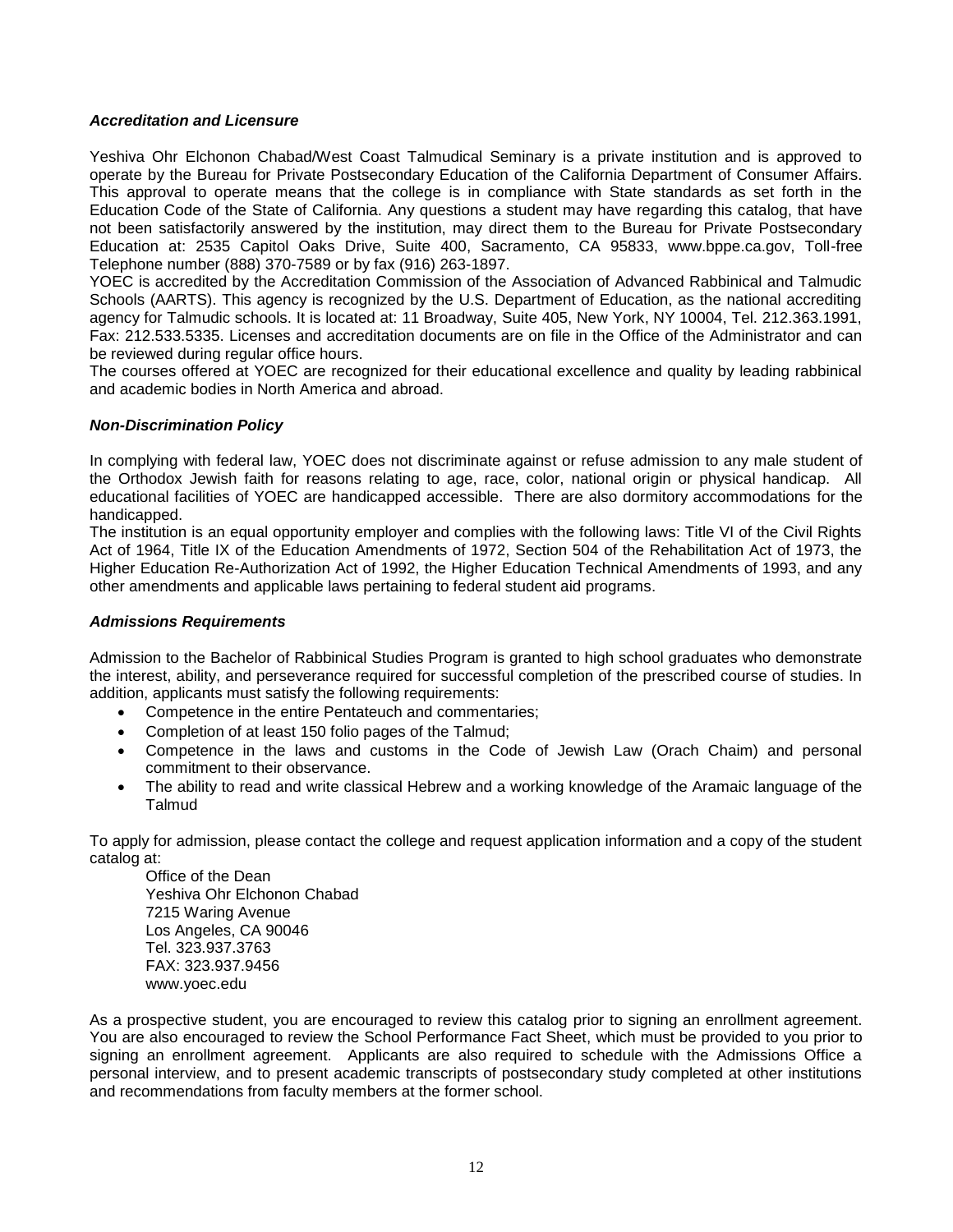# <span id="page-12-0"></span>*Foreign Students and Visa Services*

The degree program offered by the college often attracts applicants from other countries. Foreign students are eligible to receive non-immigrant student visas for study at the college. We assist prospective foreign students with the Form I-20 with which they can receive an F-1 student visa.

# <span id="page-12-1"></span>*Tuition and Fees for 2015-2016 Academic Year*

\$700.00 REGISTRATION (of which \$250.00 is non-refundable.) \$13,200.00 TUITION \$8,100.00 ROOM & BOARD

\$22,000.00 TOTAL CHARGES

The cost of the entire program is estimated to be \$88,000.

# *2015- 16 Student Budget*

# **Resident**

| Tuition and Fees | \$13,900 |
|------------------|----------|
| Room and Board   | \$8.100  |
| Personal         | \$4,000  |

Total Budget **\$26,000** 

# **Commuter - Living with Parents**

| <b>Tuition and Fees</b> | \$13,900 |
|-------------------------|----------|
| Living Allowance        | \$1,800  |
| Personal                | \$4,000  |

| <b>Total Budget</b> | \$19,700 |
|---------------------|----------|
|---------------------|----------|

# **Commuter - Not Living with Parents**

| <b>Total Budget</b>     | \$29,090 |
|-------------------------|----------|
| Living Allowance*       | \$15,190 |
| <b>Tuition and Fees</b> | \$13.900 |

# \*Based on BLS Moderate Budget

*Tuition charge includes \$700.00 registration fee per year*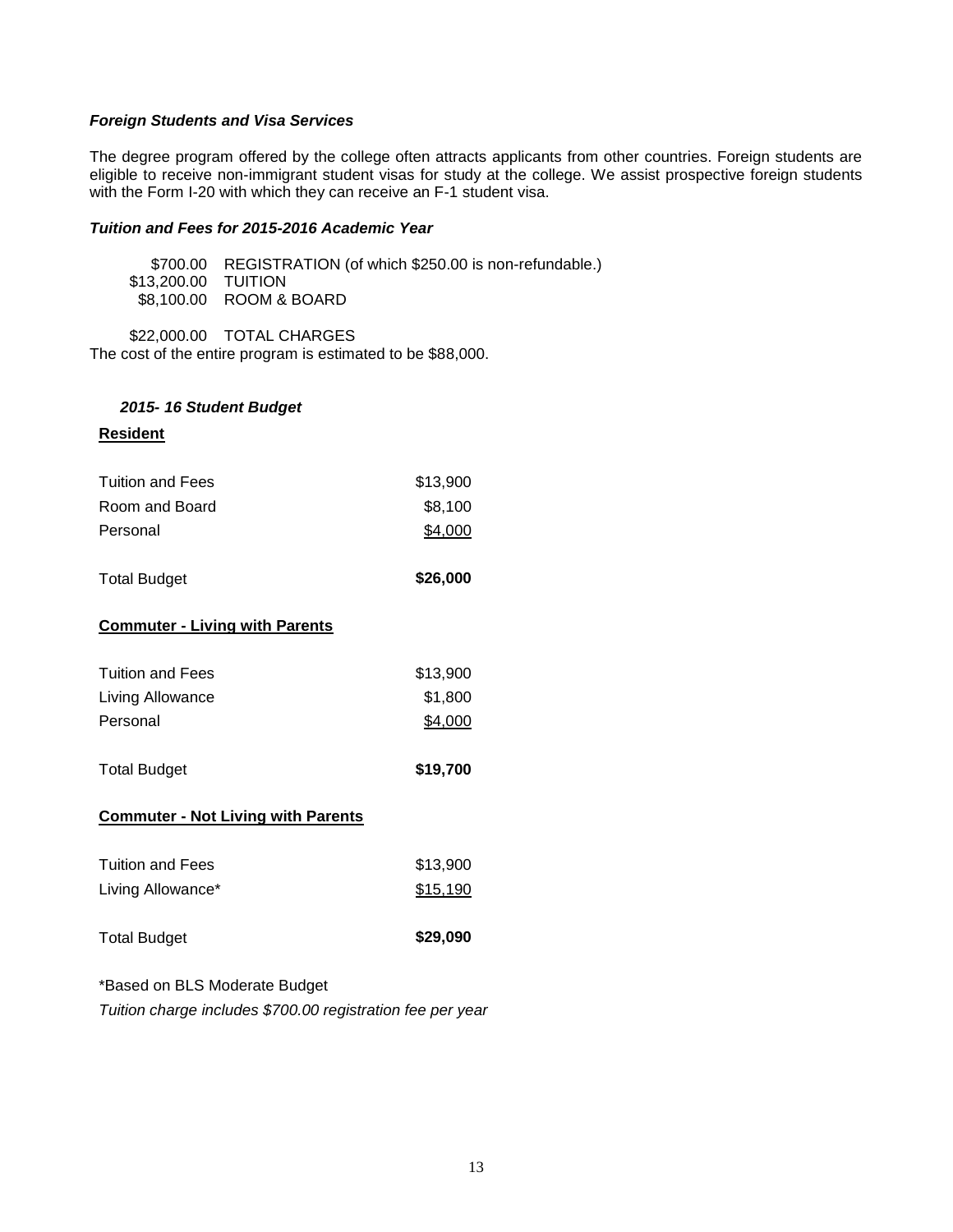# <span id="page-13-0"></span>*California Resident Student Tuition Recovery Fund*

The State of California created the Student Tuition Recovery Fund (STRF) to relieve or mitigate economic losses suffered by students in educational programs who are California residents, or are enrolled in a residency program attending certain schools regulated by the Bureau for Private Postsecondary Education.

You may be eligible for STRF if you are a California resident or are enrolled in a residency program, prepaid tuition, paid STRF assessment, and suffered an economic loss as a result of any of the following: 1. The school closed before the course of instruction was completed.

2. The school's failure to pay refunds or charges on behalf of a student to a third party for license fees or any other purpose, or to provide equipment or materials for which a charge was collected within 180 days before the closure of the school.

3. The school's failure to pay or reimburse loan proceeds under a federally guaranteed student loan program as required by law or to pay or reimburse proceeds received by the school prior to closure in excess of tuition and other costs.

4. There was a material failure to comply with the Act or the Division within 30-days before the school closed or, if the material failure began earlier than 30-days prior to closure, the period determined by the Bureau. 5. An inability after diligent efforts to prosecute, prove, and collect on a judgment against the institution for a violation of the Act.

However, no claim can be paid to any student without a social security number or a taxpayer identification number.

You must pay the state-imposed assessment for the Student Tuition Recovery Fund (STRF) if all of the following applies to you:

1. You are a student in an educational program, who is a California resident, or are enrolled in a residency program, and prepay all or part of your tuition either by cash, guaranteed student loans, or personal loans, and 2. Your total charges are not paid by any third-party payer such as an employer, government program or other payer unless you have a separate agreement to repay the third party.

You are not eligible for protection from the STRF and you are not required to pay the STRF assessment if either of the following applies:

1. You are not a California resident, or are not enrolled in a residency program, or

2. Your total charges are paid by a third party, such as an employer, government program or other payer, and you have no separate agreement to repay the third party.

# <span id="page-13-1"></span>*Refund and Withdrawal Policy*

Students have the right to cancel their enrollment agreement with the school, and obtain a refund of tuition and other charges paid through attendance at the first class session, or the seventh day after enrollment, whichever is later.

Students who must withdraw from Yeshiva Ohr Elchonon Chabad while the semester is in progress must notify the registrar of their intent to withdraw from the institution. A schedule of refunds for students who withdraw after the semester has begun will be calculated in accordance with federal regulations.

# <span id="page-13-2"></span>*Return to Title IV Calculations*

To calculate the amount of Title IV to be returned the institution utilizes the Return to Title IV software provided by the U.S. Department of Education.

In accordance with federal regulations, the official date of withdrawal for Return to Title IV calculations is the date that the student notifies the registrar or the date that he indicates in his notice to the registrar, whichever is earlier.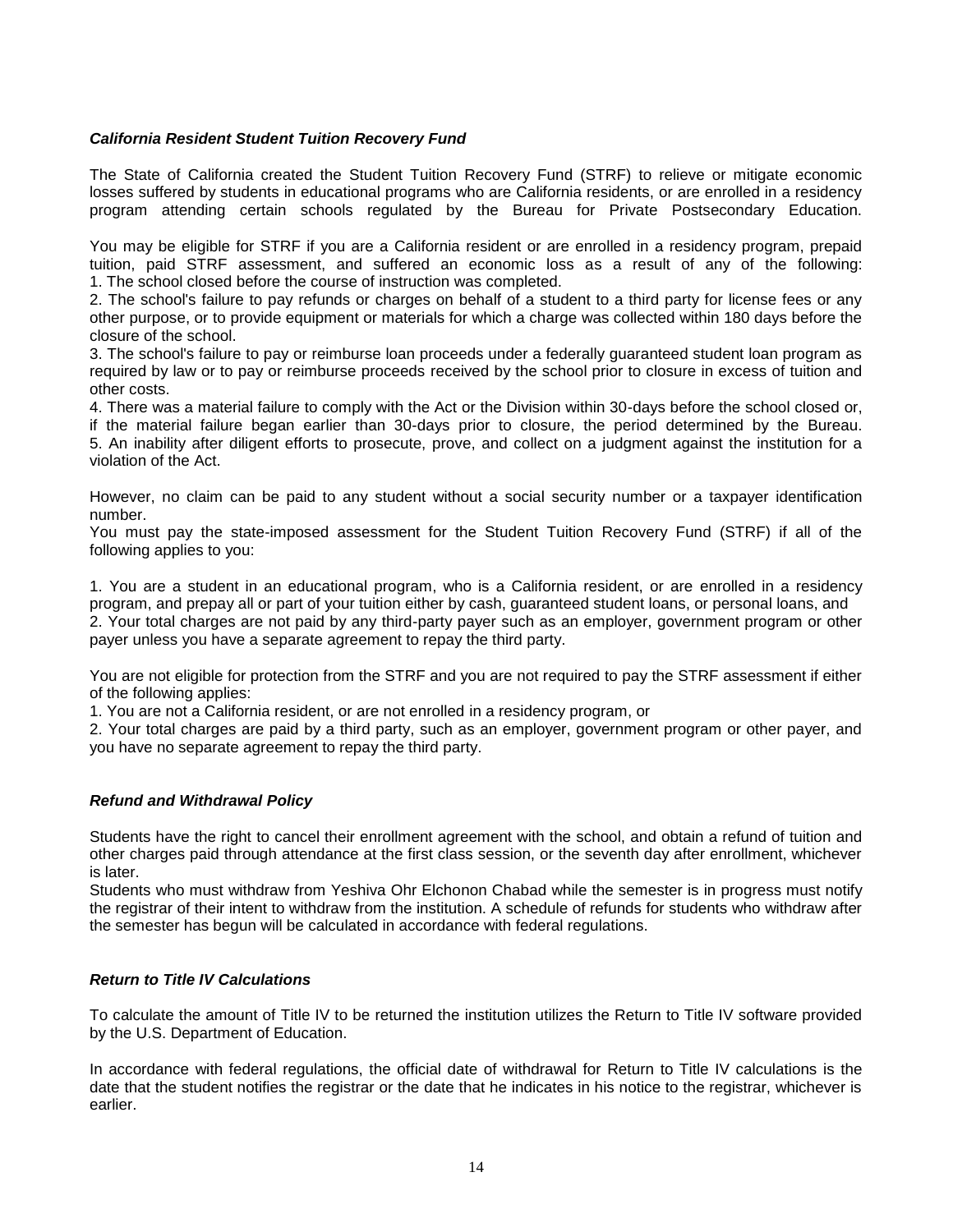Refunds will be calculated on a pro rata basis, based on how many days of the semester the student attended. If a student withdraws before 60% of the semester has passed, he will be able to retain a prorated portion of the financial aid awarded. If he withdraws after 60% has passed he will be able to retain all of the Title IV federal aid he has been awarded for that semester.

Funds will be returned to the various federal financial aid programs according to the following order:

- (i) Unsubsidized Federal Direct Stafford loans
- (ii) Subsidized Federal Direct Stafford loans
- (iii) Federal Perkins loans
- (iv) Federal Direct PLUS received on behalf of the student

If unearned funds remain to be returned after repayment of outstanding loan amounts, the remaining excess will be credited to any amount awarded for the payment period or period of enrollment for which a return of funds is required in the following order:

(i) Federal Pell Grants (ii) SEOG

Any funds that need to be returned to a lender will be returned by the school on behalf of the student. The student will receive notification that the funds have been returned. The student already provided authorization for this return of funds when applying for a loan.

Refunds and returns of Title IV funds will be made within 45 days of the date of determination that a student has withdrawn.

#### <span id="page-14-0"></span>*Institutional Refund Policy*

For students that withdraw before 60% of the semester has passed, the student is entitled to a refund of monies not paid from federal student financial aid program funds. The institution will use the federal refund policy to calculate the refund due to the student.

Students that withdraw after 60% of the semester has passed are responsible to pay for all charges for that semester.

Example of Refund Calculation:

*Tuition charge for the academic year: \$13,200*

*Tuition charge for the semester: \$6,600* Number of Days in the semester: 137 Number of Days that the student attended: 65 *65/137 = 47.5% 47.5% X \$3000= \$2992.50 (tuition charge to be retained) \$6300- \$2992.50 = \$3307.50 (amount by which tuition charge is to be adjusted)*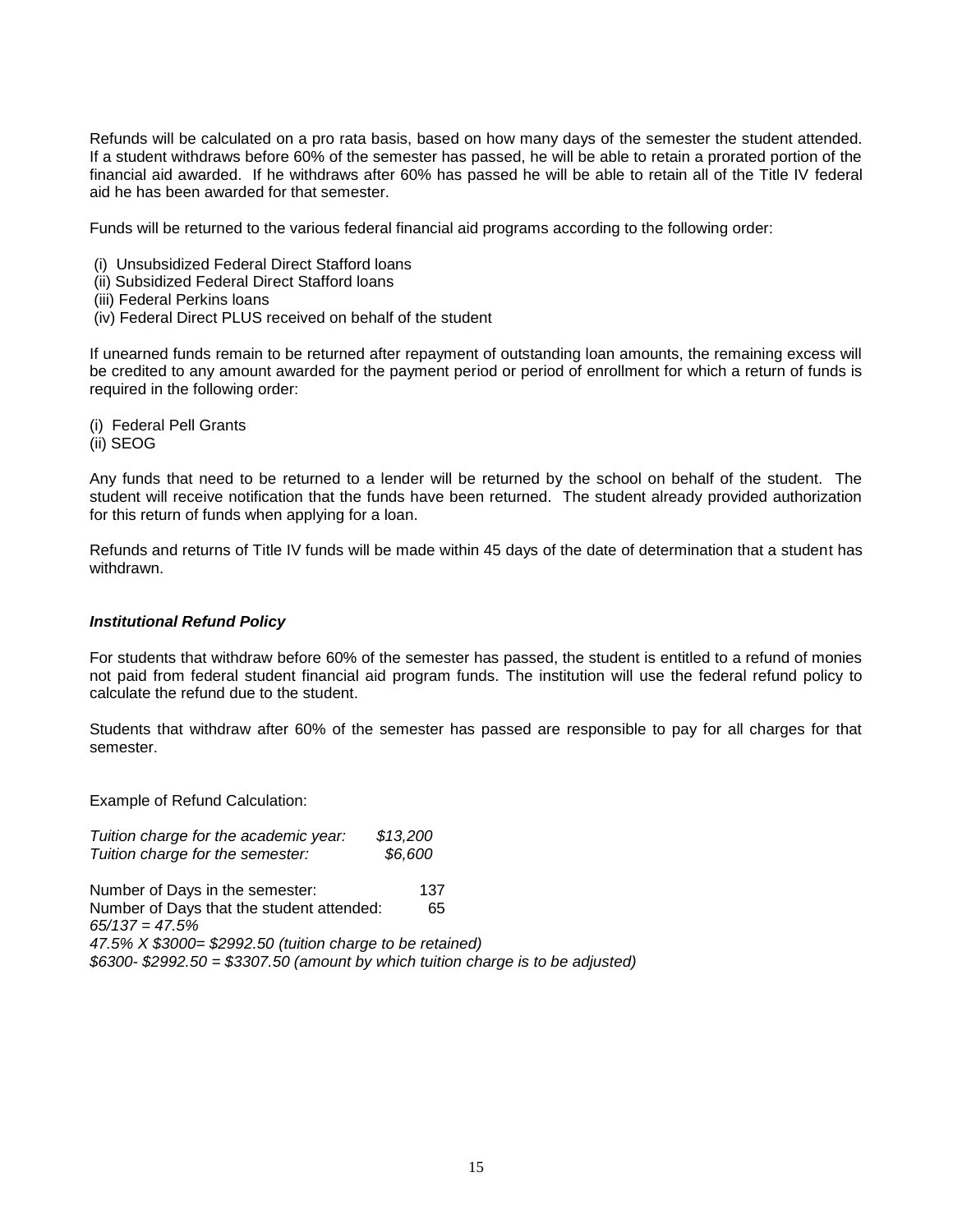# <span id="page-15-0"></span>*Transfer Credits*

Students wishing to transfer credits from other institutions of Talmudic Studies must be interviewed by a designated administrator or faculty member, and satisfactorily complete either an oral or written examination. Transfer credits are generally accepted from Talmudic colleges accredited by the Association for Advanced Rabbinical and Talmudic Schools (AARTS) or from colleges that can demonstrate to the satisfaction of YOEC that the quality and content of their courses are substantially similar to the courses offered in the YOEC program. There is a 60-credit residency requirement to earn the Bachelor's degree at Yeshiva Ohr Elchonon Chabad. Thus 60 credits is the maximum number of transfer credits that can be awarded.

At this time, YOEC does not have any articulation agreements with other postsecondary institutions for the purpose of recognizing transfer credits.

# <span id="page-15-1"></span>*Notice Concerning Transferability of Credits and Credentials Earned at Our Institution*

The transferability of credits you earn at YOEC is at the complete discretion of an institution to which you may seek to transfer. Acceptance of the degree you earned in YOEC's Bachelor of Rabbinical Studies program is also at the complete discretion of the institution to which you may seek to transfer. If the credits or Bachelor of Rabbinical Studies that you earned at this institution are not accepted at the institution to which you seek to transfer, you may be required to repeat some or all of your coursework at that institution. For this reason, you should make certain that attendance at YOEC will meet his educational goals. This may include contacting an institution to which you may seek to transfer after attending YOEC to determine if the credits or Bachelor of Rabbinical Studies degree will transfer.

# <span id="page-15-2"></span>*Placement Disclaimer*

YOEC is an academic institution and does not provide vocational training nor guarantee employment or placement to students who complete its programs and makes no claim as to annual starting wages or salaries of graduates.

# <span id="page-15-3"></span>*Daily Schedule*

| A.M. | 7:30-9:00     | Chassidic Philosophy and Ethics                    |
|------|---------------|----------------------------------------------------|
|      | $9:15-10:30$  | <b>Morning Prayers</b>                             |
|      | 10:30-11:00   | <b>Breakfast</b>                                   |
| P.M. | 11:00-1:00    | <b>Talmud Intensive Study</b>                      |
|      | $1:00 - 2:20$ | In-depth Talmud Lecture                            |
|      | $2:20 - 2:35$ | <b>Afternoon Prayers</b>                           |
|      | $2:35 - 3:30$ | Lunch Break                                        |
|      | $3:30 - 4:30$ | Independent Review of Lecture                      |
|      | 4:30-5:45     | <b>Talmud LeGirsa</b>                              |
|      | $5:45-6:30$   | Jewish Legal Codes                                 |
|      | $6:30 - 8:00$ | Evening Prayers followed by Supper Break           |
|      | 8:00-9:30     | In-depth Study of Chassidic Thought and Philosophy |
|      | 9:30-10:00    | Review                                             |
|      | 10:00-10:30   | Maimonides                                         |

# *Academic Calendar 2015-2016*

| <b>Fall Semester Begins</b>   | Aug 21, 2015           |
|-------------------------------|------------------------|
| <b>Sukkos Recess</b>          | Sept 24 - Oct 12, 2015 |
| <b>End of Fall Semester</b>   | Jan 28, 2016           |
| <b>Spring Semester Begins</b> | Feb 1, 2016            |
| <b>Pesach Recess</b>          | Apr 15 - May 5, 2016   |
| <b>End of Spring Semester</b> | July 29, 2016          |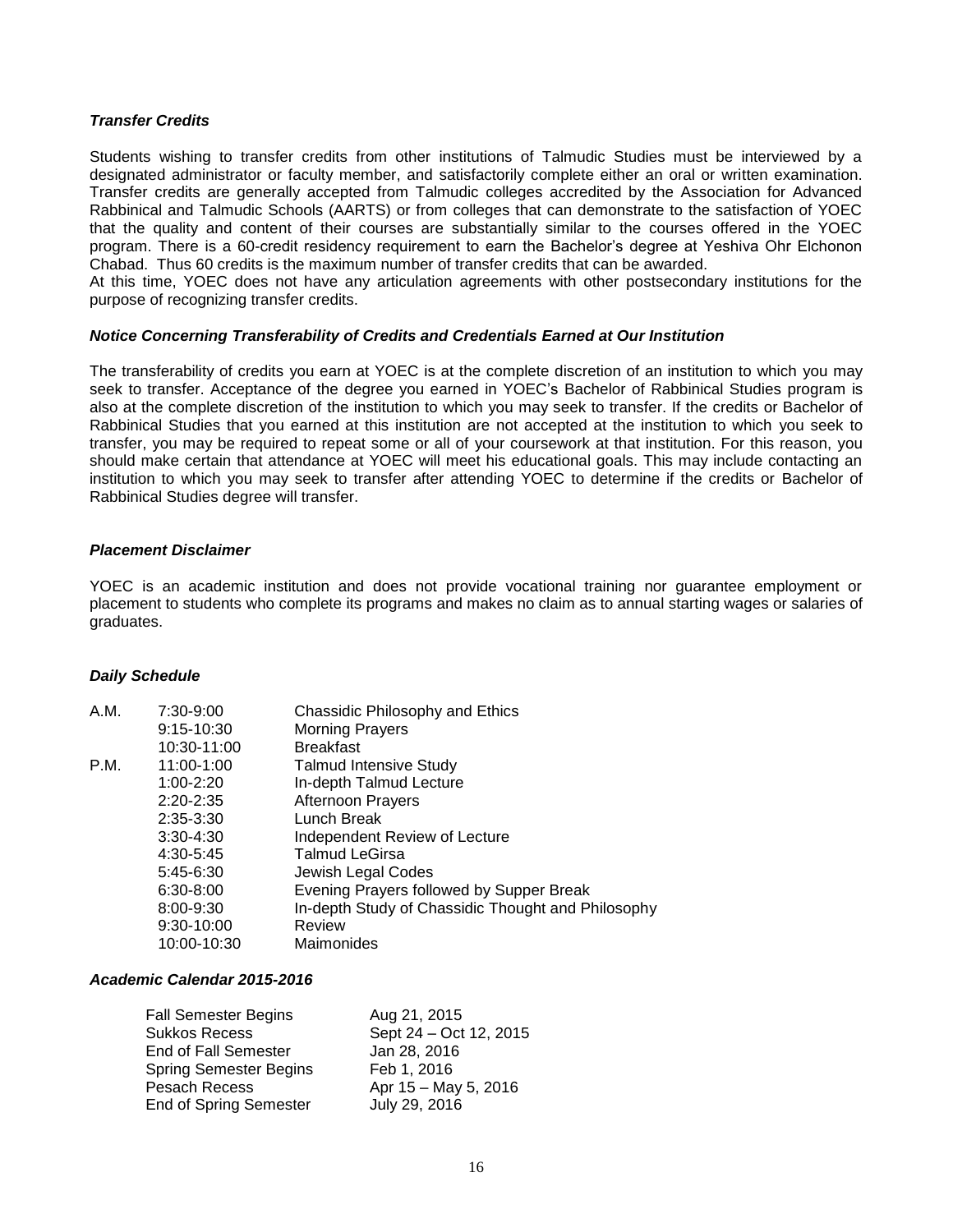# *Academic Program*

<span id="page-16-0"></span>Yeshiva Ohr Elchonon Chabad/West Coast Talmudical Seminary offers a Bachelor of Rabbinical Studies degree. This program consists of a conventional undergraduate Talmudic Studies program, found in most Yeshiva programs in America, coupled with an intensive course of study in the philosophy of Chabad.

# <span id="page-16-1"></span>*Language Skills*

YOEC programs of Jewish Studies require some language skills. While the language of instruction is English, virtually all of the source texts are in Biblical or Rabbinic Hebrew, and Talmudic Aramaic. For Chasiddus courses, Yiddish is the primary original language of delivery.

As is common in contemporary post-secondary Talmudical schools, fluency in these languages is not required, and formal language courses are not offered in the curriculum. Rather a basic working knowledge of these languages is achieved over years of serious study.

Instructors will always translate each new phrase in the study of primary texts. After absorbing the meaning and definitions, newly acquired words and phrases are then 'peppered' into lectures and study sessions, and as such, a high level of language familiarity is generally attained by students.

Naturally, as the student progresses through YOEC courses, he attains more and more proficiency in the source languages, to the point where conversation in the study hall often becomes a mixture of all these languages served on an English base. While not a requirement, many senior students are able to write research papers in the original languages with some level of fluency.

Students who require greater assistance with developing these language skills are directed to use many of the excellent editions of source material that are available with a side-by-side translation in English.

Since the primary language of instruction is English, foreign students are required to have a working knowledge of the language. They must be able to understand and make themselves understood in Basic English. Although YOEC does not require students to take an English proficiency test, if it is determined that a student is unable to properly participate in the classes due to a language barrier, YOEC reserves the right to request that a student takes an ESL class.

# <span id="page-16-2"></span>*Satisfactory Academic Progress Policy*

All matriculated students pursuing an approved program at Yeshiva Ohr Elchonon Chabad/West Coast Talmudical Seminary are required to maintain satisfactory academic progress toward graduation, which in this institution is defined as being in good academic standing as detailed below. Satisfactory progress standards for Title IV federal financial aid recipients are the same as for all matriculated students at Yeshiva Ohr Elchonon Chabad/West Coast Talmudical Seminary.

Satisfactory academic progress at Yeshiva Ohr Elchonon Chabad/West Coast Talmudical Seminary has two principal components: a qualitative standard and a quantitative standard:

Qualitative Standard

In pursuit of graduation, the student must achieve a cumulative grade point average (GPA) of 2.0 (the equivalent of a "C" average) or better. Students are evaluated at the end of each semester and are expected to maintain a minimum cumulate GPA of 2.0.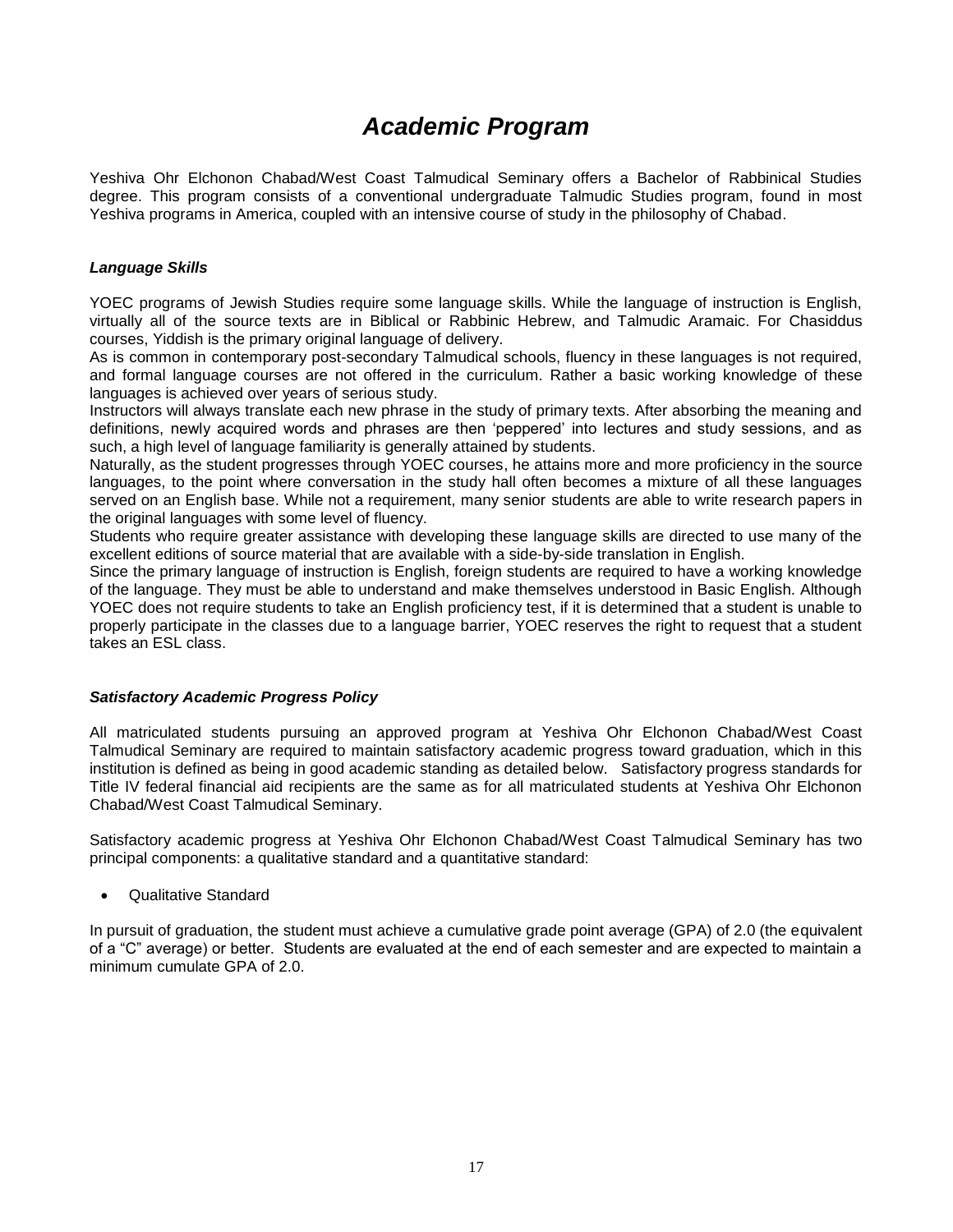# Quantitative Standard

A student must make sufficient progress through the academic program to complete the 120 credits, four-year undergraduate program, within a time period of not more than six years (twelve semesters), with a maximum attempted credits ceiling of 180 credits (see chart below).

Full time students must successfully complete 67% of the normal attempted credits (15 credits per semester) and must make sufficient progress to complete the normal four-year program in six years. The chart below illustrates the maximum completion time with the number of credits students must earn by the end of each semester:

| Semester:                          |    | -  |    |    |    | ⌒<br>ь |         |     |     | $\overline{A}$ $\overline{C}$<br>ັ |     | 1 C<br>$\epsilon$ |
|------------------------------------|----|----|----|----|----|--------|---------|-----|-----|------------------------------------|-----|-------------------|
| Credits that must be earned:       | 10 | 20 | 30 | 40 | 50 | 60     | 70<br>◡ | 80  | 90  | 00ا                                | 110 | 120               |
| Maximum<br>l credits:<br>attempted | 15 | 30 | 45 | 60 | 75 | 90     | 105     | 120 | 135 | 150                                | 165 | 180               |

At the end of each semester, student academic files are evaluated to determine if students are making satisfactory academic progress. As part of the evaluation the student's earned credits are divided by the student's attempted credits to determine if the student is progressing through the four-year academic program at a pace sufficient to complete the program within the maximum time frame. If the number of credits earned divided by the number of credits attempted is 67% or greater and the student has earned at least the number of credits that appears in the chart above that corresponds to his semester of attendance, he is determined to be making satisfactory progress.

At this time, the institution does not accept part-time students.

# <span id="page-17-0"></span>*Financial Aid Warning and Academic Probation*

The student will be given a financial aid warning during which time he maintains financial aid eligibility. The warning period will last for one semester. During the financial aid warning period, the Dean will counsel the student and attempt to improve the student's performance by providing various student services that might include special tutoring, a new study plan or a scheduling accommodation. If after this financial aid warning period, satisfactory progress standards are still not met, the student will be notified that he will be terminated from financial aid. He will be notified that he has the option of appealing his lack of satisfactory academic progress. Procedures for filing an appeal are described in the section below. If the student successfully appeals the lack of satisfactory progress after the financial aid warning, he will be placed on academic probation for one semester.

The Dean will monitor the student during the period of probation and will devise a study plan to enable the student to improve his academic standing. This may involve conferences with the student and his instructors. If during the probation period the student's academic performance improves and the student's progress is within satisfactory academic progress standards, the probationary status will terminate.

If after the period of probation, the student's academic performance still fails to meet the academic progress standards of the institution, he will be subject to academic discipline which may include expulsion or suspension from the institution, and will be ineligible to receive Title IV federal financial aid.

# <span id="page-17-1"></span>*Reinstatement*

Any student who loses his financial aid eligibility for a semester due to failure to maintain satisfactory progress in the probationary period, may be reinstated for the following semester upon re-establishing satisfactory progress. The Dean will notify the Financial Aid Office of each student's status at the start of each semester.

To re-establish good standing, students must consult with the Dean, who will design a study plan to assist the student in raising his grades. The Dean will inform the Financial Aid Office when he determines that the student is successfully implementing the study plan. Such notifications will allow the student to again participate in the aid programs until the completion of the semester. Students who do not take advantage of the Dean's program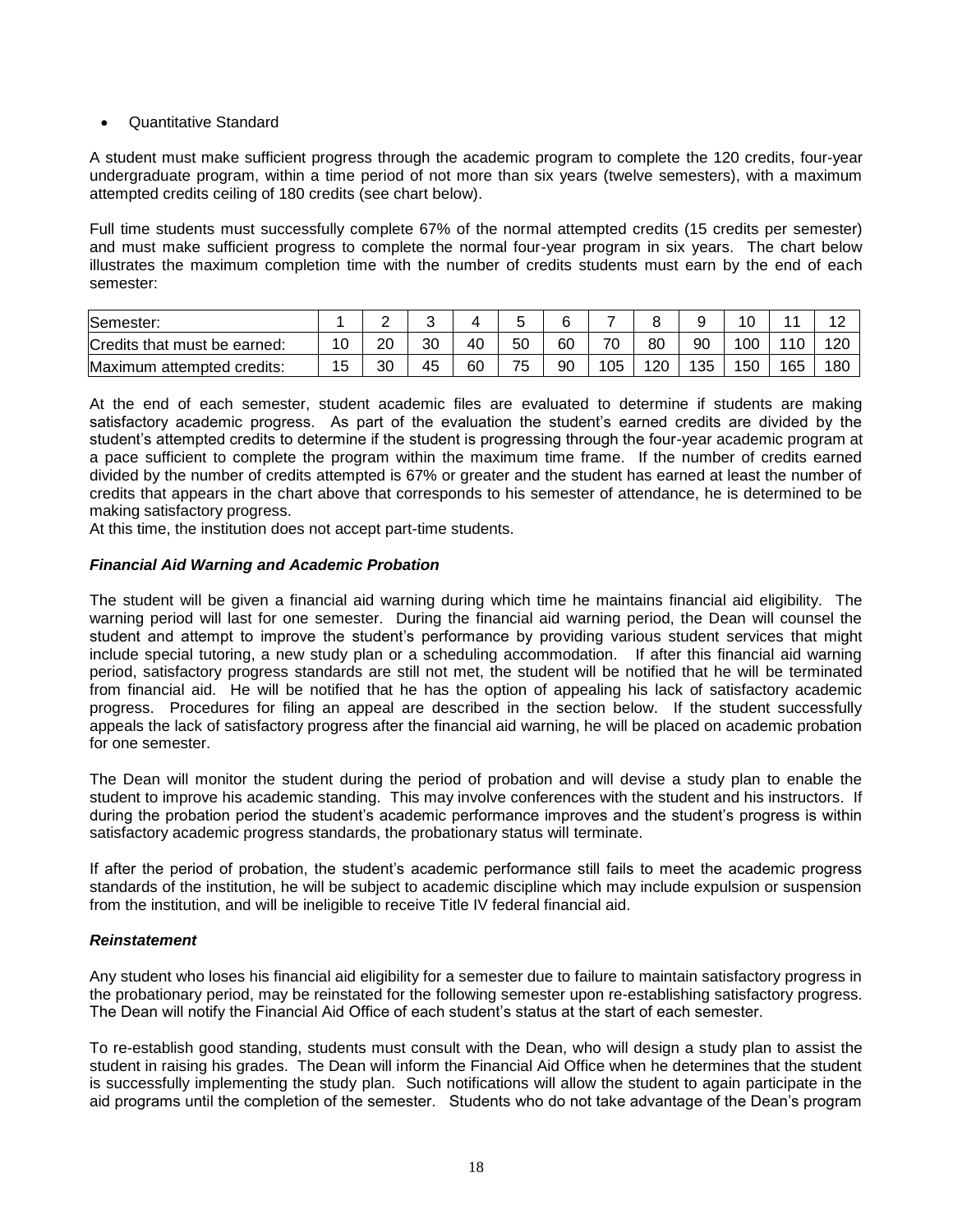shall continue to have their financial aid eligibility suspended until the time they can establish satisfactory progress.

# <span id="page-18-0"></span>*Repetitions*

A student who fails a course may obtain permission from the Dean to repeat the course. If the repetition is completed with a passing grade, the original failing grade may be deleted from the calculation of the grade point average.

Students will be allowed to repeat a course provided the student then remains within the timeframe required for satisfactory progress described above.

Non-credit remedial courses are not offered at this time.

#### <span id="page-18-1"></span>*Attendance*

Although formal attendance is not taken, students are expected to attend all lectures and study sessions. Excessive absence, due to illness or other circumstances, will warrant an interview with a faculty member to implement a plan to complete missed work.

#### <span id="page-18-2"></span>*Leave of Absence*

Under certain specialized circumstances, a student may be granted an approved leave of absence. In order to be granted a leave of absence a student must follow the procedures outlined below:

The student must request the leave of absence in writing to the Dean. The request must be signed and dated and must include the reason for which the student is requesting a leave of absence. A leave of absence will not be granted if the reason for the request is not included. The request for a leave of absence will be reviewed by the Dean within ten days of submission to the Dean. If approved, the request will be forwarded to the registrar's office and will be placed in the student's academic file. Notification will be sent to the financial aid office.

The student must submit the request for a leave of absence and must receive the approval prior to beginning the leave of absence except in unusual circumstances where it was not possible for the student to make the request prior to the start of the leave of absence i.e. if the student was in a car accident or other unforeseen emergency/disaster.

A student will only be granted a leave of absence if it can be expected that the student will return from the leave of absence on time. If it appears that the student may not return after the leave of absence, an approval will not be granted.

The maximum time for an approved leave of absence is 180 days.

Students on an approved leave of absence will not be considered withdrawn from the institution and no refund calculations will be made for Title IV financial aid received. Students who fail to return to school after an approved leave of absence will be considered withdrawn from the institution as of the date of the start of the leave of absence and refunds will be calculated accordingly.

# <span id="page-18-3"></span>*Grounds for Dismissal*

Grounds for dismissal include: (1) willfully violating Yeshiva rules and codes of discipline, (2) not behaving in accordance with the requirements of the Chabad-Lubavitch movement, and (3) a serious breach of character or moral conduct, as defined by the Shulchan Aruch.

It should be noted that dismissals are extremely rare as every effort is made to admit students of high character and diligence.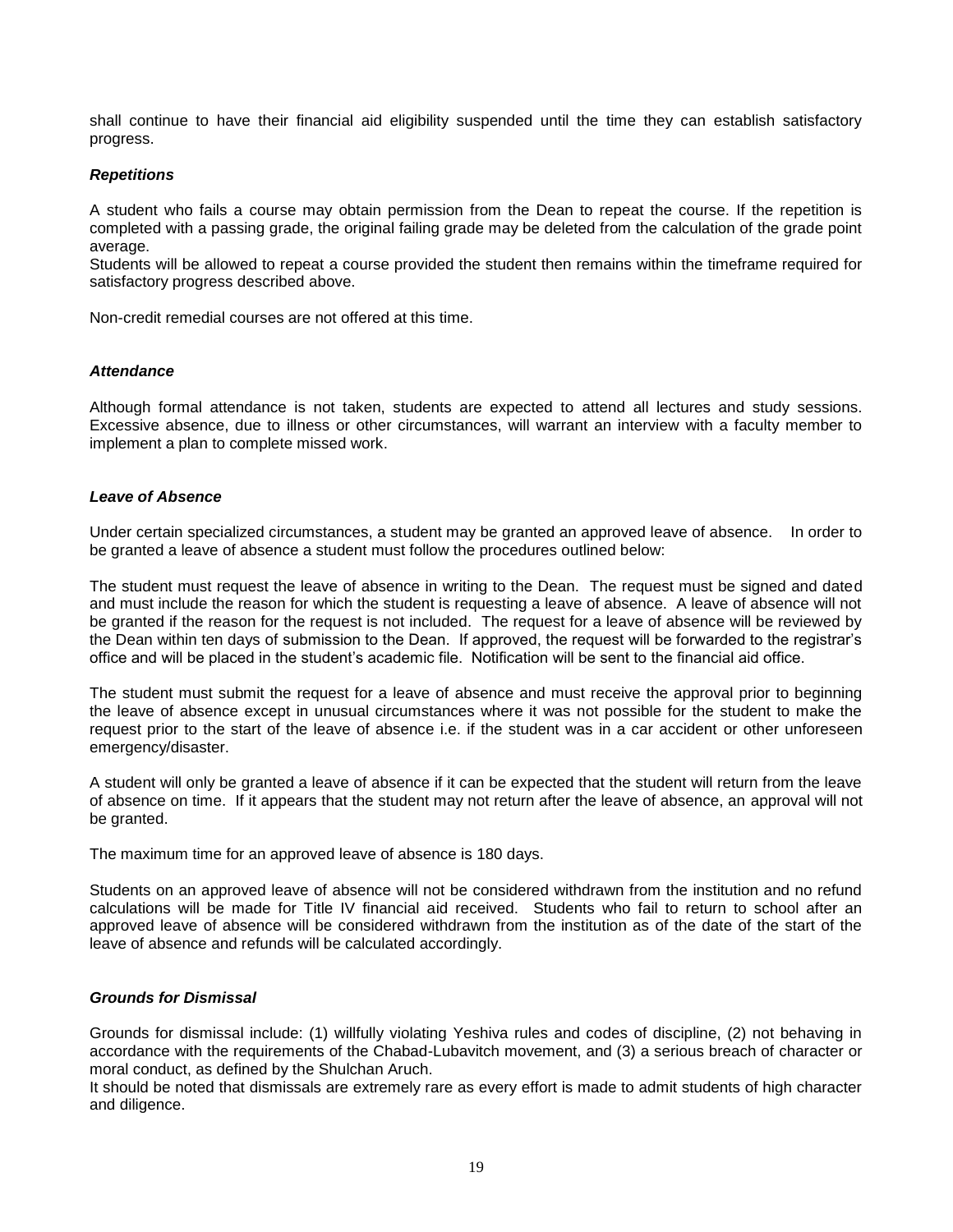# <span id="page-19-0"></span>*Appeals, Mitigating Circumstances*

A student who wishes to appeal a determination of probationary status, lack of satisfactory progress, or similar issue, may appeal in writing to the Dean. The Dean will consider all relevant information including any mitigating circumstances, such as illness or death in the immediate family or other unusual circumstances that may have placed undue stress upon the student. The Dean will consult with faculty members as appropriate. The Dean's decision will be conveyed to the student in writing within ten days of the filing of the written appeal.

# <span id="page-19-1"></span>*Incompletes and Withdrawals*

Students who fail to complete all required course work may be allowed up to six months to fulfill the requirements for the course, at the discretion of the instructor. During that time, the grade will be noted as Incomplete. If the work is not completed satisfactorily, a grade may be assigned based on the instructor's assessment of the portion of work completed.

Students who withdraw or fail to complete a course due to extenuating personal circumstances may request consideration in writing from the Dean. If permission to withdraw is obtained, the course will be recorded as Withdrawn without penalty, and the grade will not be calculated in the student's grade point average.

# *Evaluation and Grading*

Evaluation of each student is based upon proficiency examinations that are administered regularly by the faculty in all required courses. Fifteen credits are generally awarded for each semester of full-time coursework. The following grading system is in effect for all courses:

| Grade | <b>Numerical</b>  | <b>Description</b> |  |  |
|-------|-------------------|--------------------|--|--|
|       | <b>Equivalent</b> |                    |  |  |
| Α     | 4.0               | Excellent          |  |  |
| А-    | 3.7               |                    |  |  |
| B+    | 3.3               |                    |  |  |
| В     | 3.0               | Good               |  |  |
| В-    | 2.7               |                    |  |  |
| $C+$  | 2.3               |                    |  |  |
| C     | 2.0               | Average            |  |  |
| $C -$ | 1.7               |                    |  |  |
| D+    | 1.3               |                    |  |  |
| D     | 1.0               | Poor               |  |  |
| F     | 0                 | Failure            |  |  |
| W/D   |                   | Withdrawn          |  |  |
| N/C   |                   | No Credit          |  |  |
|       |                   | Incomplete         |  |  |
|       |                   |                    |  |  |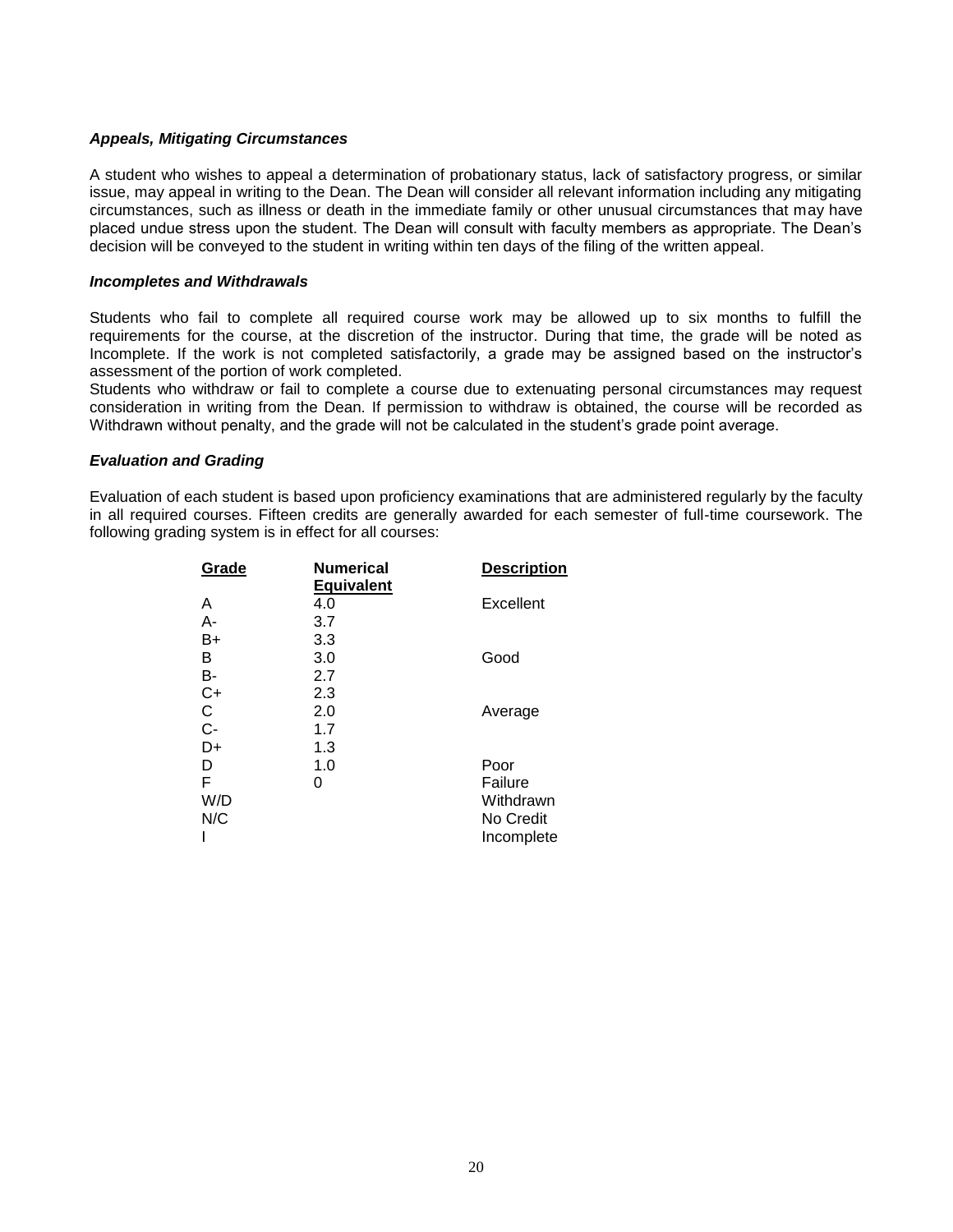# *Course Descriptions*

# <span id="page-20-0"></span>*Requirements for Completion of the Academic Program*

The Bachelor of Rabbinical Studies degree is awarded upon completion of 120 credits. The expected concentration will be 56 credits in Talmud, 48 credits in Chassidus/Chabad Philosophy and 16 credits in Jewish Legal Codes. There are no required internships or externships.

The following is a breakdown of the required components by level and semester: However in Talmud the actual text changes each year over an eight year cycle.

Being that there's an eight year rotation for Talmud studies, the following is only a sample of a student entering a particular year. The actual four mesechtas would change upon the year the student entered the yeshiva.

Following is the rotation of the eight mesechtas:

Shabbos (02); Gittin (19), Baba Basra (23), Kesuvos (15), Baba Kama (21), Pesachim (04), Kedushin (20), Baba Metziah (22);

# <span id="page-20-1"></span>*Curriculum Requirements for Bachelor of Rabbinical Studies*

| <b>First Semester</b><br>1211 (02)<br>1212 (02)<br>2210<br>5211 (40)<br>5212 (41)<br>5213 (50)  | Introductory Talmud Intensive<br><b>Introductory Talmud Survey</b><br><b>Introductory Codes</b><br>Introductory Maamorim Intensive<br><b>Introductory Maamorim Survey</b><br><b>Introductory Sichos</b>        | 5<br>$\begin{array}{c}\n2 \\ 2 \\ 3 \\ 2\n\end{array}$<br>$\overline{1}$            | 15 credits |
|-------------------------------------------------------------------------------------------------|----------------------------------------------------------------------------------------------------------------------------------------------------------------------------------------------------------------|-------------------------------------------------------------------------------------|------------|
| <b>Second Semester</b><br>1221 (02)<br>1222 (02)<br>2220<br>5221 (40)<br>5222 (41)<br>5223 (50) | <b>Introductory Talmud Intensive</b><br><b>Introductory Talmud Survey</b><br><b>Introductory Codes</b><br>Introductory Maamorim Intensive<br><b>Introductory Maamorim Survey</b><br><b>Introductory Sichos</b> | 5<br>$\begin{array}{c} 2 \\ 2 \\ 3 \end{array}$<br>$\overline{c}$<br>1              | 15 credits |
| <b>Third Semester</b><br>1231 (19)<br>1232 (19)<br>2230<br>5231 (42)<br>5232 (43)<br>5233 (51)  | <b>Beginning Talmud Intensive</b><br><b>Beginning Talmud Survey</b><br><b>Beginning Codes</b><br>Beginning Maamorim Intensive<br><b>Beginning Maamorim Survey</b><br><b>Beginning Sichos</b>                   | 5<br>$\begin{array}{c} 2 \\ 2 \\ 3 \end{array}$<br>$\overline{2}$<br>$\overline{1}$ | 15 credits |
| <b>Fourth Semester</b><br>1241 (19)<br>1242 (19)<br>2240<br>5241 (42)<br>5242 (43)<br>5243 (51) | <b>Beginning Talmud Intensive</b><br><b>Beginning Talmud Survey</b><br><b>Beginning Codes</b><br>Beginning Maamorim Intensive<br><b>Beginning Maamorim Survey</b><br><b>Beginning Sichos</b>                   | 5<br>$\begin{array}{c} 2 \\ 2 \\ 3 \end{array}$<br>$\overline{2}$<br>$\overline{1}$ | 15 credits |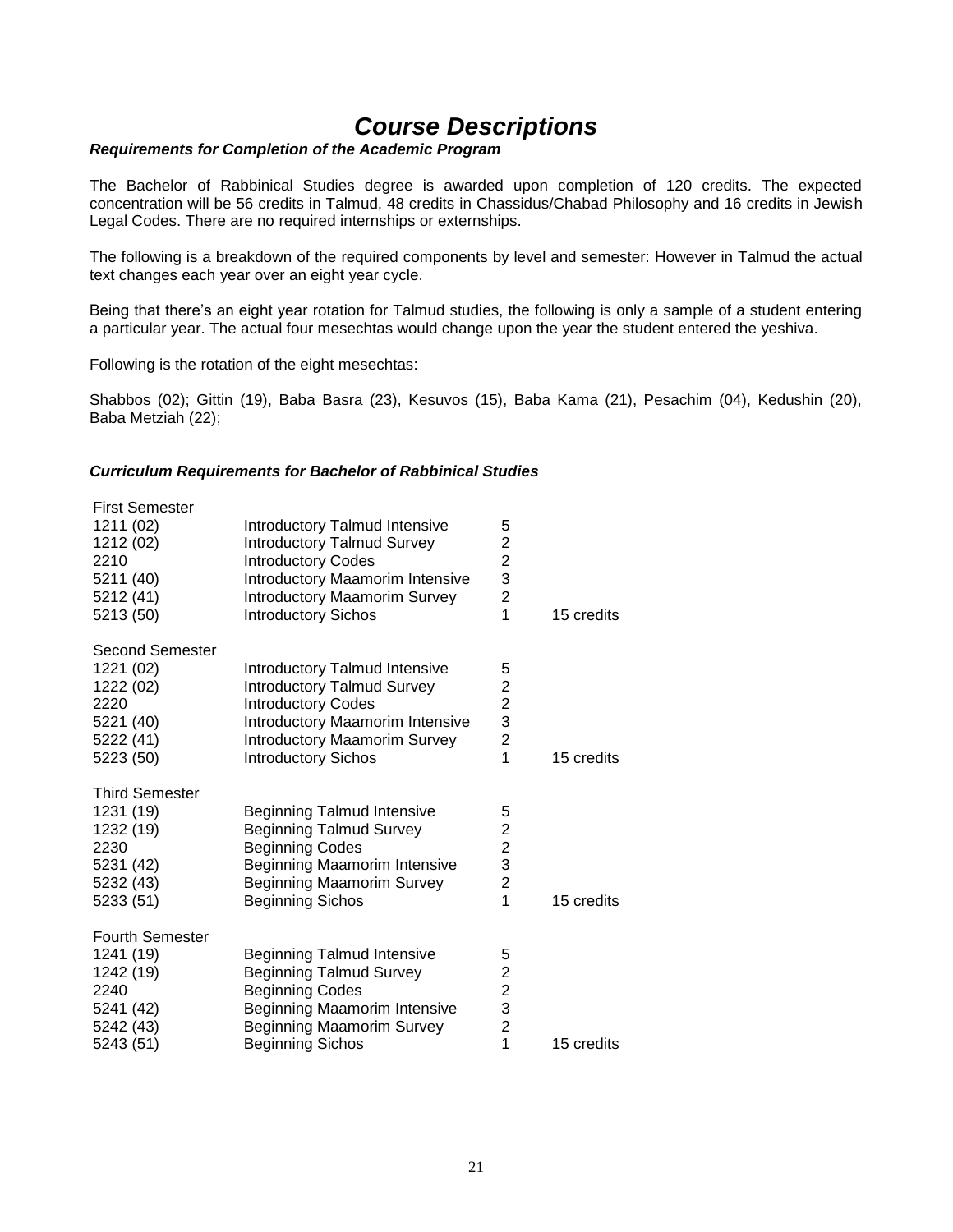| <b>Fifth Semester</b>  |                                    |                         |            |
|------------------------|------------------------------------|-------------------------|------------|
| 1251 (23)              | Intermediate Talmud Intensive      | 5                       |            |
| 1252 (23)              | Intermediate Talmud Survey         | $\overline{\mathbf{c}}$ |            |
| 2250                   | Intermediate Codes                 | $\overline{c}$          |            |
| 5251 (44)              | Intermediate Maamorim Intensive    | 3                       |            |
| 5252 (45)              | Intermediate Maamorim Survey       | $\overline{2}$          |            |
| 5253 (52)              | Intermediate Sichos                | 1                       | 15 credits |
| Sixth Semester         |                                    |                         |            |
| 1261 (23)              | Intermediate Talmud Intensive      |                         |            |
| 1262 (23)              | Intermediate Talmud Survey         | 5                       |            |
| 2260                   | Intermediate Codes                 | $\overline{2}$          |            |
| 5261 (44)              | Intermediate Maamorim Intensive    | $\overline{c}$          |            |
| 5262 (45)              | Intermediate Maamorim Survey       | 3                       |            |
| 5263 (52)              | Intermediate Sichos                | $\overline{2}$          |            |
|                        |                                    | 1                       | 15 credits |
| Seventh Semester       |                                    |                         |            |
| 1271 (15)              | <b>Advanced Talmud Intensive</b>   | 5                       |            |
| 1272 (15)              | <b>Advanced Talmud Survey</b>      | 2                       |            |
| 2270                   | <b>Advanced Codes</b>              | $\overline{2}$          |            |
| 5271 (44)              | Advanced Maamorim Intensive        | 3                       |            |
| 5272 (46)              | <b>Advanced Maamorim Survey</b>    | $\overline{2}$          |            |
| 5273 (53)              | <b>Advanced Sichos</b>             | 1                       | 15 credits |
| <b>Eighth Semester</b> |                                    |                         |            |
| 1281 (15)              | Advanced Talmud Intensive          | 5                       |            |
| 1282 (15)              | <b>Advanced Talmud Survey</b>      | $\overline{c}$          |            |
| 2280                   | <b>Advanced Codes</b>              | $\overline{2}$          |            |
| 5281 (44)              | <b>Advanced Maamorim Intensive</b> | 3                       |            |
| 5282 (46)              | <b>Advanced Maamorim Survey</b>    | $\overline{2}$          |            |
| 5283 (53)              | <b>Advanced Sichos</b>             | 1                       | 15 credits |
|                        |                                    |                         |            |

# <span id="page-21-0"></span>*Course Numbering System*

Each course is described by a six-digit designation, which can be understood using the following system:

The first digit refers to the Department offering the course:

| Talmud            |     |                           |
|-------------------|-----|---------------------------|
| Codes             |     |                           |
| Liturgy           | $=$ | 3 (not currently offered) |
| Language          | $=$ | 4 (not currently offered) |
| Philosophy/Ethics |     | h                         |

The second digit refers to the program in which the course is offered. The third digit indicates the level in which students as a rule will take the course. The fourth digit differentiates between two or more courses offered in the same Department during one semester. The fifth and sixth digit corresponds to the number in the text listing.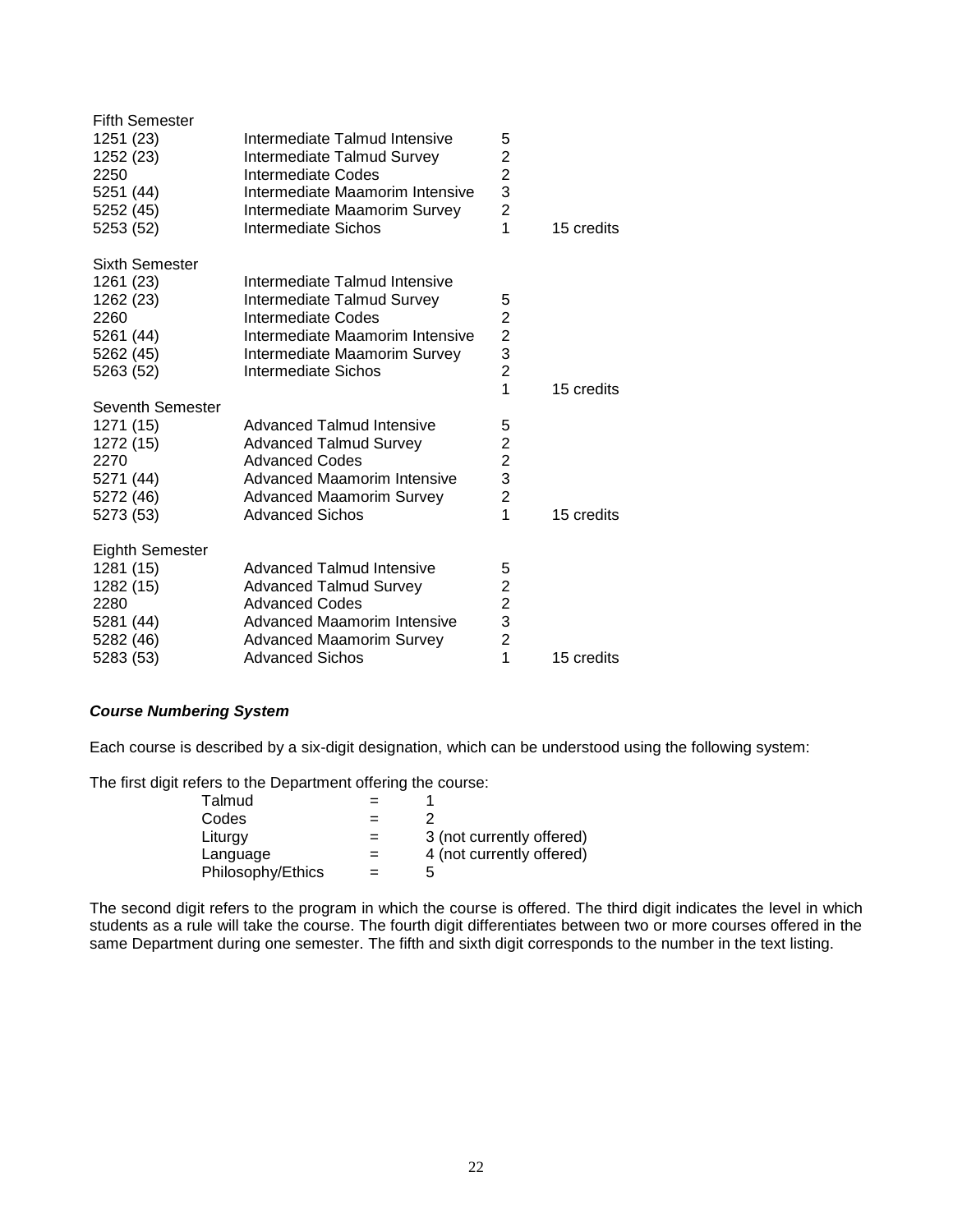# *Course Descriptions*

# *Department of Talmud Text Listings:*

The following is a brief summary of the subject matter provided for the convenience of the reader unfamiliar with Talmudic study. It should be understood, however, these short descriptions do not reflect the depth, detail, and complexity of the study involved.

(01) Berachos - Laws of Prayer, "Krias Shema", Grace after Meals and blessings pertaining to foods, events, etc.

(02) Shabbos - The Sabbath; related restrictions and their source, in depth study of all regulations regarding the Sabbath, including problems that emanate from changes in society and technological advances.

(03) Eruvin - Domains. Transfer of individual or object from one place to another; use of devices to expend bounds of domains.

(04) Pesachim - Laws of Passover; leaven, the Seder, and Passover offering, concepts of ownership and relinquishment of rights, responsibilities for removal of leaven as related to status; tenant, landlord, head of household and watchman.

(05) Shekalim – Use of specified coins to purchase Temple supplies and Korbonos, structure of accounting system used to allocate incoming funds to various expense categories in the Temple

(06) Rosh Hashanah - Laws of the New Year, the Shofar. Sanctification of new months.

(07) Yuma - The Day of Atonement and related laws. Korbonos, services in the Temple, repentance, the five Abstentions.

(08) Succah - Laws of the Festival of Booths, construction of Booths and their requirements. The four symbolic species (Lulov, Esrog, Hadassim, Arovos).

(09) Beitza - Laws of prohibited activities on Holidays, differing from the Sabbath. Objects not to be moved.

(10) Taanis - Laws of Fast days.

(11) Megillah - Laws of Purim, the Reading of the Book of Esther and other obligations of the Holiday, charitable donations and sending of gifts of edible foods.

(12) Moed Koton – Laws of Intermediate Festival days, mourning practices.

(13) Chagigah – Practices associated with visits to the Temple.

(14) Yevamos - Study of Levirate marriage and Chalitza, consanguinity. General anthropological structure of Jewish society, permitted marriage partners etc. Privileges and obligations of Kohanim. Legal procedures involved in determining the death of an individual; the Agunah.

(15) Kesubos - The marriage contract; obligations and commitments incurred therein, specifically in relation to financial considerations and obligations made prior to marriage. Family structure; the status, role and rights of women in society.

(16) Nedarim - Laws of object-related vows and resultant obligations, annulment of vows, involvement of parent and spouse in the making vow.

(17) Nazir – The Nazarite vow, restrictions, practices associated.

(18) Sotah – Suspected adultery and its ramifications on a marriage; conditions for lodging a charge, religious practices associated with this situation. Philosophical and moral implications.

(19) Gittin - Traditional divorce with emphasis on Get (divorce document); technical aspects regulating its legality. Review of legal documents and methods of establishing authenticity of signatures; related regulations.

(20) Kiddushin – Process of marriage and related regulations and obligations. Comparative study of modes of legal status employed elsewhere. Marriage by proxy and conditional marriage.

(21) Baba Kama - Talmudic Civil Law, Part I. Compensation for injury or loss, rectification and liability through injury or misuse, damages by the defendant, personally or by any agencies. Misappropriation also reviewed in its broad sense, whether through violence or theft.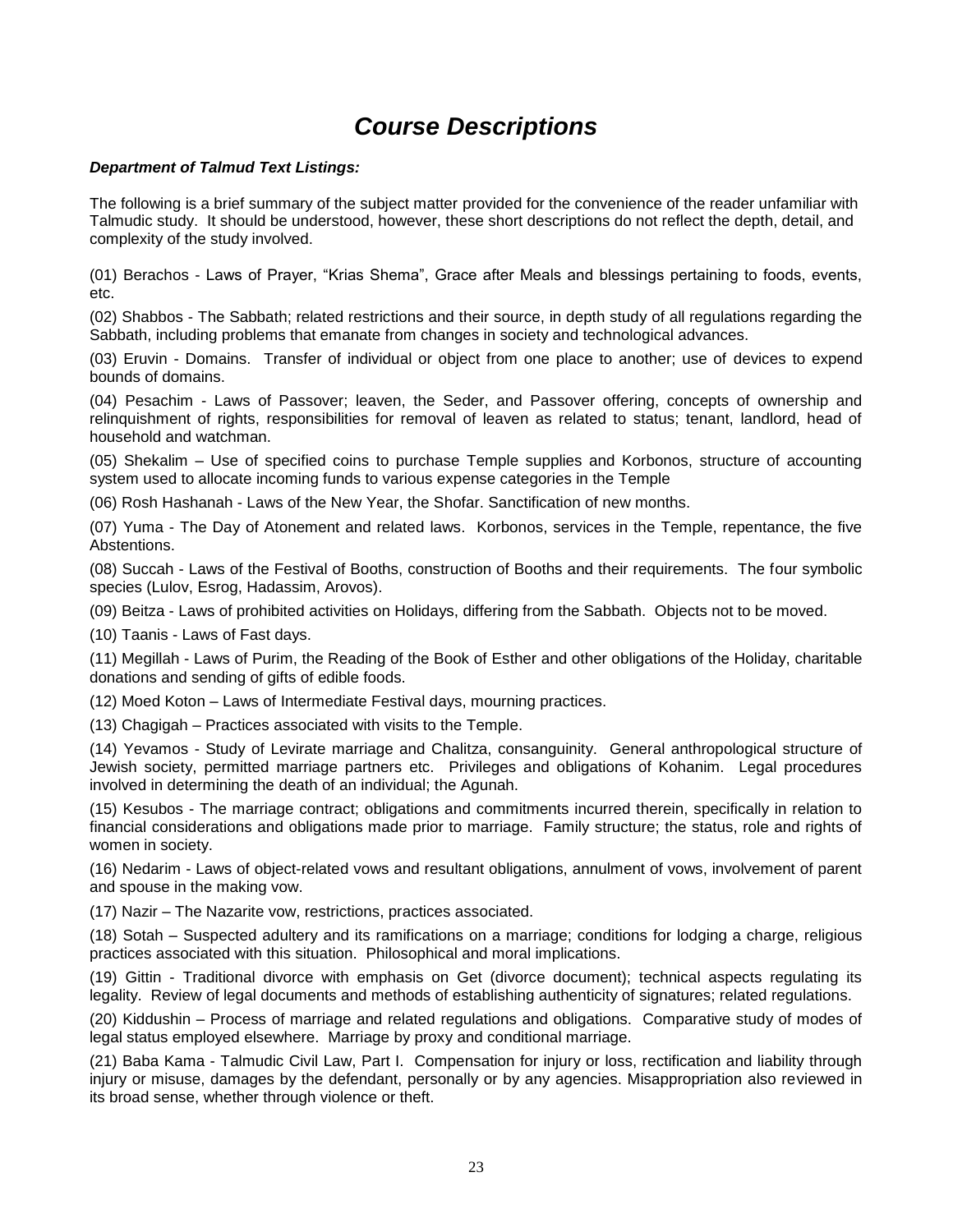(22) Baba Metzia - Talmudic Civil Law, Part II. Dealing primarily with claims related to joint transactions, from finding lost articles to wage agreements. Considerations relating to trade and industry, usury, labor conditions and responsibilities, deposits and tenancy, interest.

(23) Baba Basra - Talmudic Civil Law, Part III. Claims of right of way, claims and rights of partners, neighbors, purchasers, vendors and heirs, legal forms of acquisition of partners; seller's liability for value of his wares and deeds in terms of consumer protection. Deeds and legal documents relating to business also treated.

(24) Sanhedrin - Judicial processes, examination of witnesses, the Judicial Assembly and trial conduct in civil, criminal and capital cases. Types of remedies and sentences, mild to severe, for various transgressions.

(25) Makkos – Severe judicial punishments and transgressions resulting therein. False and contradictory testimony and the treatment of affected witnesses in such proceedings. Incarceration in Arei Miklat for involuntary manslaughter.

(26) Shevuos - Laws of personal vows, oaths before the court, the status of single witness, partial admittance of responsibility. Guarding, borrowing and another's property. Temple ritual laws and remedies for those who violate them.

(27) Avodah Zorah – Definitions of idolatry; and its consequences on the individual and community.

(28) Eduyos – A compilation of discussion on many topics that were debated by Talmudic sages, transcripts of testimony of students on the positions of their teachers.

(29) Horayos – Analysis of dealings with mistaken judgments by Bais Din or Kohen Gadol; methods of restitution.

(30) Zevachim – Discussions of various types of Korbonos offerings, conditions under which a particular offering may be invalidated.

(31) Menachos – Various types of prescribed meal offerings associated with specific categories of Korbonos.

(32) Chullin – A detailed analysis of the dietary laws; injuries and diseases of an animal or bird which render it non-kosher; study of kosher animals' anatomy as well as correct methods of slaughtering.

(33) Bechoros – Discussions of practices associated with the special status of a first-born; redemption of firstborn animals, blemishes which render animals unfit for Korbon offerings. Particular status of certain first-born livestock.

(34) Eruchin – Evaluations associated with individuals who pledge to their own worth to Temple charity.

(35) Temurah – Exchanges of sanctified status from one animal to another; status of offspring of consecrated animals.

(36) Krisus – Categories of transgressions defined by law as most serious with severe associated consequences and Korbonos that may be brought for atonement.

(37) Meilah – Discussion of problems associated with attempts to remove sanctified status from objects or animals.

(38) Nidah – Ritual impurity associated with reproductive cycle, childbirth and related topics.

(39) Mikvaos – Detailed discussions of architectural requirements for ritual baths, dimensions and other specifications.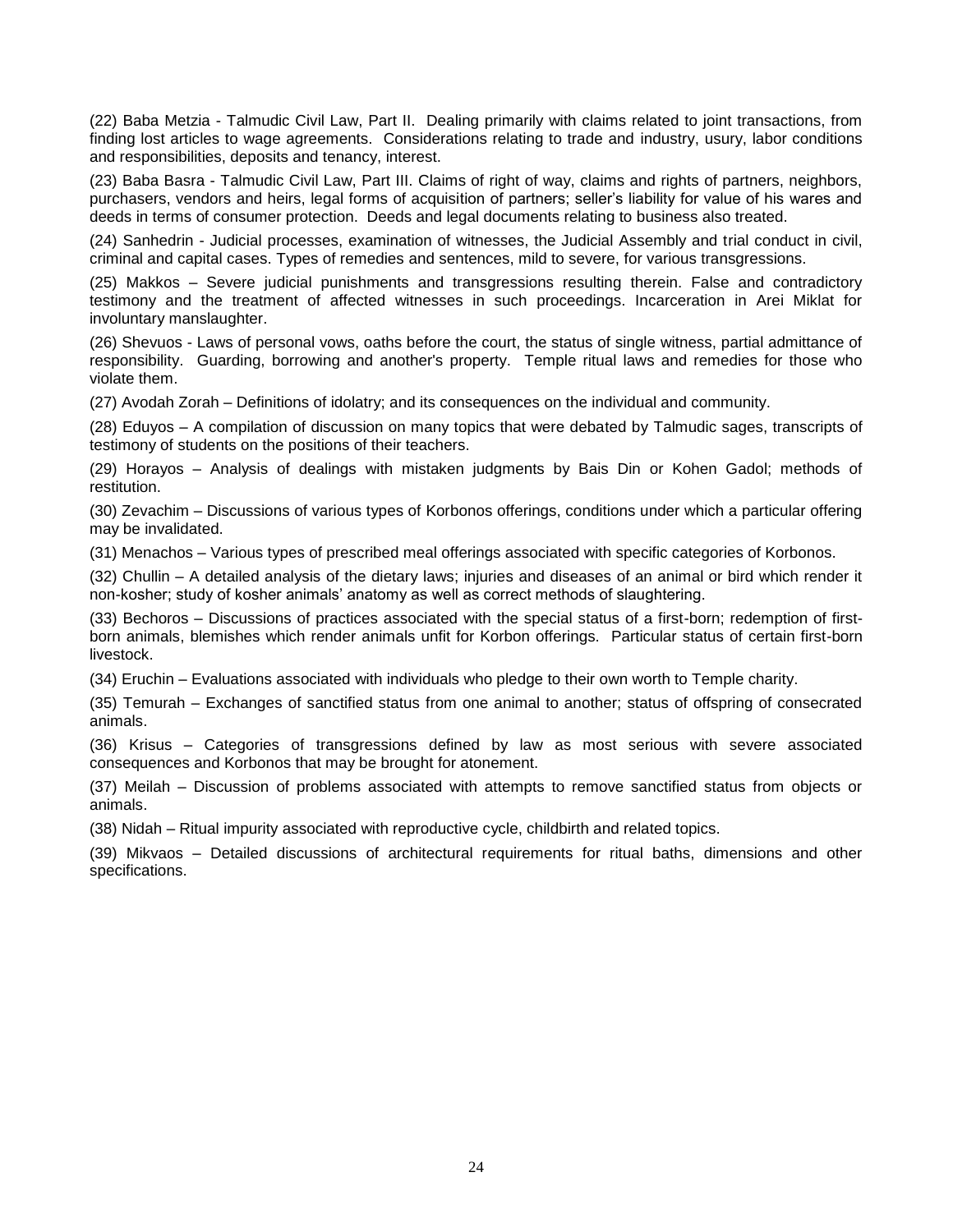# *Courses in Talmud*

*The following is a description of the different levels in courses offered but the text changes as noted on page 21*

# **Talmud Intensive**

1211 Introductory Talmud Intensive 5 credits Introductory intensive course. Students are guided in making the transition from their high school training to independent study and preparation of the tractate. The tractate is dealt with in great depth with emphasis on developing sophisticated textual and analytical skills. *No prerequisites.*

| 1221<br>Continuation of 1211 – second semester.                                                                                                                                                                                                                                                 | Introductory Talmud Intensive                                                                                                                                                                                                                                                                                                                                                                                 | 5 credits              |  |
|-------------------------------------------------------------------------------------------------------------------------------------------------------------------------------------------------------------------------------------------------------------------------------------------------|---------------------------------------------------------------------------------------------------------------------------------------------------------------------------------------------------------------------------------------------------------------------------------------------------------------------------------------------------------------------------------------------------------------|------------------------|--|
| Prerequisite 1211                                                                                                                                                                                                                                                                               | <b>Introductory Talmud Intensive</b>                                                                                                                                                                                                                                                                                                                                                                          | 5 credits              |  |
| 1231<br>as observers.                                                                                                                                                                                                                                                                           | <b>Beginning Talmud Intensive</b><br>With the successful completion of the transition, students spend their time now exclusively in the Beth Medrash,<br>with emphasis on developing the characteristics of the serious Talmudic scholar. Students are expected to<br>demonstrate their mastery of the complexities of Pilpul and are encouraged to participate in the senior seminar                         | 5 credits              |  |
| Prerequisite 1221                                                                                                                                                                                                                                                                               | Introductory Talmud Intensive                                                                                                                                                                                                                                                                                                                                                                                 | 5 credits              |  |
| 1241<br>Continuation of 1231- second semester.                                                                                                                                                                                                                                                  | <b>Beginning Talmud Intensive</b>                                                                                                                                                                                                                                                                                                                                                                             | 5 credits              |  |
| Prerequisite 1231                                                                                                                                                                                                                                                                               | <b>Beginning Talmud Intensive</b>                                                                                                                                                                                                                                                                                                                                                                             | 5 credits              |  |
| 1251<br>considerable number of standard commentaries.<br>Prerequisite 1241                                                                                                                                                                                                                      | Intermediate Talmud Intensive<br>While this course still revolves around the text, it is, however, a profound in-depth treatment of the subject<br>matter with strong emphasis on clarifying differences in the varying points of view and approaches of dozens of<br>commentaries. Students are expected to prepare for this lecture using both the Talmudic text and a<br><b>Beginning Talmud Intensive</b> | 5 credits<br>5 credits |  |
| 1261<br>Continuation of 1251- second semester.                                                                                                                                                                                                                                                  | Intermediate Talmud Intensive                                                                                                                                                                                                                                                                                                                                                                                 | 5 credits              |  |
| Prerequisite 1251                                                                                                                                                                                                                                                                               | Intermediate Talmud Intensive                                                                                                                                                                                                                                                                                                                                                                                 | 5 credits              |  |
| 1271<br>Advanced Talmud Intensive<br>5 credits<br>Students are now expected to be capable of studying entirely on their own, and to present two seminars during<br>the year. Lectures and interaction with the Rosh Yeshiva are designed to prepare the student for graduate work<br>in Talmud. |                                                                                                                                                                                                                                                                                                                                                                                                               |                        |  |
| Prerequisite 1261                                                                                                                                                                                                                                                                               | Intermediate Talmud Intensive                                                                                                                                                                                                                                                                                                                                                                                 | 5 credits              |  |
| 1281<br>Continuation of 1271– second semester.                                                                                                                                                                                                                                                  | <b>Advanced Talmud Intensive</b>                                                                                                                                                                                                                                                                                                                                                                              | 5 credits              |  |
| Prerequisite 1271                                                                                                                                                                                                                                                                               | <b>Advanced Talmud Intensive</b>                                                                                                                                                                                                                                                                                                                                                                              | 5 credits              |  |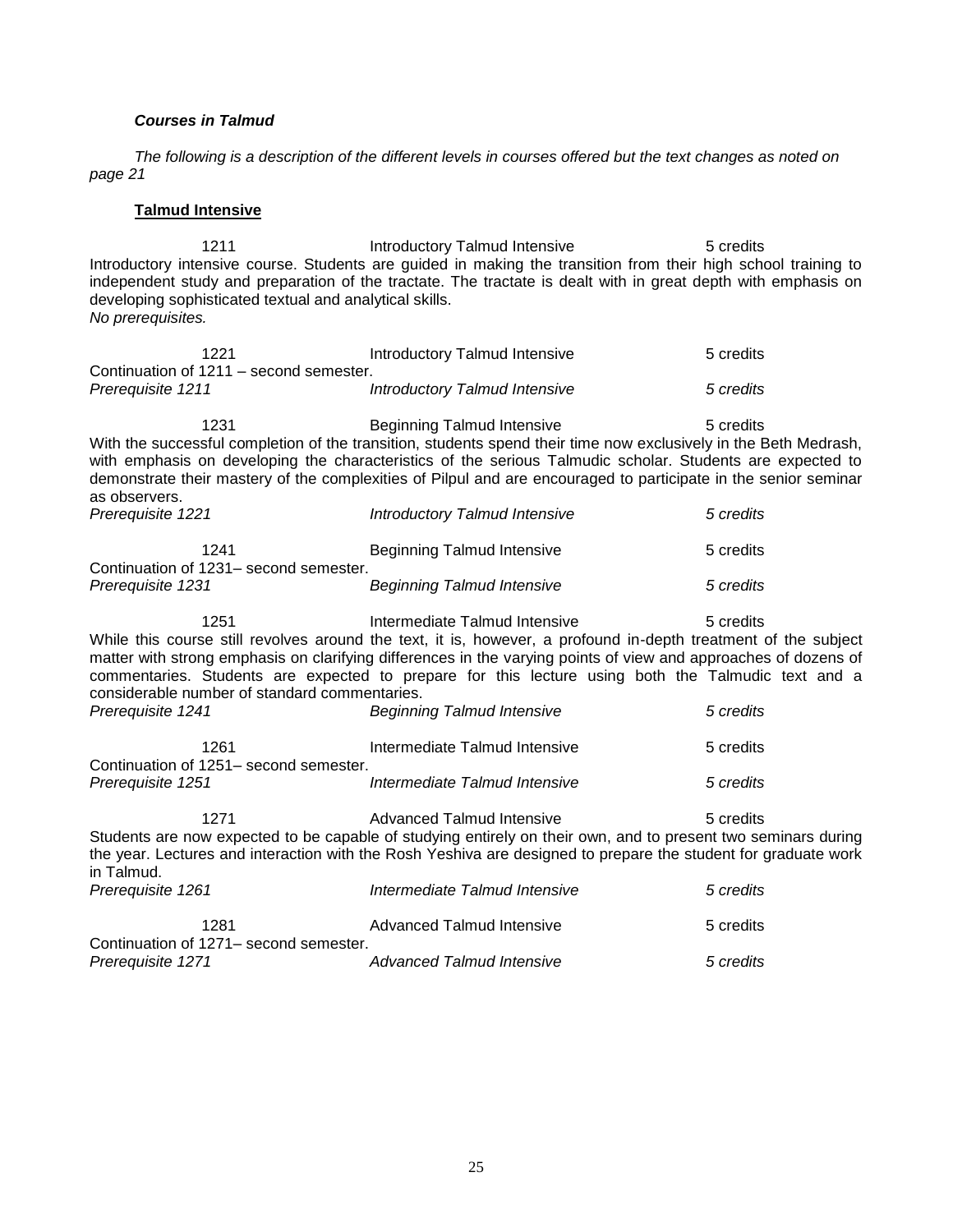*The following is a description of the different levels in courses offered but the text changes as noted on page 21*

# **Talmud Survey**

1212 **Introductory Talmud Survey** 2 credits This is the first Talmud survey course. Students are assisted in approaching the tractate with an eye towards developing their breadth of scope. Broad general study of another chapter in the same tractate on a more superficial level is meant to provide them with a broader basis of knowledge on the subject matter of the tractate.

*No prerequisites.*

|                            | 1222                                           | <b>Introductory Talmud Survey</b>                                                                                                                                                                                                                                                    | 2 credits              |
|----------------------------|------------------------------------------------|--------------------------------------------------------------------------------------------------------------------------------------------------------------------------------------------------------------------------------------------------------------------------------------|------------------------|
| Prerequisite 1212          | Continuation of 1212- second semester.         | <b>Introductory Talmud Survey</b>                                                                                                                                                                                                                                                    | 2 credits              |
| Prerequisite 1222          | 1232                                           | <b>Beginning Talmud Survey</b><br>From this point on, the student pursues his bekiyus studies largely unsupervised. He maintains his own pace<br>and aims to cover as much of the tractate as possible within the limitations of each semester.<br><b>Introductory Talmud Survey</b> | 2 credits<br>2 credits |
|                            | 1242                                           | <b>Beginning Talmud Survey</b>                                                                                                                                                                                                                                                       | 2 credits              |
| Prerequisite 1232          | Continuation of 1232– second semester.         | <b>Beginning Talmud Survey</b>                                                                                                                                                                                                                                                       | 2 credits              |
| knowledge.                 | 1252                                           | Intermediate Talmud Survey<br>The student is expected to choose at least one other tractate to study in order to increase his breadth of                                                                                                                                             | 2 credits              |
| Prerequisite 1242          |                                                | <b>Beginning Talmud Survey</b>                                                                                                                                                                                                                                                       | 2 credits              |
|                            | 1262<br>Continuation of 1252– second semester. | Intermediate Talmud Survey                                                                                                                                                                                                                                                           | 2 credits              |
| Prereguisite 1252          |                                                | Intermediate Talmud Survey                                                                                                                                                                                                                                                           | 2 credits              |
| to pertinent commentaries. | 1272                                           | <b>Advanced Talmud Survey</b><br>Students cover large portions of tractates per semester at considerable greater depth with occasional reference                                                                                                                                     | 2 credits              |
| Prerequisite 1262          |                                                | Intermediate Talmud Survey                                                                                                                                                                                                                                                           | 2 credits              |
|                            | 1282<br>Continuation of 1272- second semester. | <b>Advanced Talmud Survey</b>                                                                                                                                                                                                                                                        | 2 credits              |
| Prerequisite 1272          |                                                | <b>Advanced Talmud Survey</b>                                                                                                                                                                                                                                                        | 2 credits              |

# **Department of Chabad Philosophy/Ethics Text Listing**

# **Maamorim Intensive**

The following is a brief summary of the subject matter provided for the convenience of the reader unfamiliar with Chabad Philosophy/Ethics study. It should be understood, however, these short descriptions do not reflect the depth, detail, and complexity of the study involved.

5211(40) Introductory Maamorim Intensive 3 credits Sefer Hamaamorim 5643-45: Chassidic discourses by the fifth leader of Chabad Lubavitch, Rabbi Sholom DovBer Schneerson delivered during the years 5643-5644 (1883-1884).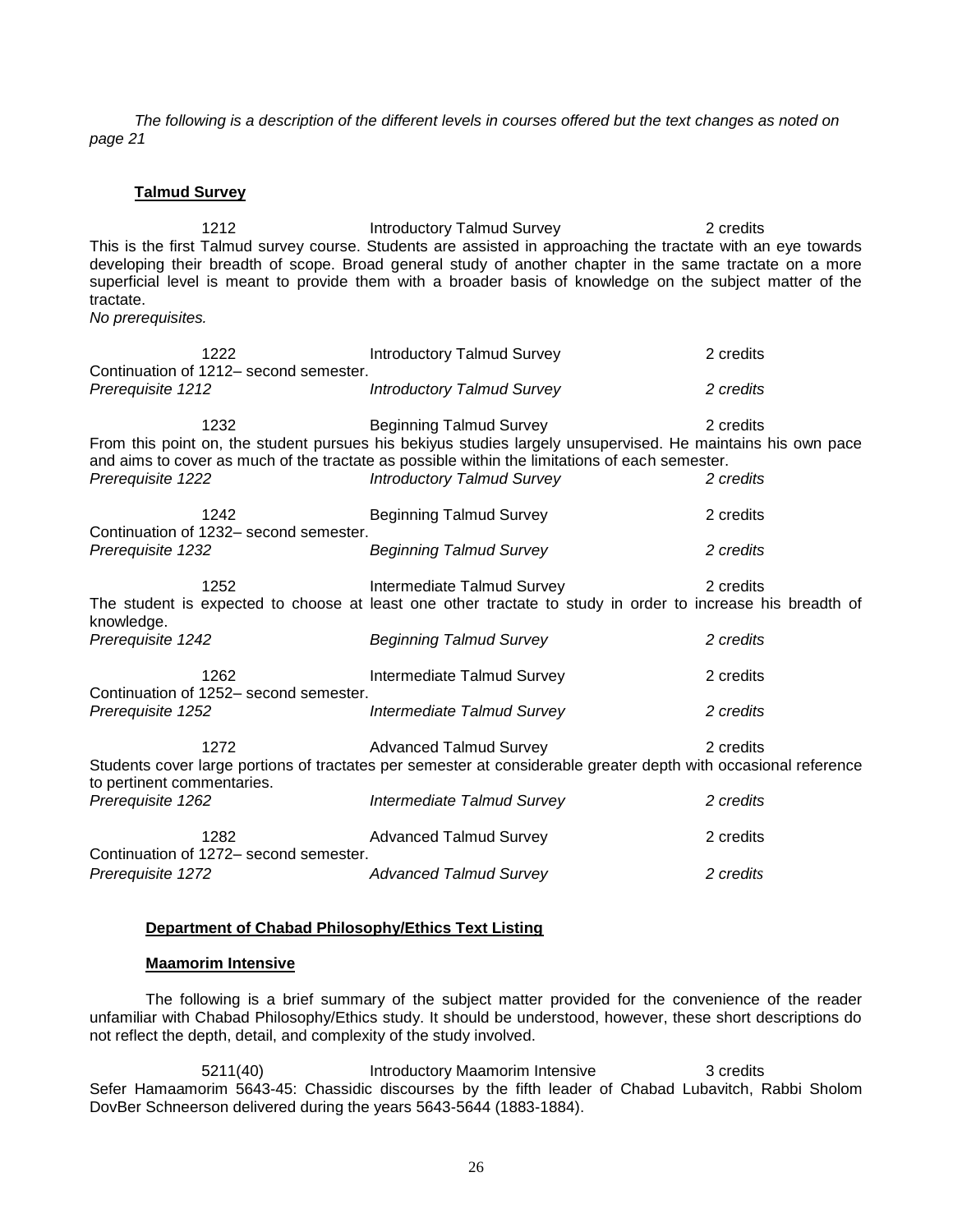*No Prerequisite*

| 5221(40)<br>Continuation of 5211 - second semester                                                                 | Introductory Maamorim Intensive                                                                                                                                                                                                                                                                                                                                           | 3 credits |
|--------------------------------------------------------------------------------------------------------------------|---------------------------------------------------------------------------------------------------------------------------------------------------------------------------------------------------------------------------------------------------------------------------------------------------------------------------------------------------------------------------|-----------|
| Prerequisite 5211 (40)                                                                                             | Introductory Maamorim Intensive                                                                                                                                                                                                                                                                                                                                           | 3 credits |
| 5231 (42)<br>the appellation "The Maimonides of Chassidim".<br>Continuation of 5221 (40)                           | Beginning Maamorim Intensive<br>Sefer Hamaamorim 5659: Chassidic discourses by the fifth leader of Chabad Lubavitch, Rabbi Sholom DovBer<br>Schneerson delivered during the year 5659 (1899). The discourses of Rabbi Sholom DovBer are distinctive in<br>their systematic approach, lengthy explanations and broadness of scope. It is because of this that he was given | 3 credits |
| Prerequisite 5221 (40)                                                                                             | Introductory Maamorim Intensive                                                                                                                                                                                                                                                                                                                                           | 3 credits |
| 5241 (42)<br>Continuation of 5231 - second semester                                                                | Beginning Maamorim Intensive                                                                                                                                                                                                                                                                                                                                              | 3 credits |
| Prerequisite 5231 (42)                                                                                             | <b>Beginning Maamorim Intensive</b>                                                                                                                                                                                                                                                                                                                                       | 3 credits |
| 5251 (44)<br>according to the Hebrew month, in clear large type and with many corrections.                         | Intermediate Maamorim Intensive<br>Maamorim Melukat 4 Volume Set - Sefer Hamaamorim Toras Menachem Melukat: From 5746-5752 the<br>Lubavitcher Rebbe devoted precious hours to editing and annotating his discourses, presenting an<br>unambiguous statement of the doctrines of Chassidusand their practical applications. Arranged for the first time                    | 3 credits |
| Prerequisite 5241 (42)                                                                                             | <b>Beginning Maamorim Intensive</b>                                                                                                                                                                                                                                                                                                                                       | 3 credits |
| 5261 (44)<br>Continuation of 5251 - second semester                                                                | Intermediate Maamorim Intensive                                                                                                                                                                                                                                                                                                                                           | 3 credits |
| Prerequisite 5251 (44)                                                                                             | Intermediate Maamorim Intensive                                                                                                                                                                                                                                                                                                                                           | 3 credits |
| 5271 (46)<br>according to the Hebrew month, in clear large type and with many corrections.<br>Continuation of 5261 | Advanced Maamorim Intensive<br>Maamorim Melukat 4 Volume Set - Sefer Hamaamorim Toras Menachem Melukat: From 5746-5752 the<br>Lubavitcher Rebbe devoted precious hours to editing and annotating his discourses, presenting an<br>unambiguous statement of the doctrines of Chassidusand their practical applications. Arranged for the first time                        | 3 credits |
| Prerequisite 5261 (44)                                                                                             | Intermediate Maamorim Intensive                                                                                                                                                                                                                                                                                                                                           | 3 credits |
| 5281 (46)<br>Continuation of 5271 - second semester                                                                | Advanced Maamorim Intensive                                                                                                                                                                                                                                                                                                                                               | 3 credits |
| Prerequisite 5271 (44)                                                                                             | <b>Advanced Maamorim Intensive</b>                                                                                                                                                                                                                                                                                                                                        | 3 credits |
| <b>Maamorim Survey</b>                                                                                             |                                                                                                                                                                                                                                                                                                                                                                           |           |
| 5212(41)<br>listeners' notes.<br>No Prerequisite                                                                   | <b>Introductory Maamorim Survey</b><br>Sefer Hamaamorim 5711 - a collection of Chassidic discourses delivered by the Rebbe in 1951/52. Most of the<br>Maamorim in the book have never been published before. They were transcribed from tape, video or from the                                                                                                           | 2 credits |
| 5222 (41)<br>Continuation of 5212 - second semester                                                                | <b>Introductory Maamorim Survey</b>                                                                                                                                                                                                                                                                                                                                       | 2 credits |
| Prerequisite 5212 (41)                                                                                             | <b>Introductory Maamorim Survey</b>                                                                                                                                                                                                                                                                                                                                       | 2 credits |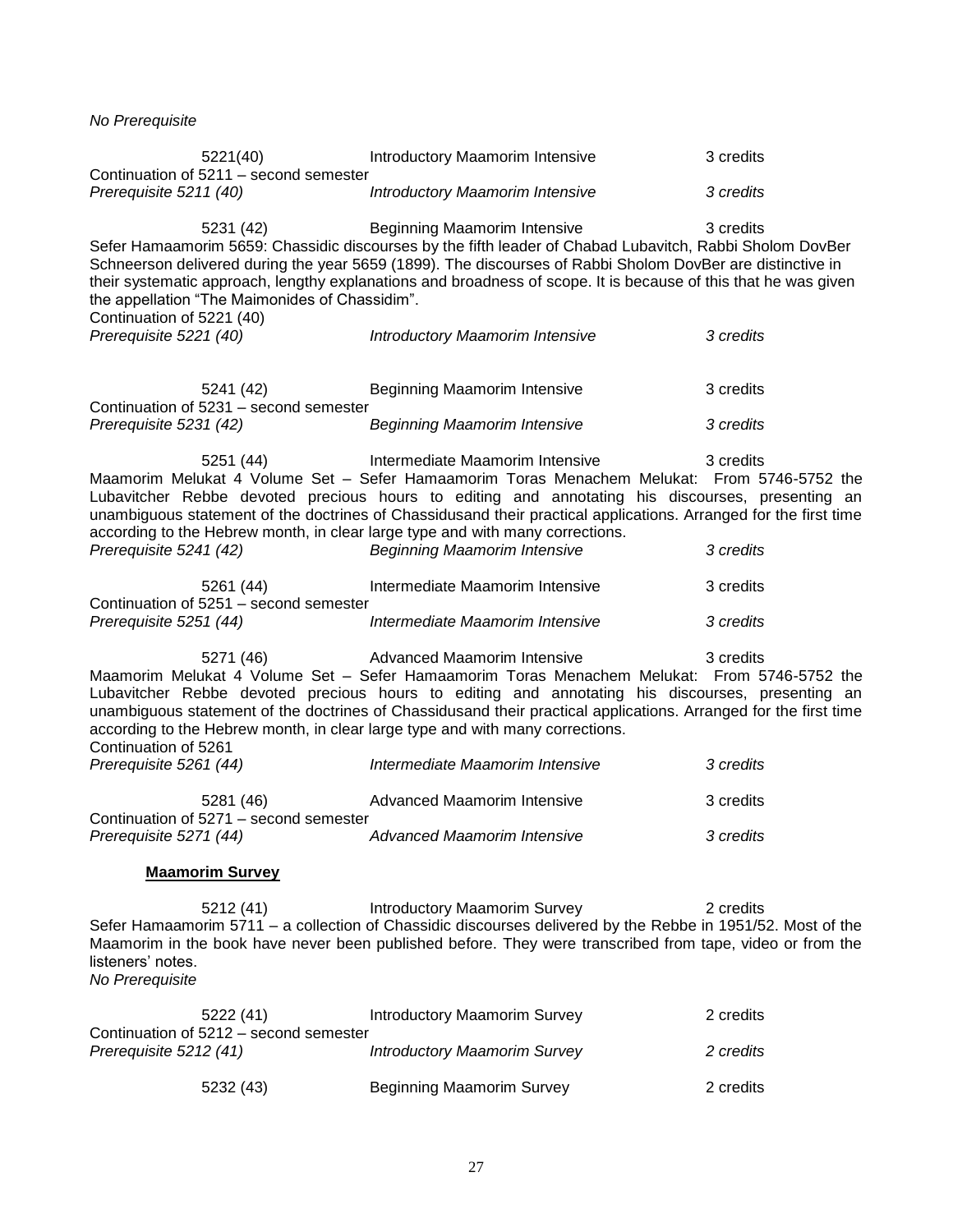Sefer Hamaamorim 5712: a collection of Chassidic discourses delivered by the Rebbe in 1951. Most of the Maamorim in the book have never been published before. They were transcribed from tape, video or from the listeners' notes

| Prerequisite 5222 (41)                                           | <b>Introductory Maamorim Survey</b>                                                                                                                                                                                                                                                                                                                                                                                                                                                                      | 2 credits              |
|------------------------------------------------------------------|----------------------------------------------------------------------------------------------------------------------------------------------------------------------------------------------------------------------------------------------------------------------------------------------------------------------------------------------------------------------------------------------------------------------------------------------------------------------------------------------------------|------------------------|
| 5242 (43)                                                        | Beginning Maamorim Survey                                                                                                                                                                                                                                                                                                                                                                                                                                                                                | 2 credits              |
| Continuation of 5232 - second semester<br>Prerequisite 5232 (43) | <b>Beginning Maamorim Survey</b>                                                                                                                                                                                                                                                                                                                                                                                                                                                                         | 2 credits              |
| 5252 (45)<br>Schneersohn, delivered during the year 5670 (1910). | Intermediate Maamorim Survey<br>Sefer Hamaamorim 5670: Chassidic discourses by the fifth leader of Chabad Lubavitch, Rabbi Sholom DovBer                                                                                                                                                                                                                                                                                                                                                                 | 2 credits              |
| Prerequisite 5242 (43)                                           | <b>Beginning Maamorim Survey</b>                                                                                                                                                                                                                                                                                                                                                                                                                                                                         | 2 credits              |
| Continuation of 5252 – second semester                           | 5262 (45) Intermediate Maamorim Survey                                                                                                                                                                                                                                                                                                                                                                                                                                                                   | 2 credits              |
| Prerequisite 5252 (45)                                           | Intermediate Maamorim Survey                                                                                                                                                                                                                                                                                                                                                                                                                                                                             | 2 credits              |
| Prerequisite 5262 (45)                                           | 5272 (47) Advanced Maamorim Survey<br>Sefer Hamaamorim 5666 - Yom Tov Shel Rosh Hashanah: The leaders of Lubavtich would often deliver a<br>series of interrelated discourses, developing the full depth and breadth of their spiritual, philosophical theses.<br>One of the most famous, is this, a 61 part serial delivered by Rabbi Sholom DovBer Schneersohn, the fifth<br>Lubavitcher Rebbe, begun on Rosh Hashana 5666 (1905) through the close of 5668 (1907).<br><b>Advanced Maamorim Survey</b> | 2 credits<br>2 credits |
|                                                                  | 5282 (47) Advanced Maamorim Survey                                                                                                                                                                                                                                                                                                                                                                                                                                                                       | 2 credits              |
| Continuation of 5272 - second semester<br>Prerequisite 5272 (46) | <b>Advanced Maamorim Survey</b>                                                                                                                                                                                                                                                                                                                                                                                                                                                                          | 2 credits              |

**Sichos**

5213 (50) Introductory Sichos 1 credit Likutei Sichos volume 1, 2 –a complete collection of the Lubavitcher Rebbe's talks on the Torah portions, Jewish Holidays, and issues that are relevant to all Jews at all times. *No Prerequisite*

| 5223 (50)<br>Continuation of 5213 - second semester                           | <b>Introductory Sichos</b>                                                                                                                  | 1 credit |
|-------------------------------------------------------------------------------|---------------------------------------------------------------------------------------------------------------------------------------------|----------|
| Prerequisite 5213 (50)                                                        | <b>Introductory Sichos</b>                                                                                                                  | 1 credit |
| 5233 (51)<br>Holidays, and issues that are relevant to all Jews at all times. | <b>Beginning Sichos</b><br>Likutei Sichos volume 3, 4: A complete collection of the Lubavitcher Rebbe's talks on the Torah portions, Jewish | 1 credit |
| Prerequisite 5223 (50)                                                        | <b>Introductory Sichos</b>                                                                                                                  | 1 credit |
| 5243 (51)<br>Continuation of 5233 – second semester                           | <b>Beginning Sichos</b>                                                                                                                     | 1 credit |
| Prerequisite 5233 (51)                                                        | <b>Beginning Sichos</b>                                                                                                                     | 1 credit |
| 5253 (52)                                                                     | Intermediate Sichos                                                                                                                         | 1 credit |
| Holidays, and issues that are relevant to all Jews at all times.              | Likutei Sichos volume 5-9: A complete collection of the Lubavitcher Rebbe's talks on the Torah portions, Jewish                             |          |
| Prerequisite 5243 (51)                                                        | <b>Beginning Sichos</b>                                                                                                                     | 1 credit |
| 5263 (52)                                                                     | Intermediate Sichos                                                                                                                         | 1 credit |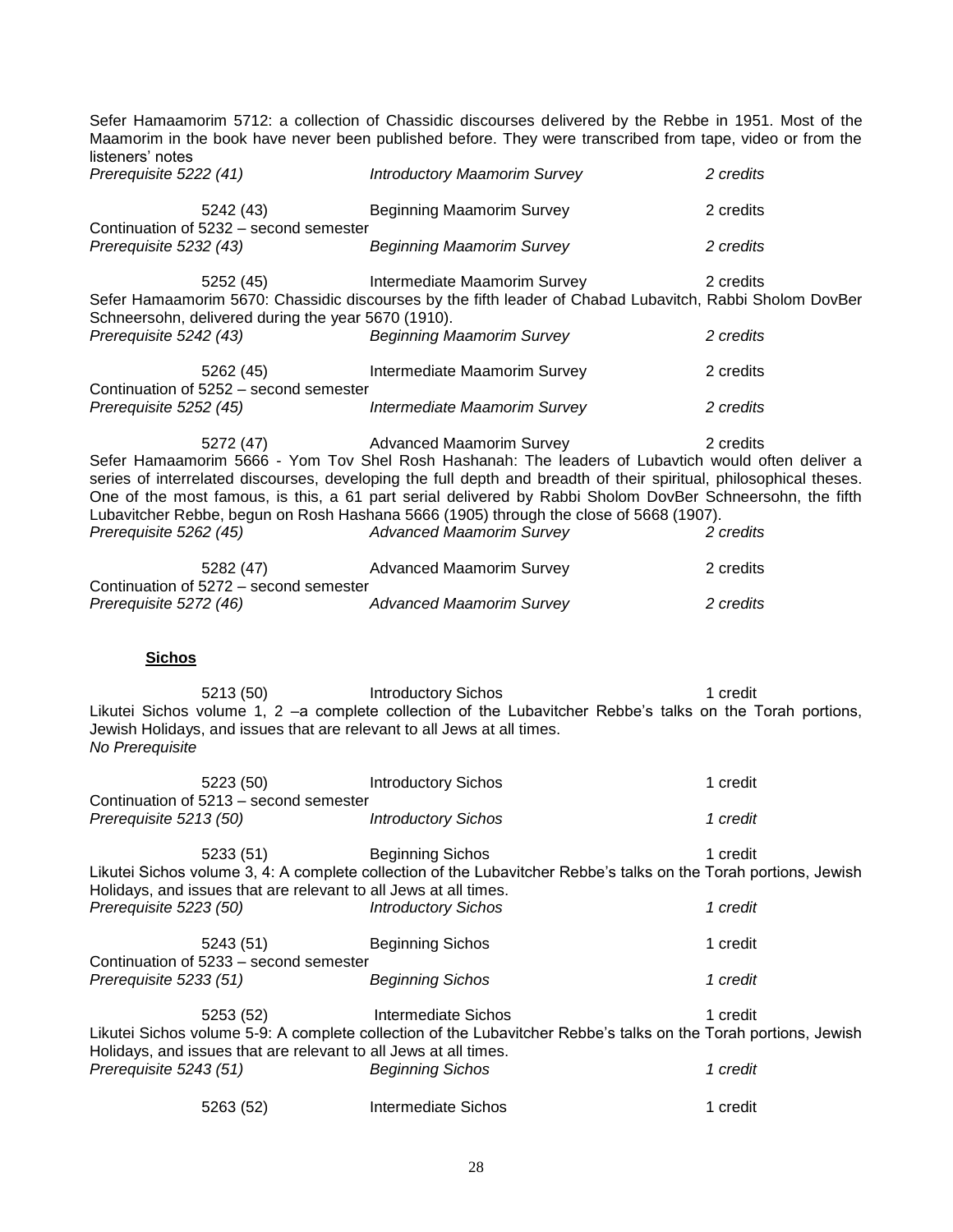| Continuation of 5253 - second semester. |                                                                                                                                                                                       |          |
|-----------------------------------------|---------------------------------------------------------------------------------------------------------------------------------------------------------------------------------------|----------|
| Prerequisite 5253                       | Intermediate Sichos                                                                                                                                                                   | 1 credit |
| 5273 (53)                               | <b>Advanced Sichos</b>                                                                                                                                                                | 1 credit |
|                                         | Likutei Sichos volume 10-14: A complete collection of the Lubavitcher Rebbe's talks on the Torah portions,<br>Jewish Holidays, and issues that are relevant to all Jews at all times. |          |
| Prerequisite 5263 (52)                  | Intermediate Sichos                                                                                                                                                                   | 1 credit |
| 5283 (53)                               | <b>Advanced Sichos</b>                                                                                                                                                                | 1 credit |
| Continuation of 5273- second semester.  |                                                                                                                                                                                       |          |
| Prerequisite 5273 (53)                  | <b>Advanced Sichos</b>                                                                                                                                                                | 1 credit |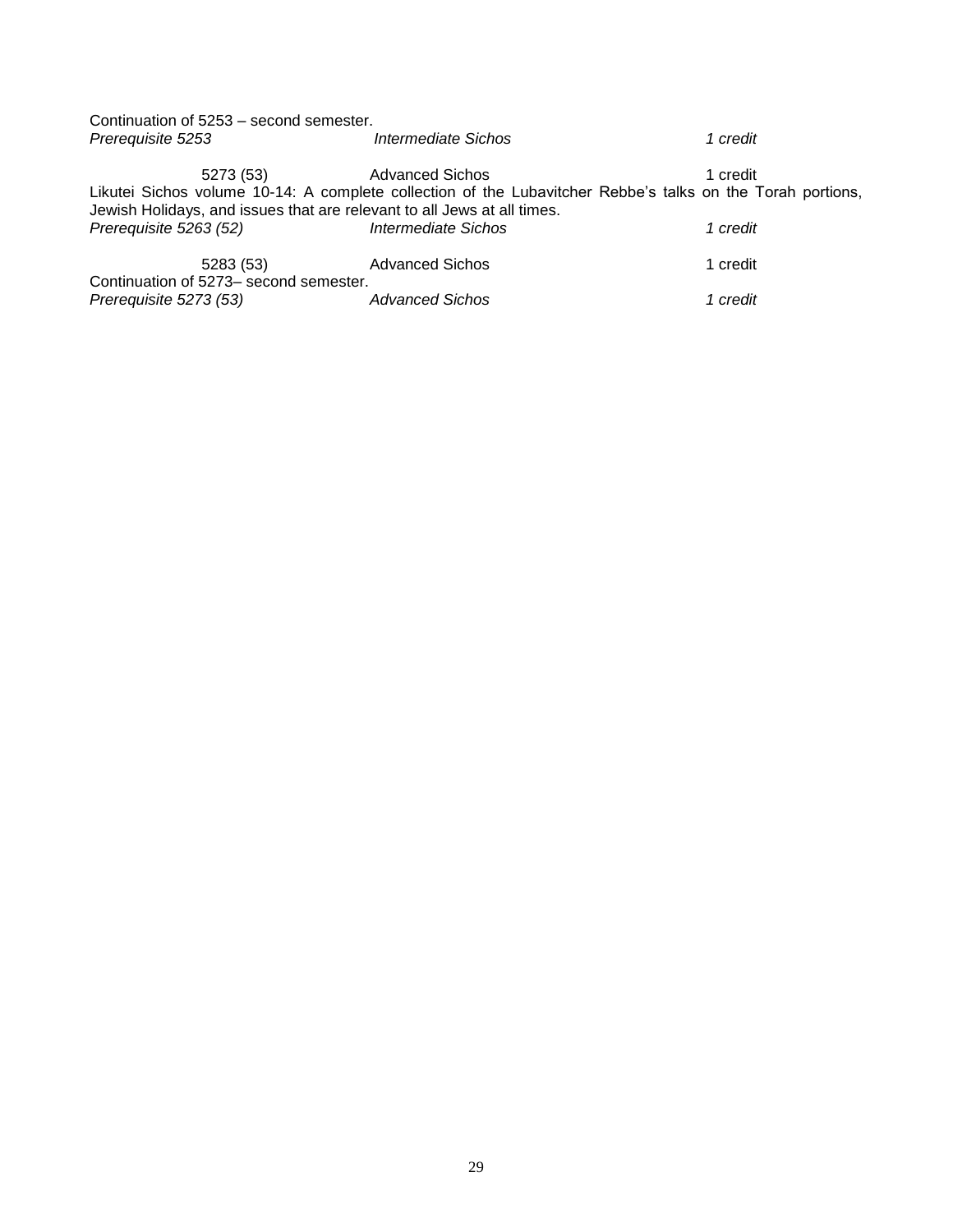# *Courses In Legal Codes*

The study of the classical codes of Jewish Law is essential to the appreciation of how these codes emanate from the Bible and Talmud, and their practical daily applications. In order for the students to grow socially and intellectually, knowledge of the codes is critical. The codes provide authoritative directives for moral and ethical conduct, as well as the basis for all conduct of Jewish Courts of Law, Halachic jurisprudence and Rabbinical decisions.

In this Department students study sections of Shulchan Aruch HaRav and Mishna Berura.

| 2210 | Introductory Codes - first semester  | 2 credits |
|------|--------------------------------------|-----------|
| 2220 | Introductory Codes - second semester | 2 credits |
| 2230 | Beginning Codes - first semester     | 2 credits |
| 2240 | Beginning Codes - second semester    | 2 credits |
| 2250 | Intermediate Codes - first semester  | 2 credits |
| 2260 | Intermediate Codes - second semester | 2 credits |
| 2270 | Advanced Codes – first semester      | 2 credits |
| 2280 | Advanced Codes – second semester     | 2 credits |

# *Sample Curriculum:*

*In Talmud Intensive and Talmud Survey, there is an eight year rotation of different mesechtas that are studied as noted on page 21.*

*In the transcript it is specified the particular Mesechta studied that year.*

# *Talmud Intensive Courses- 5 credits per course*

- 1211 Introductory Talmud Intensive
- 1221 Introductory Talmud Intensive
- 1231 Beginning Talmud Intensive
- 1241 Beginning Talmud Intensive
- 1251 Intermediate Talmud Intensive
- 1261 Intermediate Talmud Intensive
- 1271 Advanced Talmud Intensive
- 1281 Advanced Talmud Intensive

# *Talmud Survey Courses- 2 credits per course*

- 1212 Introductory Talmud Survey
- 1222 Introductory Talmud Survey
- 1232 Beginning Talmud Survey
- 1242 Beginning Talmud Survey
- 1252 Intermediate Talmud Survey
- 1262 Intermediate Talmud Survey
- 1272 Advanced Talmud Survey
- 1282 Advanced Talmud Survey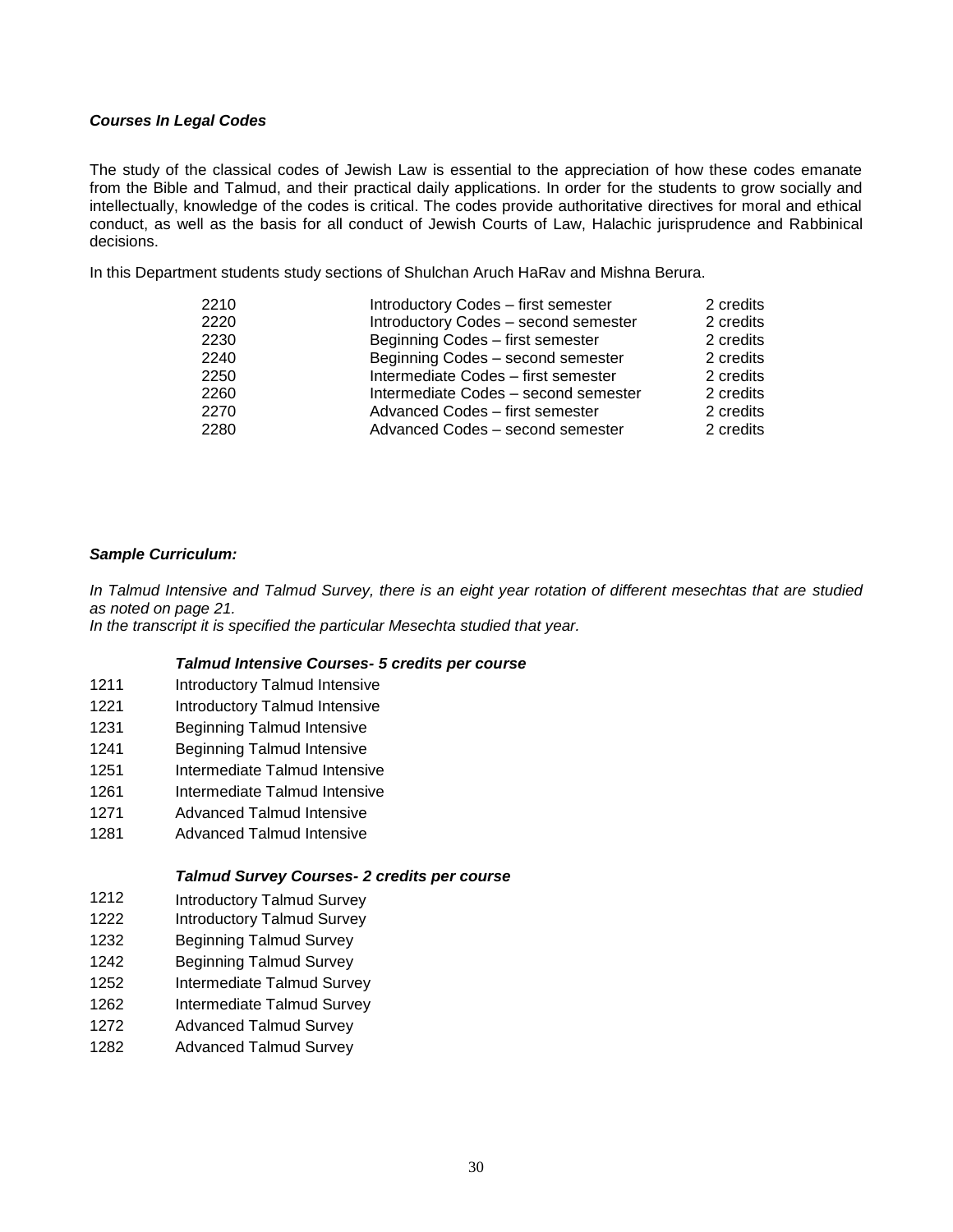#### *Codes Courses- 2 credits per course*

- Introductory Codes
- Introductory Codes
- Beginning Codes
- Beginning Codes
- Intermediate Codes
- Intermediate Codes
- Advanced Codes
- Advanced Codes

# *Maamorim Intensive Courses- 3 credits per course*

- (40) Introductory Maamorim Intensive
- (40) Introductory Maamorim Intensive
- (42) Beginning Maamorim Intensive
- (42) Beginning Maamorim Intensive
- (44) Intermediate Maamorim Intensive
- (44) Intermediate Maamorim Intensive
- (46) Advanced Maamorim Intensive
- (46) Advanced Maamorim Intensive

# *Maamorim Survey Courses- 2 credits per course*

- (41) Introductory Maamorim Survey
- (41) Introductory Maamorim Survey
- (43) Beginning Maamorim Survey
- (43) Beginning Maamorim Survey
- (45) Intermediate Maamorim Survey
- (45) Intermediate Maamorim Survey
- (47) Advanced Maamorim Survey
- (47) Advanced Maamorim Survey

# *Sichos Courses- 1 credits per course*

- (50) Introductory Sichos
- (50) Introductory Sichos
- (51) Beginning Sichos
- (51) Beginning Sichos
- (52) Intermediate Sichos
- (52) Intermediate Sichos
- (53) Advanced Sichos
- (53) Advanced Sichos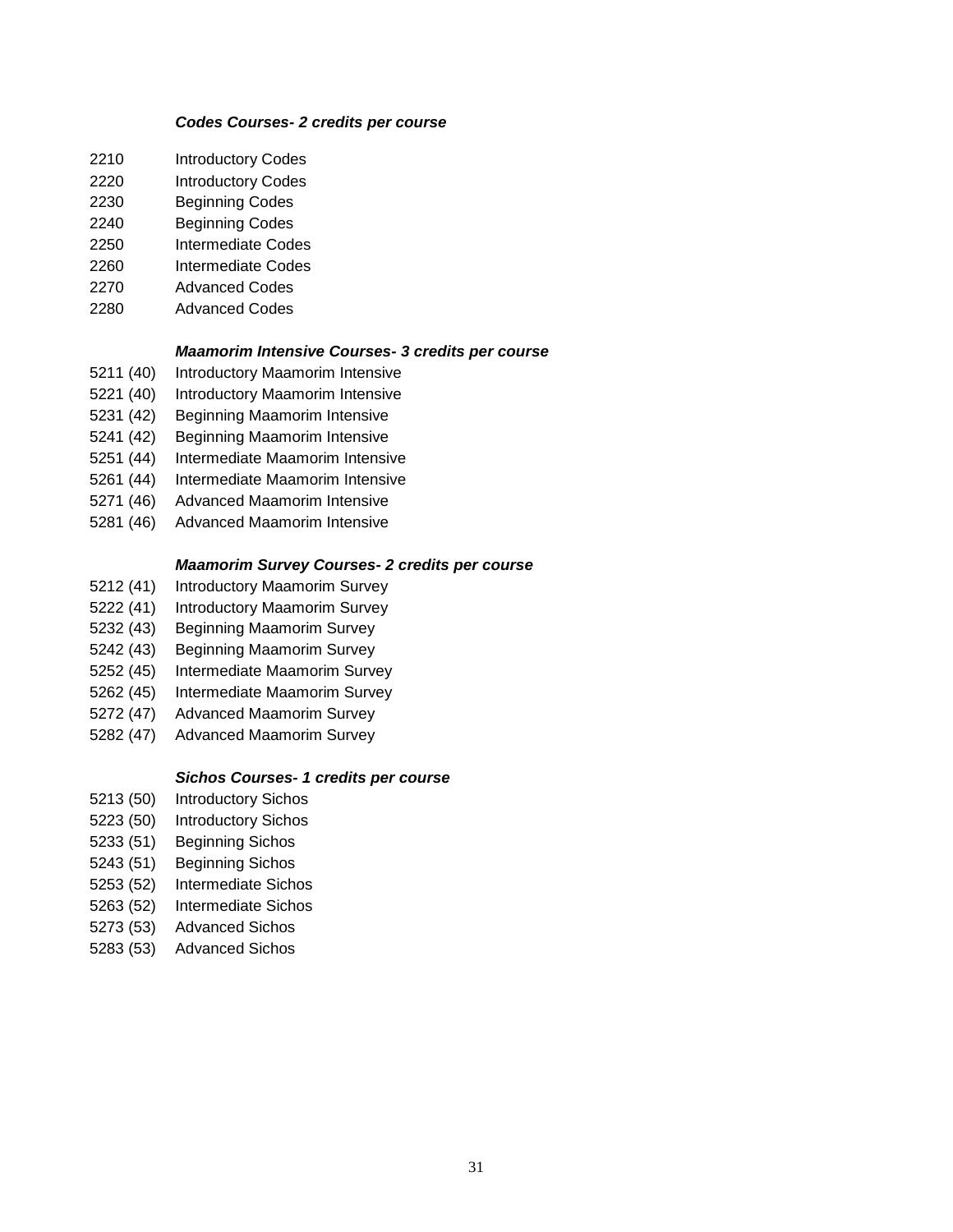# *Student Services*

# <span id="page-31-1"></span><span id="page-31-0"></span>*Student Counseling*

Yeshiva Ohr Elchonon Chabad/West Coast Talmudical Seminary considers student counseling as vital as intensive study for the overall personal development of the student. Faculty members are available at all times to provide guidance and advice on any manner of problems encountered by students during the years they spend at the college.

# <span id="page-31-2"></span>*Medical Services*

There are a number of physicians located near the Yeshiva campus who cooperate with faculty and students as needed. Dormitory counselors have been given their phone numbers in order to insure accessibility. In addition, local community clinics are available for the same purpose, having a special agreement with the Yeshiva for accepting students. Major hospitals are also located in close proximity to the campus. Yeshiva Ohr Elchonon Chabad has student accident insurance as well as liability insurance.

# <span id="page-31-3"></span>*Housing*

Yeshiva Ohr Elchonon Chabad provides on-campus dormitory housing for students. The dormitory is located in a spacious modern facility completed in 2004 Yeshiva Ohr Elchonon Chabad provides and requires on campus dormitory housing for students Exceptions may be considered in extenuating circumstance based on a written appeal sent to the dean. If a student is approved to reside off campus, YOEC will provide him with the availability of housing located reasonably near the institution's facilities and an estimation of the approximate range of cost for the housing.

# <span id="page-31-4"></span>*Library*

The Talmudic Library at Yeshiva Ohr Elchonon Chabad/West Coast Talmudical Seminary includes all the basic tools for scholarship and research. It contains numerous editions of the Bible, the Talmud, Codes, Responsa literature, ethical and philosophical works, expositions on Jewish Liturgy, Hebrew Language texts and a complete collection of Chabad works.

The Talmud is generally printed in twenty oversized volumes, each containing one large or a few small Tractates. Each volume contains, in addition to the Mishnaic and Talmudic texts, numerous commentaries, up to 150 in a single volume. Some of these commentaries surround the text on each page, others are printed separately at the conclusion of the tractate. Each is printed in tiny characters to allow the inclusion of a maximum number of commentaries in a single volume. Thus, the student carries a small library with him that encompasses most of the sources he will be called upon to research without having to refer to dozens of individual tomes. This has been the basic printing format of the Talmud for the last several hundred years. More recent editions have appended the modern commentaries as well as newly uncovered medieval manuscripts.

The same holds true for the literature on Halacha, or Jewish Law. The multi-volume Shulchan Aruch, which serves as the basic Code of Jewish Law, is printed in a manner similar to the Talmud. The original text is framed by the major legal commentaries on the Shulchan Aruch. Each tome is thus a self-contained mini-library.

For supplementary research into commentaries not usually incorporated into the volume of Talmud, the library provides an extensive array of medieval and modern classics, as well as a fine selection of responsa works for further study.

In addition to the scholarly library, the College has ambitious plans for expansion to include a community lending library.

Historically, the language of Jewish publication and scholarly writing has always been Hebrew. Today, however, with the rise of a generation unfamiliar with classical Hebrew, the need for Torah literature in the vernacular is a pressing one. To meet this need, various publishing houses have embarked on ambitious programs of English language publication to render the ancient teachings comprehensible to the layman. Entire series of English language texts are presently available.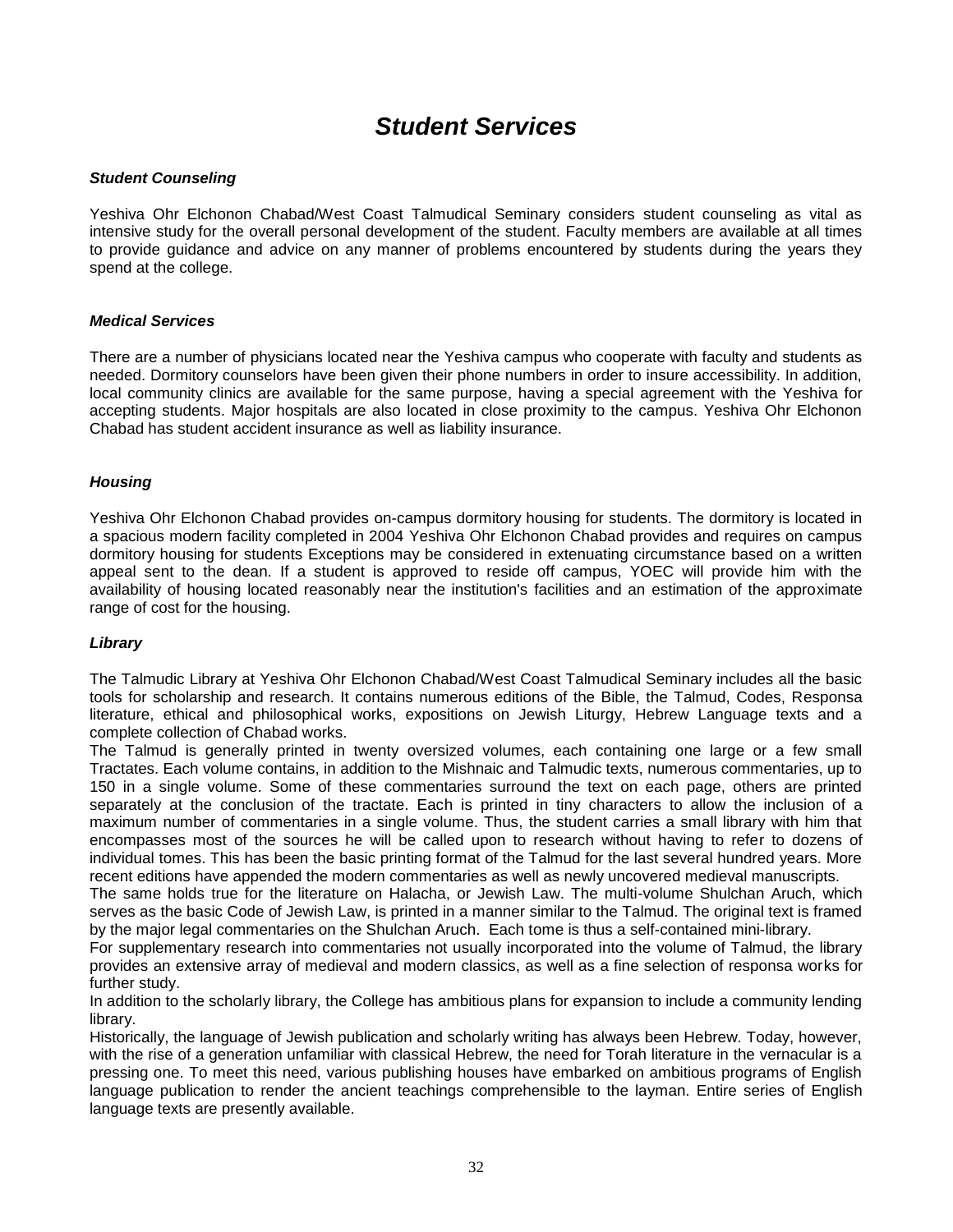Yeshiva Ohr Elchonon Chabad/West Coast Talmudical Seminary hopes to include these, as well as a variety of English language periodicals of Jewish interest, in its community lending library, in addition to its considerable Hebrew collection.

Since we have a relatively small student body, students may access the library collections at anytime during the day and night on an honor system.

# <span id="page-32-0"></span>*Publications*

The Chabad Press is an impressive publishing concern responsible for the printing and distribution of important educational materials, philosophical works, periodicals, scholarly research journals and much more. Thousands of volumes are published annually for worldwide distribution in many foreign languages.

YOEC is eminently proud of its contribution to Chabad publications, in the form of certain annual journals such as: **Kovetz Migdal Ohr**, **Torah Quiz** and **Kovetz Ohr Hamigdal**.

Kovetz Migdal Ohr and Kovetz Ohr Hamigdal are professionally typeset and bound scholarly journals containing collections of Torah essays and Talmudic dissertations by our students, faculty and leading Roshei Yeshivos. Both volumes have earned the highest accolades of acclaim and recognition from leading Talmudic scholars throughout the world.

The intellectually challenging and thought provoking Torah Quiz is also a work by our students. The questions and answers are on diverse topics on Judaism. Resources include the Bible, Prophets, Scriptures, Talmud, Halacha and Jewish Philosophy. All question are of original content, not reprinted or found in any previous publication of this sort. The series is highly lauded and recommended by rabbis and educators as a stimulating tool for classroom material. The technical format is informal; photo-offset from a typewritten original, with a saddle-stitched binding.

The various publications are in Hebrew and English and both students and faculty are encouraged to contribute.

# <span id="page-32-1"></span>*Community Service Opportunities*

Social activism plays a major role in the Yeshiva's curriculum. Students are encouraged to develop a sense of social consciousness, and to put into practice the moral and ethical lessons acquired in the study hall by imbuing estranged Jews with an awareness and appreciation of their heritage. These aims are achieved through the vehicle of a diverse community service program. This program includes the following:

 Weekly (Friday) and prior to Jewish holidays, visits to nearby hospitals and nursing homes to bring inspiration and good cheer to patients and staff. The students also go on so-called "Mitzvah campaigns" to businesses, stores, and shopping centers to distribute literature on Jewish beliefs and practices. The students publish a weekly "L'Chaim" pamphlet for this purpose.

 Wide-scale distribution of Jewish ritual items such as Mezuzos, Shabbos candlesticks, charity boxes, and special holiday requirements, such as Matzo for Pesach, Menoros for Chanukah, and Mishloach Manos - food packages for Purim.

 Before and during principal holidays, students are permitted to visit Army bases and prisons to educate the Jewish soldiers and inmates and remind them of the importance of the respective holiday and its traditions and practices.

 Individual students address dozens of local congregations each Shabbos afternoon. The primary objective is to inspire the congregants of these synagogues through an interesting Torah explanation and thereby enhance their awareness of Jewish identity and observance.

 Each year after the Passover holiday, the YOEC students organize a "Kinus Torah," a Torah convocation. Noted scholars of national and world renown, in addition to local scholars, students of other Yeshivos and members of the faculty and student body of the Yeshiva are invited to participate in offering in-depth lectures on various Torah topics. The entire community is invited to this impressive annual event.

 The Yeshiva conducts a "Yarchai Kallah" every summer, a series of seminars of Torah study for laymen held on two consecutive Sundays. Local professionals and businessmen attend lectures in Talmud, Halacha, and Chassidus given by members of the Yeshiva faculty, local Rabbis and noted scholars from the Los Angeles area and from out of town. The Yeshiva students spend time with the participants, preparing and reviewing these lectures, discussing Torah topics in their spare time and giving over a deep feeling for Torah learning and scholarship.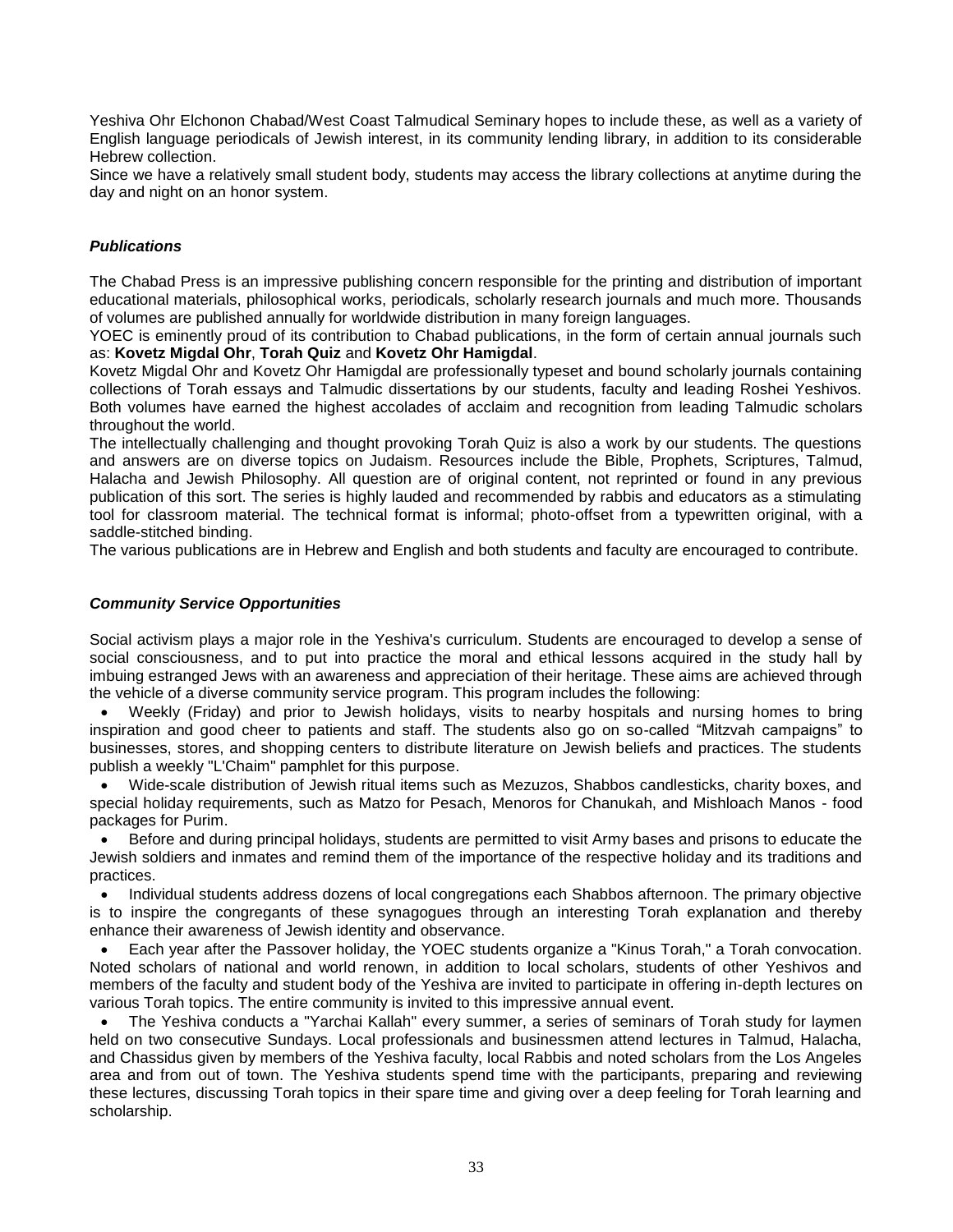Each summer, most students spend several weeks serving as directors, head counselors, learning directors, sports directors or counselors in the dozens of Chabad affiliated day camps and overnight camps throughout California. This work gives them invaluable training in youth leadership. For several weeks, the senior students also travel in pairs to various small communities in the state where little or no Jewish communal life exists. They meet with local Jews, both adults and youth, helping to make them more aware of Jewish practices and supplying them with their various religious needs. The experience gained during these weeks helps train the students in communal responsibility, as they have an opportunity to observe at close range the actual state of Jewish observance outside of the major Torah communities.

#### <span id="page-33-0"></span>*Special Educational Services*

Adult education Bar Mitzvah lessons Group lectures Simchas Torah celebration Community Pesach Seder Sukkah Mobiles Chanukah Parade Megillah reading and Purim celebration

# <span id="page-33-1"></span>*Community Children's Programs*

Weekly Thursday night Mishmar groups Mesibos Shabbos Clubs in many synagogues High School Shabbatons Melava Malka gatherings "Tzivos Hashem" movement Lag B'Omer parade for school children

These programs are run by the YOEC Student Organization, which is a self-governing body. Broad policies are set by faculty members who also participate with their families in many of the organization's activities.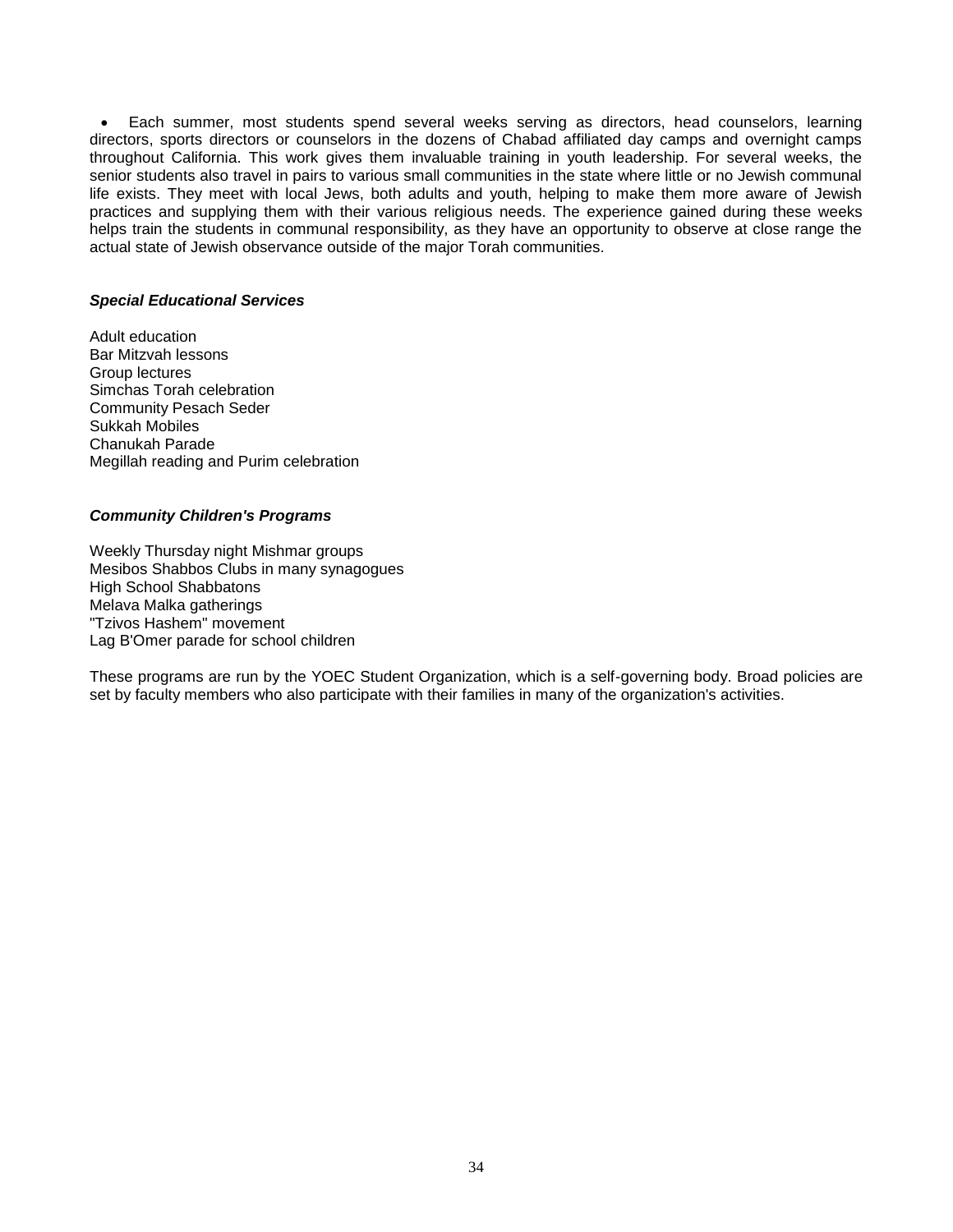# *STUDENT RIGHTS*

<span id="page-34-0"></span>Yeshiva Ohr Elchonon Chabad strives to maintain the highest standards of educational quality. To this end, the college is committed to safeguarding the rights of all students. Students are assured that no action will be taken against them for filing a grievance or complaint. The college has established the following procedures for processing student complaints:

# <span id="page-34-1"></span>*Internal Complaint Procedure*

Students should first attempt to resolve any complaints directly, on an informal basis, with the party or parties involved. If the matter cannot be resolved informally, the student should direct the complaint in writing to the Dean and request a formal conference. The complaint will be investigated, and the student will be informed in writing within 30 days of the resolution of his complaint. No person directly involved in the complaint issue will make the final determination of the complaint.

# <span id="page-34-2"></span>*AARTS Complaint Procedure*

Complaints may also be filed with the agency that accredits Yeshiva Ohr Elchonon Chabad, by contacting the Association of Advanced Rabbinical and Talmudic Schools at 11 Broadway, Suite 405, New York, NY 10004, Tel. 212.363.1991, FAX: 212.533.5335.

# <span id="page-34-3"></span>*State Complaint Procedure*

A student or member of the public may file a complaint about the institution with the Bureau for Private Postsecondary Education by calling: Toll-free Tel. 888.370.7589, FAX: 916.263.1897, or by completing a complaint form, which can be obtained on the Bureau's Internet website: <http://www.bppe.ca.gov/>.

# <span id="page-34-4"></span>*Discrimination and Harassment*

Yeshiva Ohr Elchonon Chabad is committed to providing an environment that is free of discrimination and unlawful harassment. Actions, words, jokes, or comments based on an individual's sex, race, ethnicity, age, religion, or any other legally protected characteristic will not be tolerated. As an example, sexual harassment (both overt and subtle) is a form of employee and student misconduct that is demeaning to another person, undermines the integrity of the student-instructor relationship, or employment relationship, and is strictly prohibited. The above complaint procedures may be followed in the event that a student or employee feels that he has been a victim of discrimination or harassment.

# <span id="page-34-5"></span>*Notification of Rights under FERPA:*

The Family Educational Rights and Privacy Act (FERPA) afford eligible students certain rights with respect to their education records. These rights include:

1. The right to inspect and review the student's education records within 45 days after the day Yeshiva Ohr Elchonon Chabad receives a request for access. A student should submit to the registrar, dean, head of the academic department, or other appropriate official, a written request that identifies the record(s) the student wishes to inspect. The school official will make arrangements for access and notify the student of the time and place where the records may be inspected. If the records are not maintained by the school official to whom the request was submitted, that official shall advise the student of the correct official to whom the request should be addressed.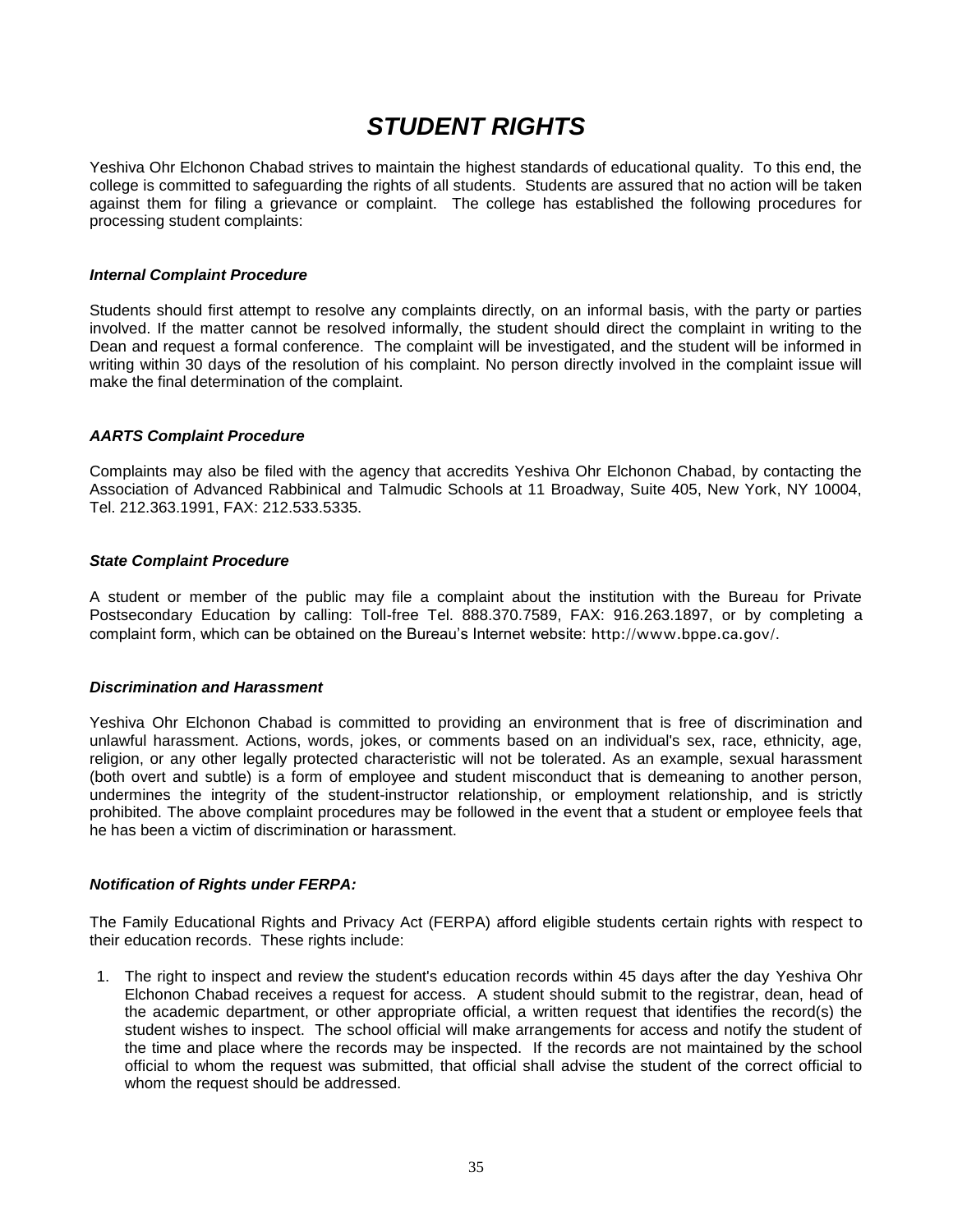- 2. The right to request the amendment of the student's education records that the student believes is inaccurate, misleading, or otherwise in violation of the student's privacy rights under FERPA. A student who wishes to ask the school to amend a record should write the school official responsible for the record, clearly identify the part of the record the student wants changed, and specify why it should be changed. If the school decides not to amend the record as requested, the school will notify the student in writing of the decision and the student's right to a hearing regarding the request for amendment. Additional information regarding the hearing procedures will be provided to the student when notified of the right to a hearing.
- 3. The right to provide written consent before the university discloses personally identifiable information (PII) from the student's education records, except to the extent that FERPA authorizes disclosure without consent.

FERPA permits the disclosure of PII from students' education records, without consent of the student, if the disclosure meets certain conditions found in §99.31 of the FERPA regulations. Except for disclosures to school officials, disclosures related to some judicial orders or lawfully issued subpoenas, disclosures of directory information, and disclosures to the student, §99.32 of FERPA regulations requires the institution to record the disclosure. Eligible students have a right to inspect and review the record of disclosures.

Yeshiva Ohr Elchonon may disclose PII from the education records without obtaining prior written consent of the student –

- To other school officials, including teachers, within Yeshiva Ohr Elchonon Chabad whom the school has determined to have legitimate educational interests. This includes contractors, consultants, volunteers, or other parties to whom the school has outsourced institutional services or functions, provided that the conditions listed in §99.31(a)(1)(i)(B)(*1*) - (a)(1)(i)(B)(*2*) are met. (§99.31(a)(1))
- To officials of another school where the student seeks or intends to enroll, or where the student is already enrolled if the disclosure is for purposes related to the student's enrollment or transfer, subject to the requirements of §99.34. (§99.31(a)(2))
- To authorized representatives of the U. S. Comptroller General, the U. S. Attorney General, the U.S. Secretary of Education, or State and local educational authorities, such as a State postsecondary authority that is responsible for supervising the university's State-supported education programs. Disclosures under this provision may be made, subject to the requirements of §99.35, in connection with an audit or evaluation of Federal- or State-supported education programs, or for the enforcement of or compliance with Federal legal requirements that relate to those programs. These entities may make further disclosures of PII to outside entities that are designated by them as their authorized representatives to conduct any audit, evaluation, or enforcement or compliance activity on their behalf. (§§99.31(a)(3) and 99.35)
- In connection with financial aid for which the student has applied or which the student has received, if the information is necessary to determine eligibility for the aid, determine the amount of the aid, determine the conditions of the aid, or enforce the terms and conditions of the aid. (§99.31(a)(4))
- To organizations conducting studies for, or on behalf of, the school, in order to: (a) develop, validate, or administer predictive tests; (b) administer student aid programs; or (c) improve instruction. (§99.31(a)(6))
- To accrediting organizations to carry out their accrediting functions.  $((\S 99.31(a)(7)))$
- To parents of an eligible student if the student is a dependent for IRS tax purposes. (§99.31(a)(8))
- To comply with a judicial order or lawfully issued subpoena. (§99.31(a)(9))
- To appropriate officials in connection with a health or safety emergency, subject to §99.36. (§99.31(a)(10))
- Information the school has designated as "directory information" under §99.37. (§99.31(a)(11))
- To a victim of an alleged perpetrator of a crime of violence or a non-forcible sex offense, subject to the requirements of §99.39. The disclosure may only include the final results of the disciplinary proceeding with respect to that alleged crime or offense, regardless of the finding. (§99.31(a)(13))
- To the general public, the final results of a disciplinary proceeding, subject to the requirements of §99.39, if the school determines the student is an alleged perpetrator of a crime of violence or nonforcible sex offense and the student has committed a violation of the school's rules or policies with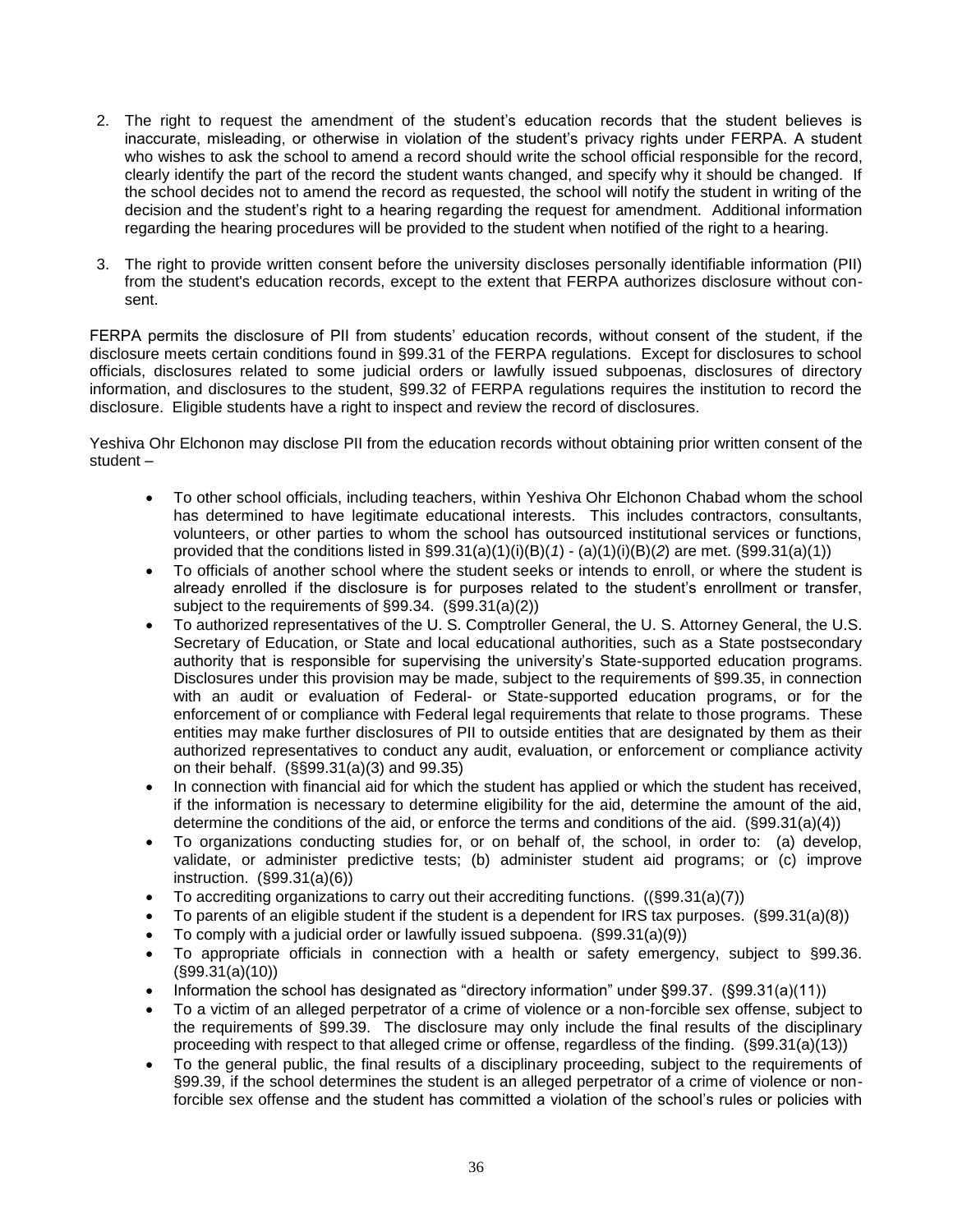respect to the allegation made against him or her. (§99.31(a)(14))

 To parents of a student regarding the student's violation of any Federal, State, or local law, or of any rule or policy of the school, governing the use or possession of alcohol or a controlled substance if the school determines the student committed a disciplinary violation and the student is under the age of 21. (§99.31(a)(15))

# 4. Health and Safety Exemption Requirement

FERPA permits non-consensual disclosure of education records, or personally identifiable, non-directory information from education records, in connection with a health or safety emergency under § 99.31(a)(10) and § 99.36 of the FERPA regulations. In particular, § 99.36(a) and (c) provide that educational agencies and institutions may disclose information from an education record "to appropriate parties in connection with an emergency if knowledge of the information is necessary to protect the health or safety of the student or other individuals" and that the exception will be "strictly construed." Congress' intent that the applicability of this exception be limited is reflected in the Joint Statement in Explanation of Buckley/Pell Amendment, 120 Cong. Rec. S21489 (Dec. 13, 1974).

Accordingly, the Department consistently has limited the health and safety exception to a specific situation that presents imminent danger to a student, other students, or other members of the school community – or to a situation that requires the immediate need for information from education records in order to avert or diffuse serious threats to the safety or health of a student or other individuals. For example, the health or safety exception would apply to nonconsensual disclosures to appropriate persons in the case of a small pox, anthrax or other bioterrorism attack. This exception also would apply to nonconsensual disclosures to appropriate persons in the case of another terrorist attack such as the September 11 attack. However, any release must be narrowly tailored considering the immediacy, magnitude, and specificity of information concerning the emergency. As the legislative history indicates, this exception is temporally limited to the period of the emergency and generally will not allow for a blanket release of personally identifiable information from a student's education records.

5. The right to file a complaint with the U.S. Department of Education concerning alleged failures by Yeshiva Ohr Elchonon Chabad, comply with the requirements of FERPA.

The name and address of the Office that administers FERPA is:

Family Policy Compliance Office U.S. Department of Education 400 Maryland Avenue, SW Washington, DC 20202

# <span id="page-36-0"></span>*Availability of full time employee to assist enrolled and prospective students*

Yeshiva Ohr Elchonon Chabad has designated Mrs. Hendy Tauber, Director of Financial Aid, as the full time employee available to assist enrolled and prospective students in obtaining information on financial aid programs available, criteria for eligibility, and procedure for applying for financial aid, cost of attendance, retention rates, completion and transfer rates, institutional security and crime statistics, and all required disclosures and information, as required by 668.42, 668.43. 668.45 and 668.46 of the Code of Federal Regulations. She can be reached in the administrative office during regular business hours.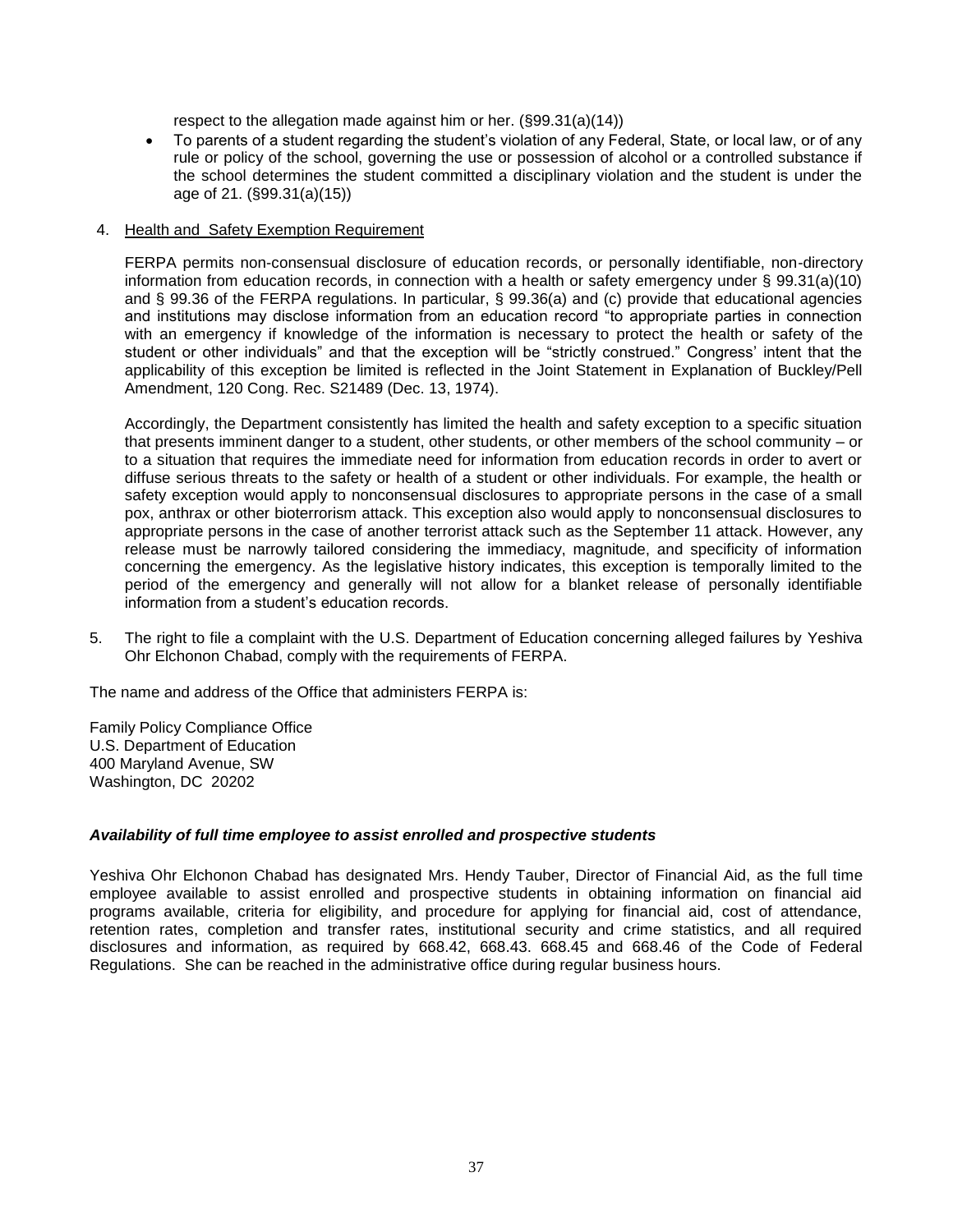# *FINANCIAL AID*

<span id="page-37-0"></span>Students in Yeshiva Ohr Elchonon Chabad/West Coast Talmudical Seminary have various types of financial aid available to them. The three most accessible sources are the federally sponsored student aid programs, the State of California student aid programs and the college's own scholarship program.

Any student who has difficulty in meeting his educational costs at YOEC may meet with Mrs. Hendy Tauber, the Director of Financial Aid, to learn about the options available to him, which may include grants, scholarships, and deferred payment plans.

The Financial Aid Office will make a determination as to the expected amount to be paid by the student and his family and assess what federal aid, if any, may be available to the student.

Financial aid packages that may be offered to students include federal and state grants, and work-study jobs. The institution may also offer financial assistance in the form of institutional scholarships to needy students as long as scholarship funds are available. Eligibility for federal programs is determined by an evaluation of the student's financial need, based strictly on the formulas developed by the Department of Education.

A student's financial need is determined by subtracting the contributions expected from the student and his parents from the total cost of education. The total financial aid awarded a student generally may not exceed the student's need. This process is explained in greater detail below.

In order to qualify for Federal financial aid programs a student must:

- Be enrolled in an eligible program
- Be a U.S. Citizen, permanent resident of the U.S., or eligible non-citizen
- Utilize all assistance funds for education-related expenses
- Have fulfilled Selective Service registration requirements
- Sign an Anti-Drug Abuse Act Certification
- Maintain satisfactory progress toward completion of a program of study
- Be a high school graduate

 Sign a certification statement that he does not owe a refund to any Title IV program, and is not in default on any Title IV loan.

# <span id="page-37-1"></span>*Applying for Financial Aid*

To apply for financial aid, a prospective student should complete a "Free Application for Federal Student Aid" (FAFSA) which is available at the YOEC Financial Aid Office.

Students may be required to supply additional documentation, such as IRS Tax Transcripts, to verify the information supplied on the FAFSA.

Awards are made for one academic year at a time, and are not automatically renewable. Students must reapply each year before the appropriate deadline.

# <span id="page-37-2"></span>*Financial Aid Need*

Title IV federal program eligibility is based on a process called "need analysis." The following is a brief explanation of need analysis.

First, a determination is made whether the student is dependent on his parents, or is independent. There are several factors that are taken into account. Students should carefully read the Free Application for Federal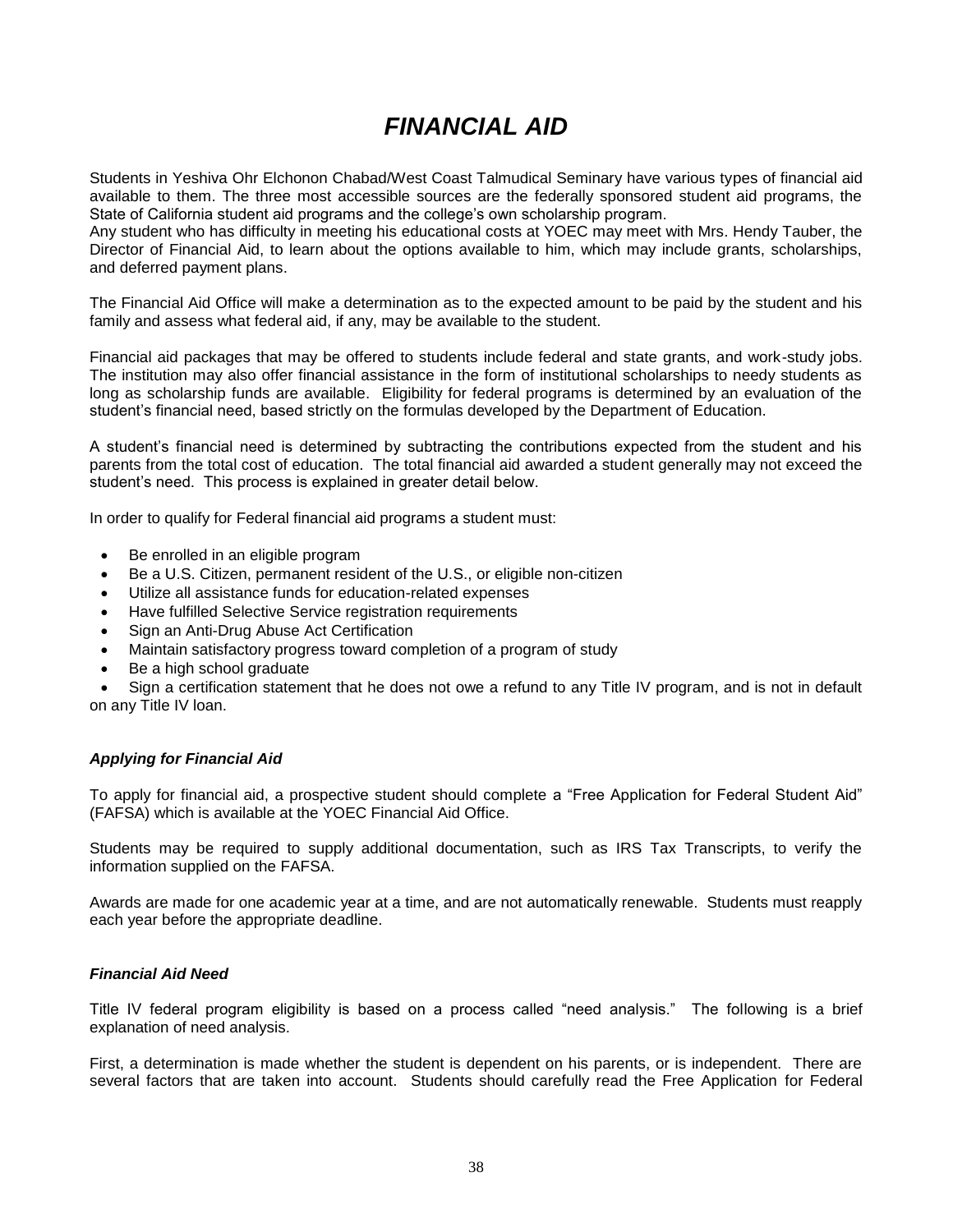Student Aid (FAFSA), and its instructions. The Director of Financial Aid will be able to explain further if the student has any questions about his status.

If the student is determined to be dependent on his parents, a parental contribution is assessed. This is the amount that the parents are expected to pay, based on their income and available assets. Allowances are made for expenses such as living allowance based on family size, taxes paid, and the number of children in college.

The student himself is expected to contribute towards his education, using his earnings, if applicable. The student's assets (such as savings) are generally considered to be available for the purpose of his education and are expected to be divided among his years of post-secondary education.

The Parental Contribution, where applicable, is added to the Student Contribution, to yield the "Expected Family Contribution." Expenses beyond those listed above may be considered under a process known as "Professional Judgment". This process can be initiated by student request after the student's initial eligibility has been determined. Then, the student and/or parent submit documentation of tuition, medical expenses, or other unusual expenses or circumstances (such as loss of income). Upon proper documentation, the circumstances can be taken into account by the Director of Financial Aid to produce a different "Expected Family Contribution".

The student's budget or cost of education is calculated based on tuition and fees plus a standard allowance for living expenses, which depends on whether the student lives on-campus, with his parents, or has other arrangements.

The Expected Family Contribution is then subtracted from the student's total budget. The result is known as the student's "need". This concept of need is the foundation of financial aid. Students exhibiting need, who apply on time, will generally be awarded aid.

Should the student choose to obtain a loan to cover his cost of education, he will have to repay the full amount of the loan plus interest, less the amount of any refund.

If the family payments combined with federal student financial aid funds exceed the student's cost of attendance, the student is entitled to a refund of the moneys not paid from federal student financial aid program funds.

# <span id="page-38-0"></span>*Application Deadline*

Students that may be eligible for CAL Grants through the State of California must submit a FAFSA by March 2, 2015. Applications for Pell Grants may be processed until June 30, 2016. However, students are urged to submit their applications by September 1, 2015. Failure to meet the deadline may delay the processing of a student's application. More important, the funds for some programs are limited and will be distributed with priority given to those students who have met the deadline.

Please note that students are required to update certain types of information that they have entered on their application, i.e. dependency status, household size, and number of family members enrolled in post-secondary education. Be sure to discuss any such changes with the Director of Financial Aid.

# <span id="page-38-1"></span>*Federal Aid Programs*

**The Federal Pell Grant Program** provides grants to undergraduate students. These grants do not have to be repaid. This program is an "entitlement" which means that each eligible student who attends an eligible institution and applies on time may receive a Federal Pell Grant. Grants vary from \$605 to \$5,730 based on the "Expected Family Contribution" generated by a federally mandated formula.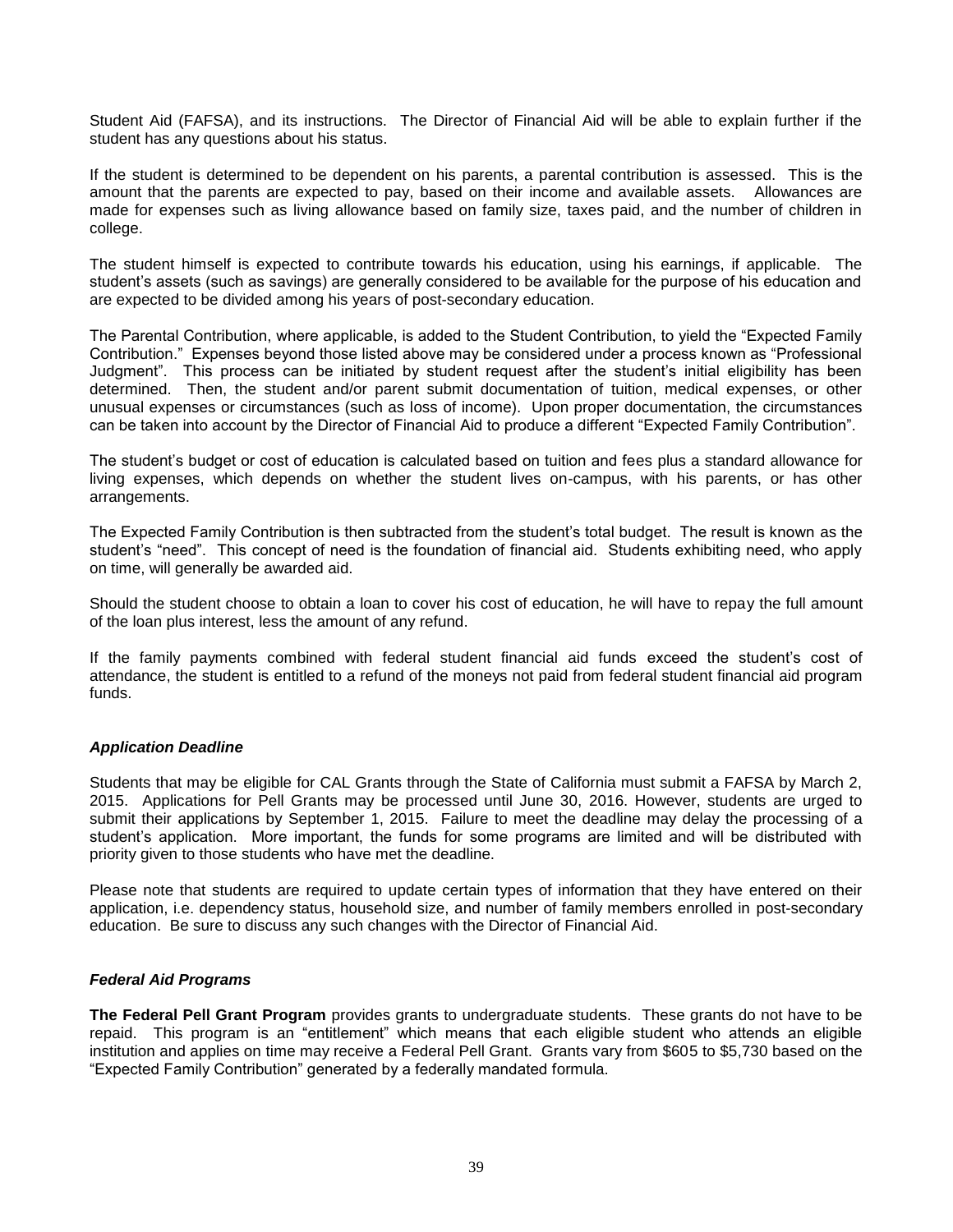Financial aid disbursements in the Federal Pell Program are scheduled at the beginning of each semester, provided all paperwork has been submitted and is complete. A student generally receives one half of his scheduled award during the first semester and the second half during the second semester. Students whose paperwork is completed during the second semester may be paid retroactively for the first semester.

Payments from the Federal Pell Program will be made by credit to the student's tuition account. Students will be informed of the expected amount of these payments, and may inspect their tuition records during regular hours of the Financial Aid Office.

**The Campus-Based Programs** are a group of programs funded under Title IV. The campus-based programs in which Yeshiva Ohr Elchonon Chabad participates are:

- **FSEOG** Federal Supplemental Educational Opportunity Grants
- **FWS** Federal Work Study

In these programs, fixed sums are allocated to each school based on its size and other factors. The institution then analyzes the need of all eligible financial aid applicants whose paperwork is completed in a timely manner, and determines an equitable distribution of the funds available in a process known as "packaging". Thus, students who apply after initial packaging deadlines (as posted in school) may be too late to receive any funds from these programs.

The **Federal Supplemental Educational Opportunity Grant** is a campus-based grant program available to undergraduate students. Priority is given to Pell recipients with the lowest Family Contribution. Awards, when available, will range from \$100 to \$350.

Financial aid disbursements in the Federal SEOG Program are scheduled at the beginning of each semester, provided all paperwork has been submitted and is complete. A student generally receives one half of his scheduled award during the first semester and the second half during the second semester. Students who complete their paperwork during the second semester may be paid retroactively for the first semester. However, students should keep in mind the strong likelihood that all funds for FSEOG may have been allocated by that time.

Payments from the FSEOG program will be made by credit to the student's tuition account. For 2013-2014, the funds are matched 25% institutional to 75% federal. Students will be informed of the expected amounts of these payments, and may inspect their tuition records during regular hours of the Financial Aid Office.

The **Federal Work Study Program** is an employment program. Funds are allocated to schools as part of the campus-based programs as explained above. Eligible students are offered part-time employment. The Financial Aid Office, in conjunction with the academic staff, determines through an interview if a student is eligible for employment, based on his abilities to fulfill his academic responsibilities with the added burden of employment. Employment is also contingent on student qualifications of the positions available.

Federal Work Study disbursements are in the form of payrolls, distributed monthly during the duration of the student's work schedule, until the allocated funds are exhausted. The institution pays a percentage of matching funds for each federal dollar of Work Study. The institutional portion may be paid to the student or may be credited to the student's tuition account. For 2014-2015, the funds are matched 25% institutional to 75% federal.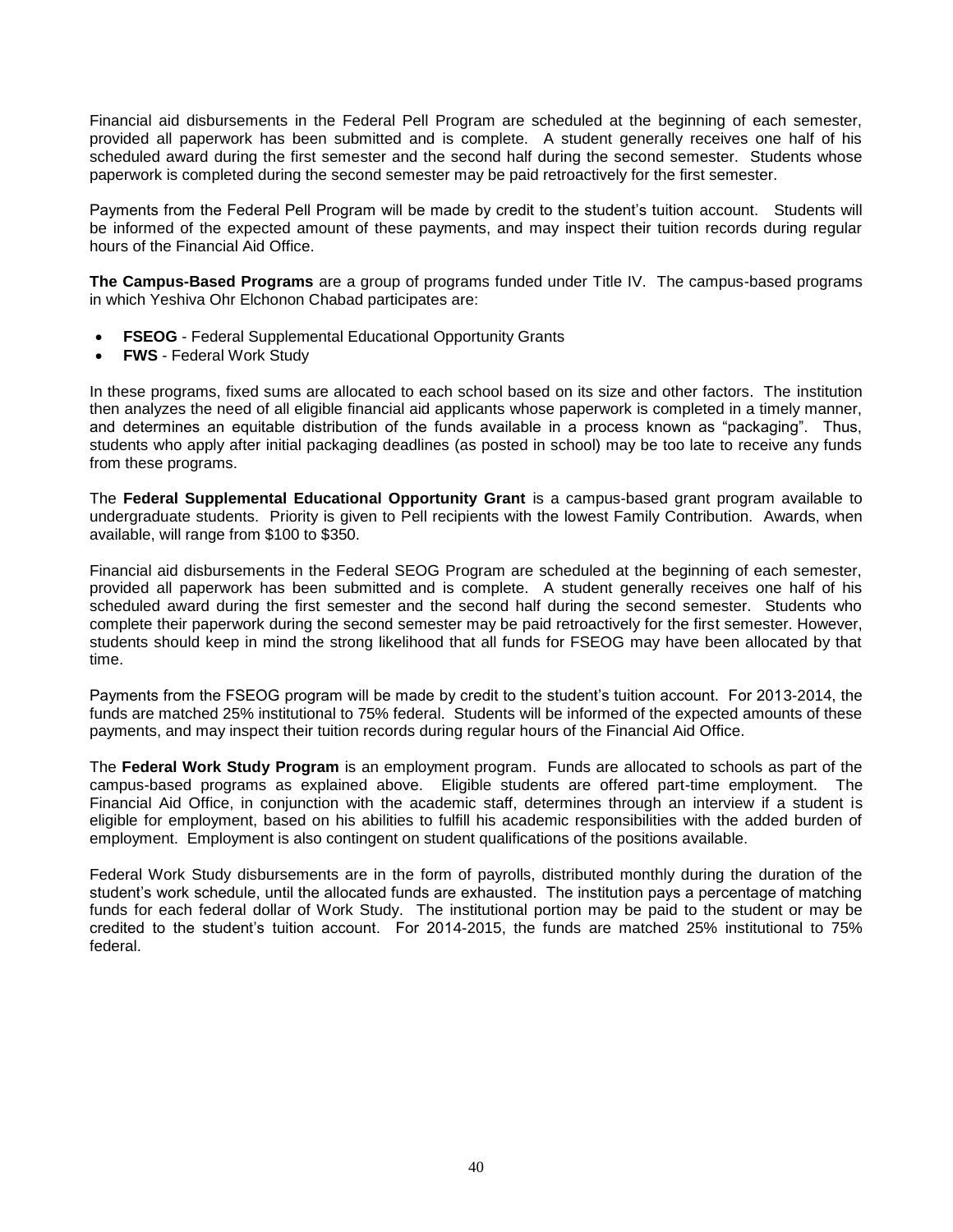# <span id="page-40-0"></span>*State Grants*

The CAL Grant Program helps eligible California residents attending in-state postsecondary institutions pay for tuition. In order to maximize on the awards available through CAL Grants, students must apply by March 2, 2016.

In order to be eligible for a CAL Grant, the student must:

- Submit a FAFSA and a school certified GPA for a CAL Grant by the deadline
- Be a U.S. citizen or eligible non-citizen (student's parents don't need to be citizens or eligible noncitizens)
- Be a California resident when he graduated from high school
- Have a Social Security number
- Not have a bachelor's or professional degree
- Have financial need based on his college costs
- Have family income and assets below the established ceilings
- Meet any minimum GPA requirements
- Be in a program leading to an undergraduate degree or certificate
- Be enrolled at least half time
- Have registered with U.S. Selective Service (most males)
- Not owe a refund on a state or federal grant, or be in default on a student loan

The maximum CAL Grant award for a new student for the 2015-2016 award year is \$9084 The maximum for a renewal student is \$9223.

#### <span id="page-40-1"></span>*Institutional Scholarships*

Institutional scholarship funds are available for students who have exhausted all other avenues of assistance and are still unable to meet their cost of attendance.

Students who apply for other types of financial aid will automatically be considered for an institutional scholarship. Those who do not apply to other programs may contact the Financial Aid Office to apply for institutional scholarships.

While the institution does not guarantee the availability of funds, every effort is made to offer the student a package of federal and institutional aid which will cover the student's direct educational need.

#### <span id="page-40-2"></span>*Federal Direct Loans*

Although the school is eligible to participate in the federal loan programs, the school discourages students from taking out loans. The school encourages its students to apply for the federal, state and institutional financial aid grant programs before considering the option of student loans and makes every effort to assist students with their direct educational needs.

#### <span id="page-40-3"></span>*Legal Notice - Issuance of Degrees*

Yeshiva Ohr Elchonon Chabad/West Coast Talmudical Seminary is approved to offer a Bachelor of Rabbinical Studies by the Bureau for Private Postsecondary Education located at 2535 Capitol Oaks Drive, Suite 400, Sacramento, CA 95833. Their toll free phone number is (888) 370-7589. The school is accredited by the Association of Advanced Rabbinical and Talmudical Schools (AARTS) located at 11 Broadway Suite 405, New York, NY 10004. Their phone number is (212) 363-1991.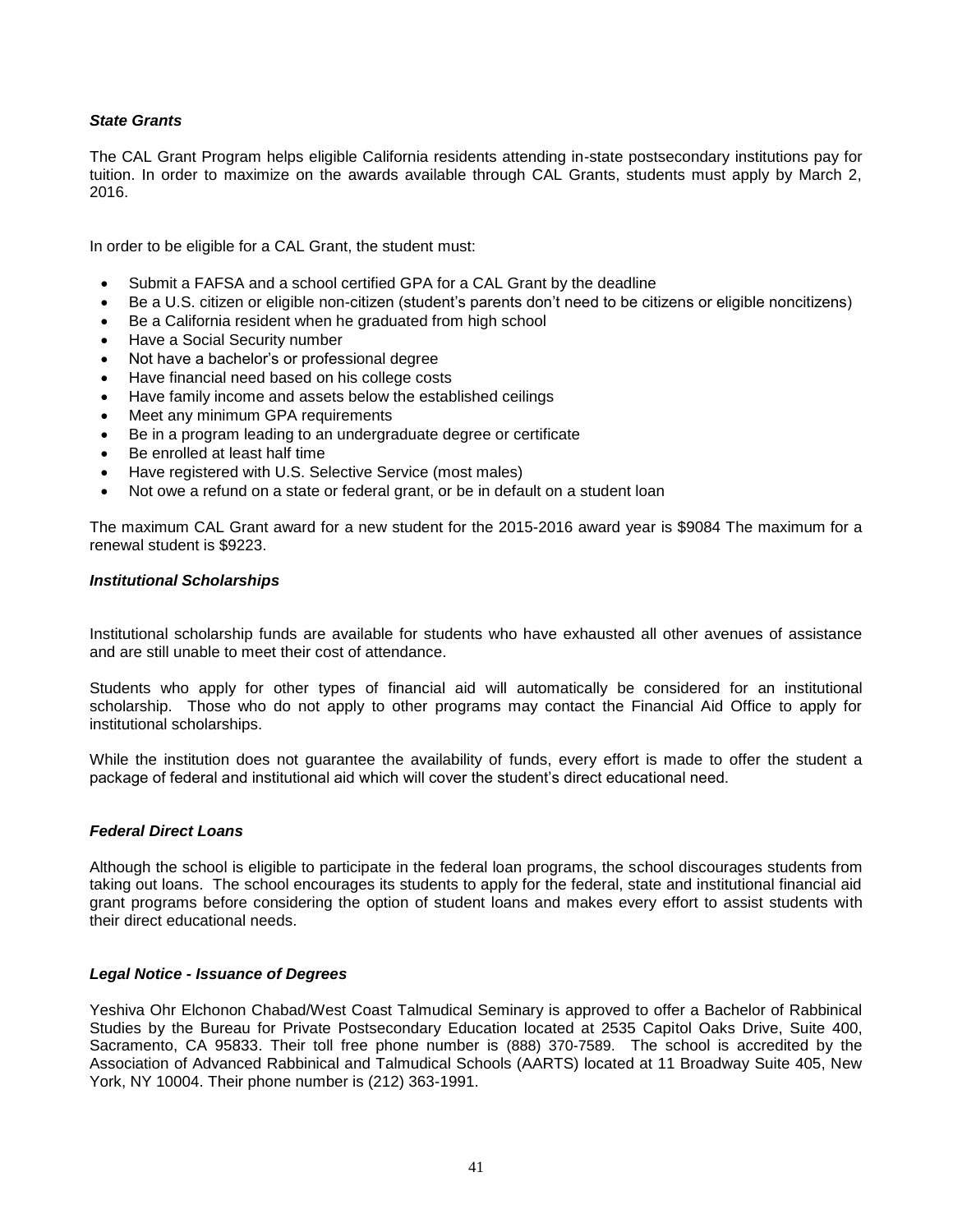# <span id="page-41-0"></span>*Record Retention*

Student records are kept at the administrative offices of YOEC at 7215 Waring Ave. Los Angeles, CA. Academic records, tuition records and financial aid records are maintained stored in separate student files and are stored in fireproof cabinets.

Academic records contain registration and admission information, high school graduation documentation, and a current cumulative academic transcript.

Tuition records list tuition charges and a record of all payments and credits to the student's tuition accounts, including federal, state and institutional grants.

Financial Aid files contain an original FAFSA if submitted by the school, an ISIR, and all Title IV required backup documentation. A packaging sheet and copy of the student's award letter are also kept in the student's financial aid file.

Academic records are retained at the institution indefinitely.

Financial Aid files and tuition records are retained at the institution for 7 years.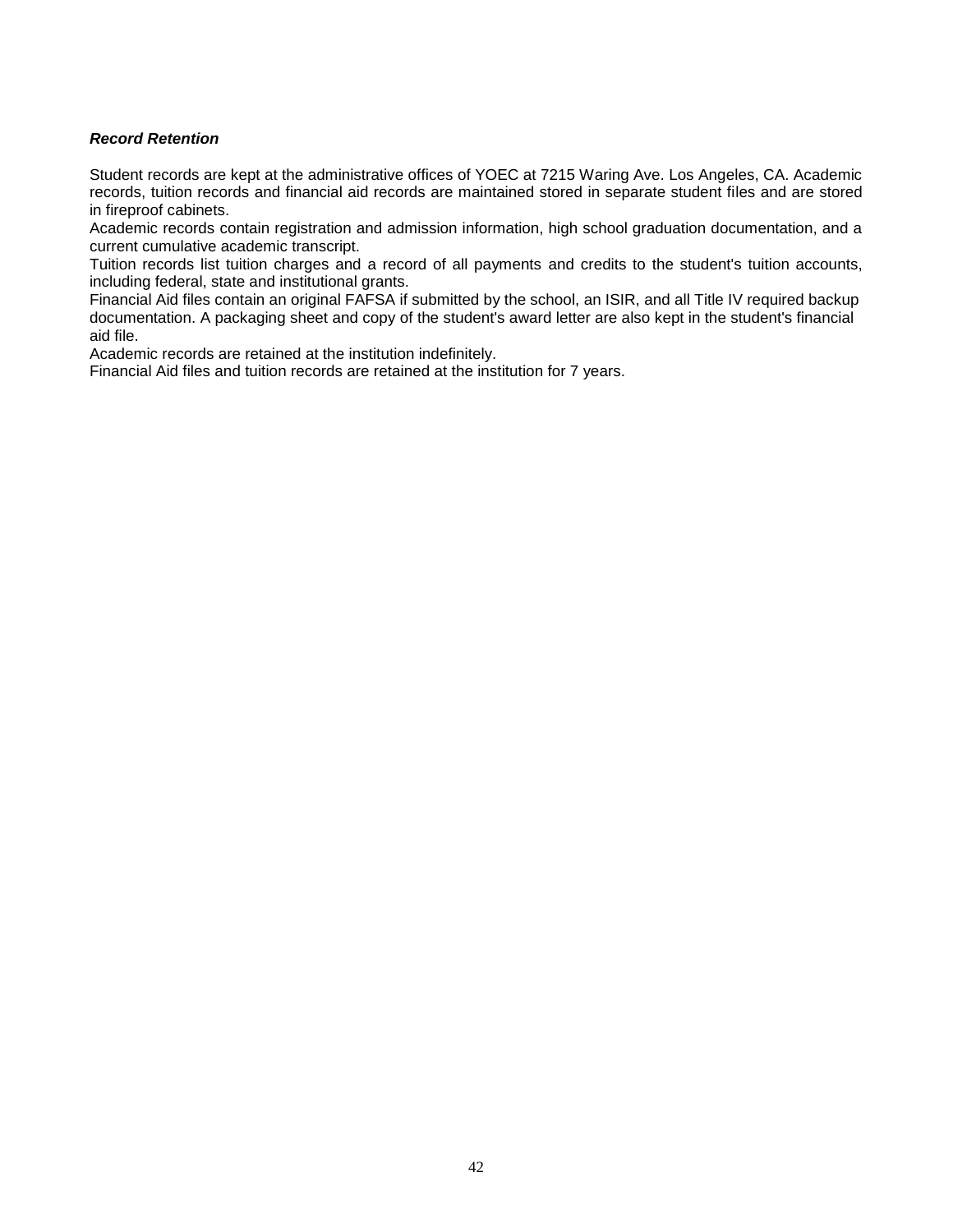# *Legal Disclosures for the Benefit and Protection of the Student*

# <span id="page-42-0"></span>*Drug and Alcohol Policy*

Our institution is committed to maintaining a **drug-free campus**. This is for your benefit and protection, as well as for the welfare of your fellow students and employees.

Although drug and alcohol abuse are common in American society, we expect our school to be totally drug-free! The policies listed below were formulated with that in mind and we are very serious about enforcement of our standards.

Please read the following carefully, and ask for clarification if needed. Our policies are tough, and we expect them to work!

# **1. Standards of Conduct Regarding Drug and Alcohol Use**

We will not tolerate any unlawful use, possession or distribution of illicit drugs on school property, or as part of school activities.

In addition, any student misusing drugs or alcohol off-campus will be subject to the same reprimands and disciplinary sanctions listed for violation on-campus (see #5 below), up to and including suspension and expulsion.

Responsible use of alcohol on or off premises, by students over 21, while not encouraged, will be allowed under the following circumstances:

- a. as part of ritual services and celebrations
- b. as long as the student makes no attempt to use a motor vehicle.

# **2. Legal Sanctions: local, state and federal**

Please remember that local, state and federal laws are constantly changing. As a result, information we distribute about legal issues may not be up-to-date. [If you are interested, you may check with law enforcement offices about current information.]

Note that the trend in legislation, law enforcement and the courts is toward harsher penalties, larger fines and longer periods of incarceration.

Remember, a conviction causes you to have a permanent criminal record.

You can be arrested if you are in the company of friends who are using illegal drugs, even if you are not participating. The present penal system is such that even one night in jail awaiting a court appearance (even if you are not convicted) is not an experience you will relish.

# **a. Federal Penalties**

There are severe penalties for illegal drug trafficking with minimum sentences for many categories. See attached chart.

# **b. State Penalties**

In the State of California possession of illegal drugs carries fines of \$100-\$500 and incarceration of up to six months. Sale of illegal drugs is a felony that can result in up to five years of imprisonment.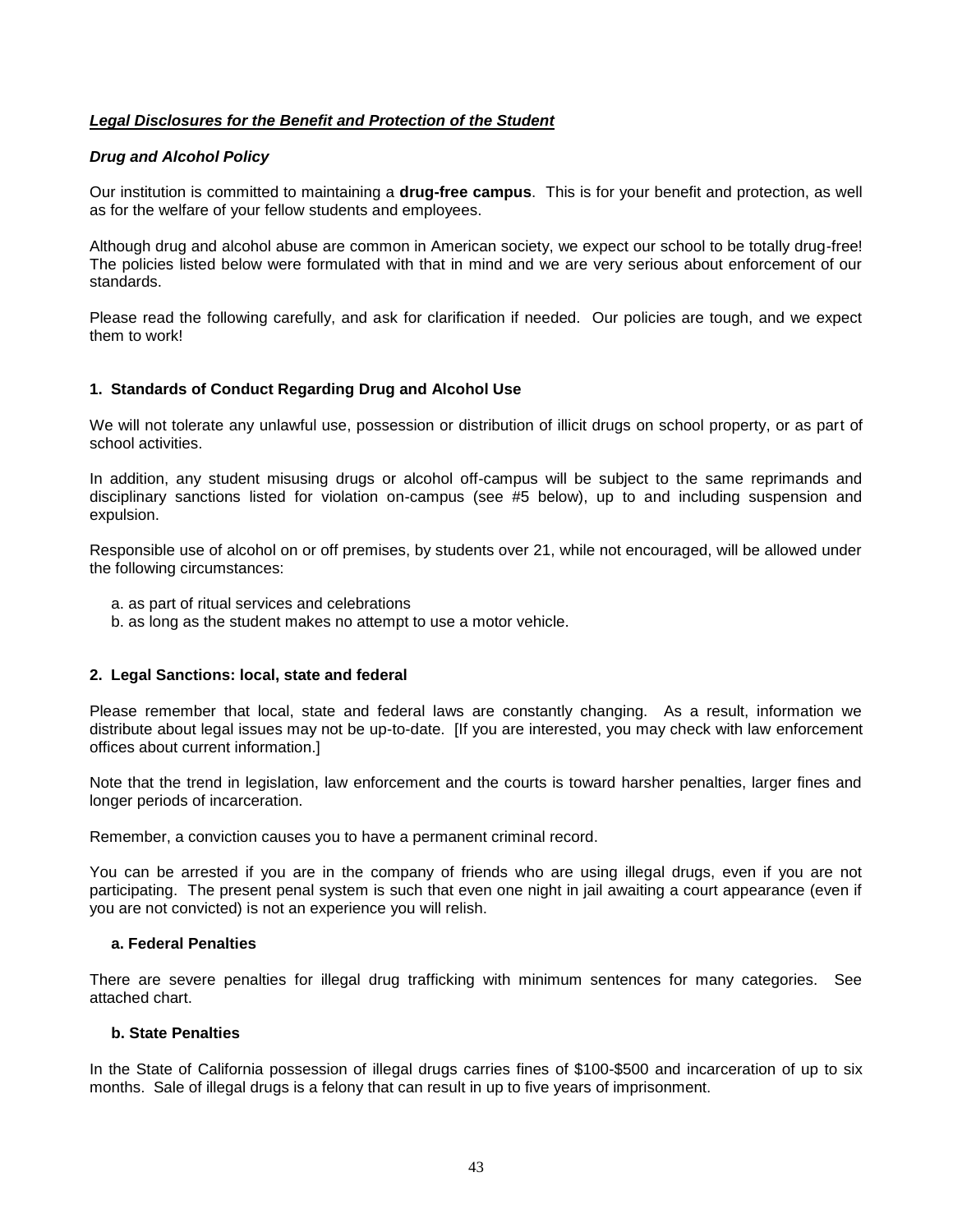# **c. Local Ordinances**

These may range from fines for driving with an open container of an alcohol beverage in the car, regardless of whether the driver has consumed any alcohol, to more severe penalties.

# **3. Health Risks**

Studies have now proven that all illegal (and many prescription) drugs are, to some extent, physically and / or psychologically addictive.

Marijuana, once considered relatively harmless, has been shown to affect memory and intelligence, most seriously among young people who are at a crucial stage of development. Marijuana may also act as a "gateway" to more dangerous drugs.

In the past, marijuana was often of very weak quality. Potency has increased over the years, and many samples have been found to be adulterated with dangerous hallucinogens and other substances.

**There is no safe drug.** Many drugs are potentially addictive after only one dose. Many drugs can kill with just the smallest amount of overdose. There is no drug experience that is worth risking your health, and the health of your family, including your unborn children. Remember, you may also be risking your life.

# **4. Available counseling and treatment**

Our institution is committed to helping students deal with life's problems in a mature, sensible manner. The thrust of our institutional counseling effort is directed at prevention, rather than treatment. We take a very positive view on the counseling process. We provide specialists who are at your service on a constant basis. In addition, all faculty members have been trained to be sensitive to the physical and emotional well-being of our students and to assist as appropriate.

# *In The Event You Have a Drug Problem*

If you need assistance, we expect you to come to us. We will refer you for counseling. if you do not come forward, but we discover that you have a problem, you will be required to seek professional assistance before you can return to school.

For counseling and treatment, we refer students to the CounterForce, the counseling and drug abuse prevention and treatment division of Torah Umesorah National Association of Hebrew Day Schools.

# **5. Disciplinary Sanctions that the Institution Will Impose on Students and Employees**

As an institution which is firmly opposed to any drug involvement, we shall deal severely with any student who misuses controlled substances. Please read the following carefully. It is the only warning you will receive before sanctions are imposed.

# **a. Knowledge that another student/employee is involved with drugs or alcohol**

Students/employees who become aware that a fellow student/employee is misusing drugs or alcohol are expected to bring the problem to the attention of the Dean of Students immediately. Students/employees who fail to do so will be held responsible and will be censured.

Any problem can be resolved more easily if caught earlier. Neglect of a problem can be a severe danger to the person involved, as well as to those around him.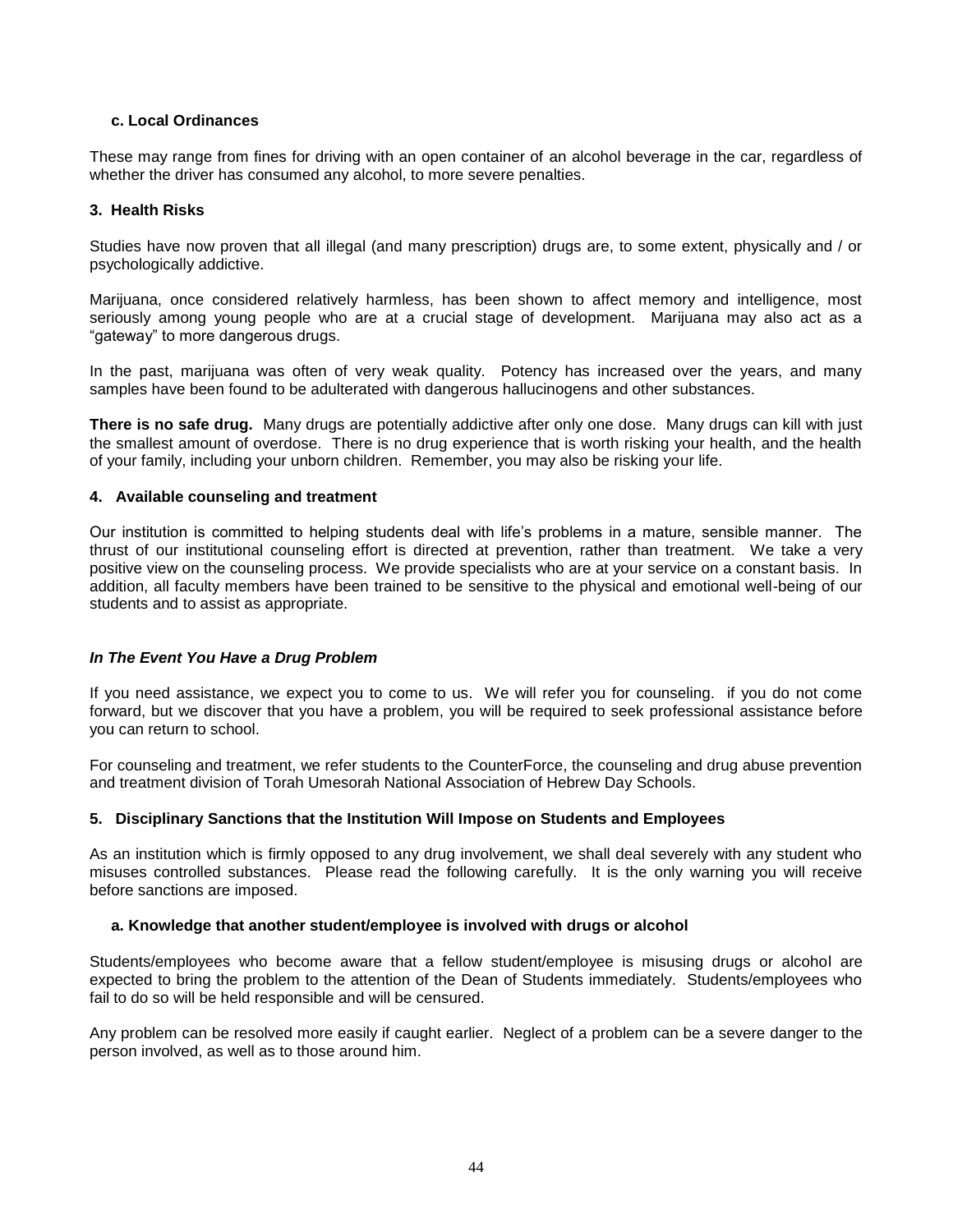# **b. First Offense - Students**

A student who is reported to have misused drugs/alcohol will be called to the Dean's office to explain himself. The Dean will interview any witnesses and make a determination of the student's culpability.

If found at fault, the student will receive a reprimand and the offense will be noted in the student's permanent record.

At the discretion of the Dean, the student will be suspended, pending discussion with the student's parents and meeting with a health professional to assess the degree of the problem.

If the Dean is fully satisfied that this was a unique occurrence, and that the student is sincerely regretful, and can be trusted to refrain from any future involvement with drugs, the student will be allowed back into school.

He will be clearly warned that any repeat of the offense will result in immediate suspension pending investigation, and ultimately in expulsion.

# **c. Second Offense - Students**

Any student who is guilty of a second offense, as determined by investigation by a faculty board of inquiry, will immediately be expelled from the institution.

Reinstatement may be considered only after a prolonged period of professional counseling and compliance testing, and at the discretion of the Dean.

There is no due process involved, and no appeal will be accepted. Attendance at our institution is a privilege, not a right, and may be withdrawn without notice if the student is deemed a threat to the moral and/or physical integrity of the student body.

# **d. First Offense - Employees**

In general, no applicant who has been convicted of a drug-related offense will be hired as an employee of this institution, although we may consider extenuating circumstances.

Any employee who has concealed a past drug-related conviction will be terminated without notice if such offense comes to our attention.

Any employee who is observed to be misusing drugs or engaging in the unlawful possession or sale of drugs will immediately be terminated and referred to appropriate law enforcement officials.

# **e. Addiction to Prescription Drugs/Alcohol**

As legal substances, prescription drugs and alcohol are, unfortunately susceptible to misuse and addiction under the proper circumstances.

The institution is sympathetic to any individual who is inadvertently entrapped in such a situation, and urges that individual to obtain immediate professional and/or self-help group type of assistance in curing the addiction.

The administration will make every effort to allow the employee to arrange his/her schedule to facilitate seeking professional assistance, and will make every possible effort to allow an employee to return to work after seeking treatment for their addiction at a residential clinic.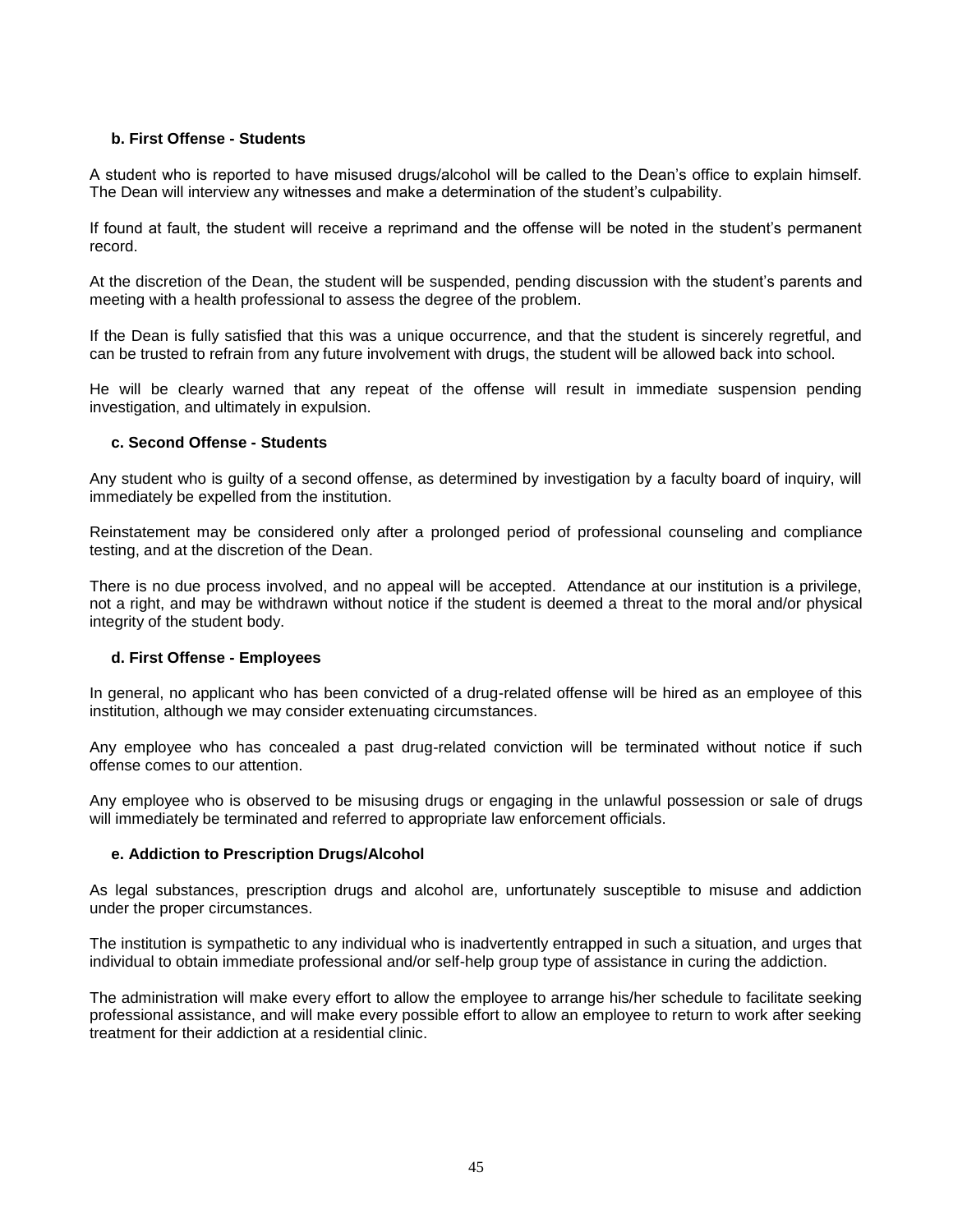# **f. Responsible Use of Alcohol**

Under no circumstances is a student who has consumed **any** alcohol beverage, in **any** quantity, to drive **any** motor vehicle. A student's friends are expected to exercise good judgment and seek the assistance of an adult if they are unable to dissuade a student from driving.

Preferably, a student who is drinking should turn his car keys over to a friend. We wholeheartedly support the idea of a designated driver. This is an arrangement where one person, who will not drink at all, is selected in advance to drive home.

Any student who drinks will be held responsible, and censured severely, for any infraction of this rule, up to and including a meeting with the student's parents, and/or suspension.

# <span id="page-45-0"></span>*Campus Security and Fire Safety Procedures*

**(A) Campus crime reporting procedures:** Any student or employee who observes a crime should immediately notify the nearest police station located at 1358 North Wilcox, Hollywood, CA 90028. Their phone number is (213) 972-2971. In addition, in the event of any threatening event (e.g. bomb threat, suspected criminal, suspicious character on premises, etc.) the person who observes the danger should carefully and quietly notify the senior administrative staff member in the building so that all students and employees can be notified and advised what precautions to take, while avoiding panic.

All crimes should be brought to the attention of Rabbi Mendel Spalter who serves as a liaison with local police in coordinating information and keeping students informed. Pertinent crime information will be publicly announced to the student body within 24 hours of a crime.

**(B) Policies on access to facilities:** Access to all school facilities is restricted to students, employees and authorized visitors who are approved by the school administration. All buildings are to be securely locked after programs and study sessions have ended. After-hours, student access is provided by contacting appointed employees and/or students.

**(C) Current campus law enforcement policies:** The institution maintains no security force of its own. All students and employees who observe some dangerous or suspect situation are expected to communicate with local police immediately. Students are reminded of their responsibility for the welfare of their fellow students.

**(D) Availability of on and off campus counseling and mental health services for crime victims:** Counseling is available on campus and is provided by faculty and administration members. In addition, counselors with special training in the counseling field are available to students through The Ness Counseling Center. Their phone number is (310) 360-8512.

**(E) Policies for preparing the annual disclosure of crime statistics:** The institution annually discloses crime statistics to students and employees.

**(F) Programs to educate students and employees about campus security procedures:** Students are expected to read all the security materials carefully, and to adhere to all policies.

**(G) Programs to educate students and employees about crime prevention:** Students are required to participate in the time-to-time presentations by the police department and other recognized public safety authorities. Students are expected to observe rudimentary precautions, such as traveling in groups after dark and in high crime areas.

**(H) Policy regarding police monitoring of crime at recognized off-campus organizations:** There are no authorized off-campus organizations.

**(I) Substance abuse policy:** See above Drug and Alcohol policy.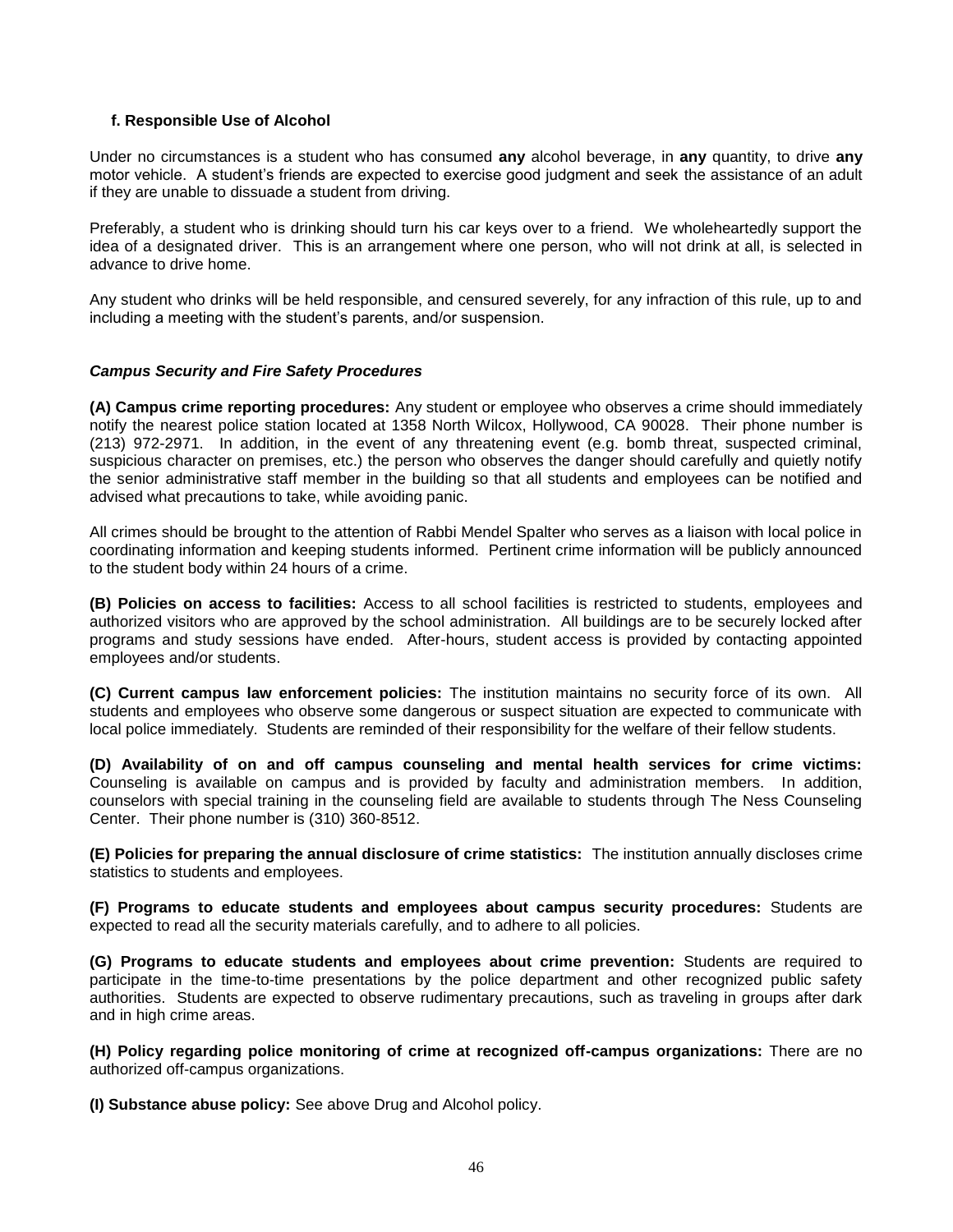**(J) Campus policy regarding sexual assault:** YOEC is fully committed to maintaining a safe and secure environment for all students. Accordingly, the school adheres to a strict no-tolerance policy with regard to sex offenses.

In the event of a sex offense, students are urged to contact the police immediately. The nearest police station is located at 1358 North Wilcox, Hollywood, CA 90028. Their phone number is (213) 972-2971.

If a student does not feel comfortable contacting the police directly, he may do so indirectly through the school's police liaison, Rabbi Mendel Spalter.

Should such an assault occur, it is important for the student to preserve all evidence as proof of a criminal offense.

Confidential counseling for victims of sex offenses is available through The Ness Counseling Center. Their phone number is (310) 360-8512.

YOEC will change a victim's academic and living situation after the alleged sex offense if changes are requested by the victim and are reasonably available.

In the case of an alleged sex offense, both the accuser and the accused will be called before a disciplinary committee headed by the Dean. The accuser and the accused are entitled to the same opportunities to have others present during a disciplinary proceeding. The Dean will interview both parties and any witnesses in order to make a determination of the student's culpability. The accuser and the accused will be informed of the school's disciplinary proceeding with respect to the alleged sex offense.

Any student who is found guilty of a sex offense, as determined by an investigation by a faculty board of inquiry, will immediately be expelled from the institution.

There is no due process involved, and no appeal will be accepted. Attendance at our institution is a privilege, not a right, and may be withdrawn without notice if the student is deemed a threat to the safety and security of the student body.

**(K) Emergency evacuation procedures:** In the event of an emergency, an alarm sounds throughout the entire building, classrooms, study area and restrooms. Students are instructed to evacuate the premises as posted and meet at the designated emergency evacuation site upon hearing the alarm.

**(L) Other emergency procedures:** If an emergency or threat requires that students remain in the building and that the building remain securely locked, Lockdown Procedures will go into effect securing the building and students from any outside threat.

**(M) Fire Safety Procedures and Fire Statistics:** In the event of a fire in the school building or dormitory, the fire alarm will sound throughout the building. Students are instructed to evacuate the premises and meet at the designated emergency evacuation site upon hearing the fire alarm. The institution conducts a number of fire drills (two per each semester) to ensure that students and staff are familiar with fire evacuation protocol. To prevent potential fires and reduce the number of fire hazards, students are not permitted to bring any cooking and/or heating appliances or other large electrical appliances into the dormitory with the exception of one small refrigerator per room, no larger than 1.7 cubic ft. Irons, microwaves, heaters, electric blankets, electric lamps, hair dryers and similar items are all prohibited.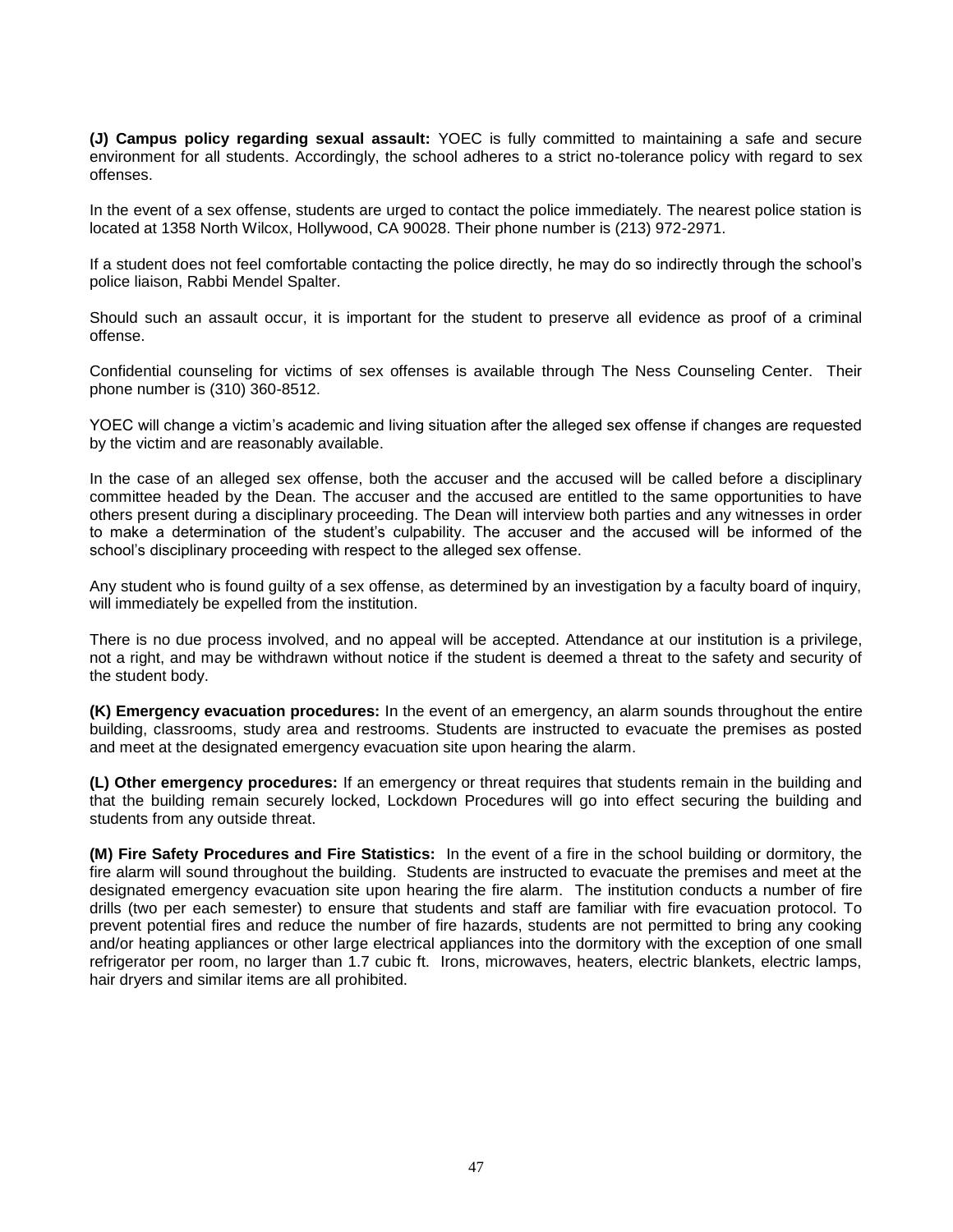# <span id="page-47-0"></span>*Summary of Civil and Criminal Penalties for Violation of Federal Copyright Laws*

Copyright infringement is the act of exercising, without permission or legal authority, one or more of the exclusive rights granted to the copyright owner under section 106 of the Copyright Act (Title 17 of the United States Code). These rights include the right to reproduce or distribute a copyrighted work. In the file-sharing context, downloading or uploading substantial parts of a copyrighted work without authority constitutes an infringement. Penalties for copyright infringement include civil and criminal penalties. In general, anyone found liable for civil copyright infringement may be ordered to pay either actual damages or "statutory" damages affixed at not less than \$750 and not more than \$30,000 per work infringed. For "willful" infringement, a court may award up to \$150,000 per work infringed. A court can, in its discretion, also assess costs and attorneys' fees. For details, see Title 17, United States Code, Sections 504, 505. Willful copyright infringement can also result in criminal penalties, including imprisonment of up to five years and fines of up to \$250,000 per offense. For more information, please see the website of the U.S. Copyright Office at [www.copyright.gov.](http://www.copyright.gov/)

# <span id="page-47-1"></span>*School Financial Stability*

The institution does not have a pending petition in bankruptcy , is not operating as a debtor in possession, and has not had a petition in bankruptcy filed against it within the preceding five years that resulted in reorganization under Chapter 11 of the United States Bankruptcy Code (11 U. S. C. Sec. 1101 et eeq.).

# <span id="page-47-2"></span>*Textbooks, Equipment and Required Materials*

All required texts can be found in the library and are available at all times for student use. However, students may acquire personal copies if they wish. No other equipment or materials are used for instruction.

# <span id="page-47-3"></span>*Completion and Transfer out Rates/Student Right to Know*

| Program Name                                    | <b>Completion Rate</b> | <b>Transfer Out Rate</b> | <b>Completion Rate</b><br>based on 100% |
|-------------------------------------------------|------------------------|--------------------------|-----------------------------------------|
| <b>Bachelor of Rabbinical</b><br><b>Studies</b> | 36%                    | 41%                      | 36%                                     |